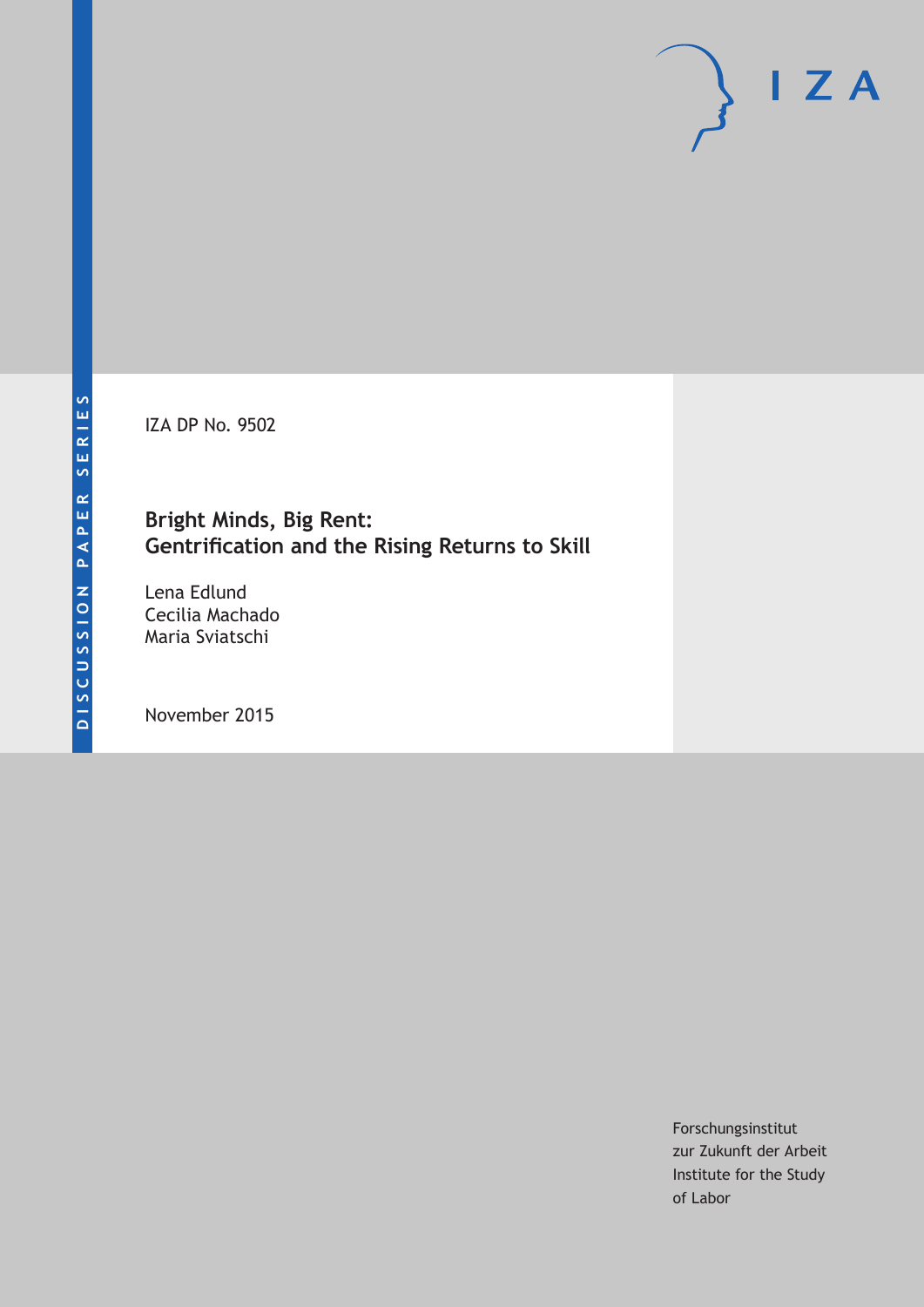# **Bright Minds, Big Rent: Gentrification and the Rising Returns to Skill**

### **Lena Edlund**

*Columbia University* 

### **Cecilia Machado**

*Getulio Vargas Foundation and IZA* 

### **Maria Sviatschi**

*Columbia University*

Discussion Paper No. 9502 November 2015

IZA

P.O. Box 7240 53072 Bonn **Germany** 

Phone: +49-228-3894-0 Fax: +49-228-3894-180 E-mail: iza@iza.org

Any opinions expressed here are those of the author(s) and not those of IZA. Research published in this series may include views on policy, but the institute itself takes no institutional policy positions. The IZA research network is committed to the IZA Guiding Principles of Research Integrity.

The Institute for the Study of Labor (IZA) in Bonn is a local and virtual international research center and a place of communication between science, politics and business. IZA is an independent nonprofit organization supported by Deutsche Post Foundation. The center is associated with the University of Bonn and offers a stimulating research environment through its international network, workshops and conferences, data service, project support, research visits and doctoral program. IZA engages in (i) original and internationally competitive research in all fields of labor economics, (ii) development of policy concepts, and (iii) dissemination of research results and concepts to the interested public.

IZA Discussion Papers often represent preliminary work and are circulated to encourage discussion. Citation of such a paper should account for its provisional character. A revised version may be available directly from the author.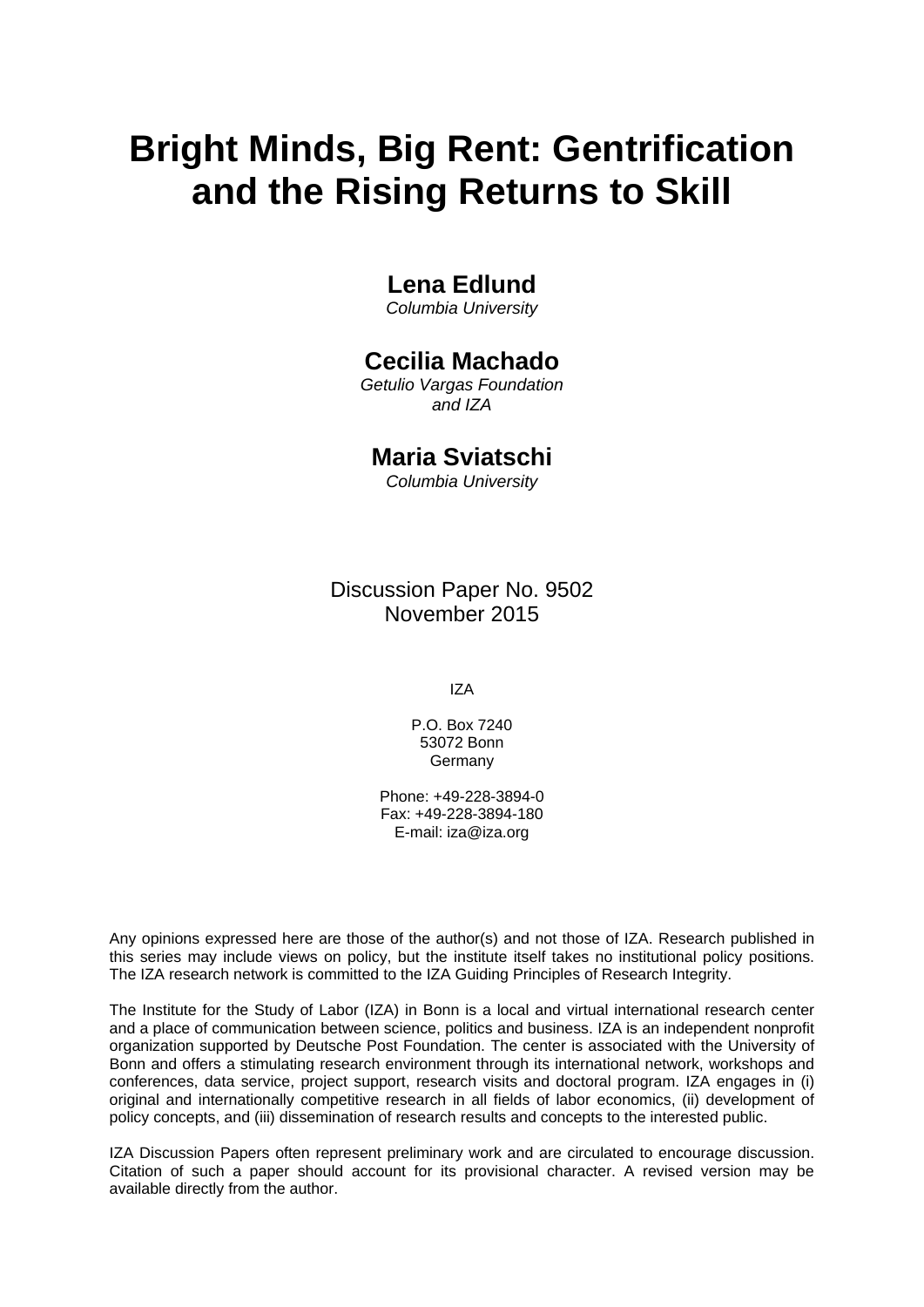IZA Discussion Paper No. 9502 November 2015

# **ABSTRACT**

# **Bright Minds, Big Rent: Gentrification and the Rising Returns to Skill\***

In 1980, housing prices in the main US cities rose with distance to the city center. By 2010, that relationship had reversed. We propose that this development can be traced to greater labor supply of high-income households through reduced tolerance for commuting. In a tractlevel data set covering the 27 largest US cities, years 1980-2010, we employ a city-level Bartik demand shifter for skilled labor and find support for our hypothesis: full-time skilled workers favor proximity to the city center and their increased presence can account for the observed price changes, notably the rising price premium commanded by centrality.

JEL Classification: R21, R30

Keywords: gentrification, returns to skill, time use, location choice

Corresponding author:

 $\overline{a}$ 

Cecilia Machado Getulio Vargas Foundation Graduate School of Economics Praia de Botafogo 190, 11th floor Botafogo, Rio de Janeiro 22250-900 Brazil E-mail: cecilia.machado@fgv.br

<sup>\*</sup> We have benefitted from discussions with Joe Altonji, V. V. Chari, David Deming, Jonathan Fisher, Jonathan Heathcote, Matthew Kahn, Shirley Liu, Douglas Lucius, Chris Mayer, Enrico Moretti, Marcelo Moreira, Bernard Salanie, Aloysius Siow, Seminar participants at the Minneapolis Federal Reserve, the Barcelona Graduate Summer School 2015, The Econometric Society World Congress August 2015. We thank the New York Federal Statistical Research Data Centers, Baruch, Center for Economic Studies, U.S. Census Bureau. Any opinions and conclusions expressed herein are those of the authors and do not necessarily represent the views of the U.S. Census Bureau. All results have been reviewed to ensure that no confidential information is disclosed.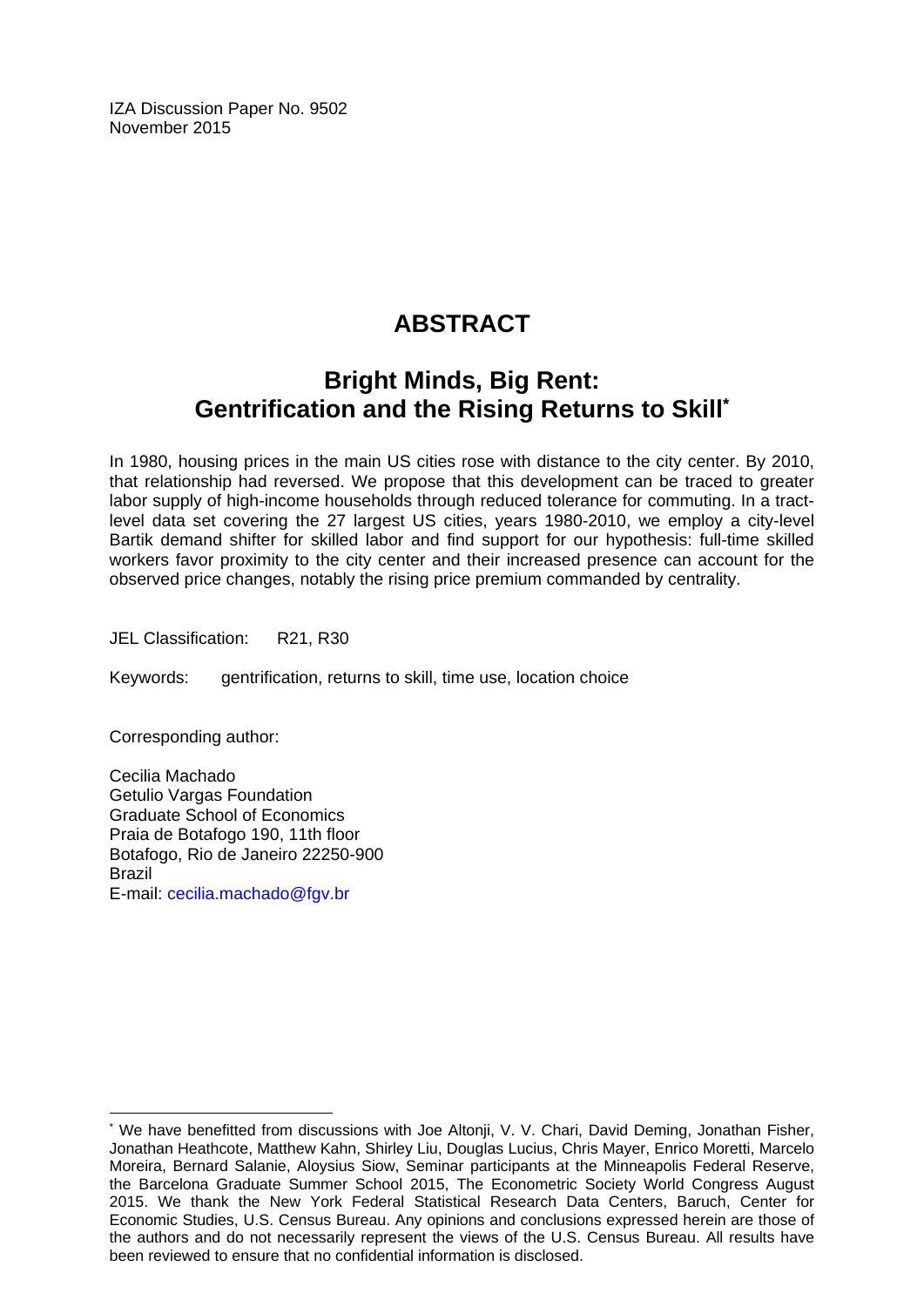I know things will get better You'll find work and I'll get promoted We'll move out of the shelter Buy a bigger house and live in the suburbs

Tracy Chapman, Fast Car, 1988

The truth is that we are living at a moment in which the massive outward migration of the affluent that characterized the second half of the twentieth is coming to an end.

Ehrenhalt, The Great Inversion, 2013

### **1 Introduction**

In 1980, US central-city residential real estate carried only a slight price premium. In fact, prices were higher beyond than within 10 miles of city centers. Fast forward 20 years and the center commands the highest prices, whence they fall sharply with distance for the first five miles and then flat lines. This pattern remains in 2010, unscathed by the 2007 housing market correction (Figure 1).

What lies behind this urban renewal, or "gentrification"? The literature has noted a number of signature features, such as depressed initial prices; and proximity to mass transportation and amenities [Kahn, 2007, Glaeser et al., 2008, 2012, Guerrieri et al., 2013].

Remains the question why centrality has increasingly come to be *the* local amenity. Gyourko et al. [2013] tied gentrification to a growing number of high-income households combined with inelastic housing supply, the case in city centers by necessity but also elsewhere courtesy of ordinances and the like [Ortalo-Magne and Prat, 2014]. However, the US economy grew at a healthy clip throughout the 1950s and 1960s, a time of urban decline and expansion of the suburbs [Jackson, 1985]. Granted, income growth was more evenly distributed, but the top 5 percent of earners have been increasing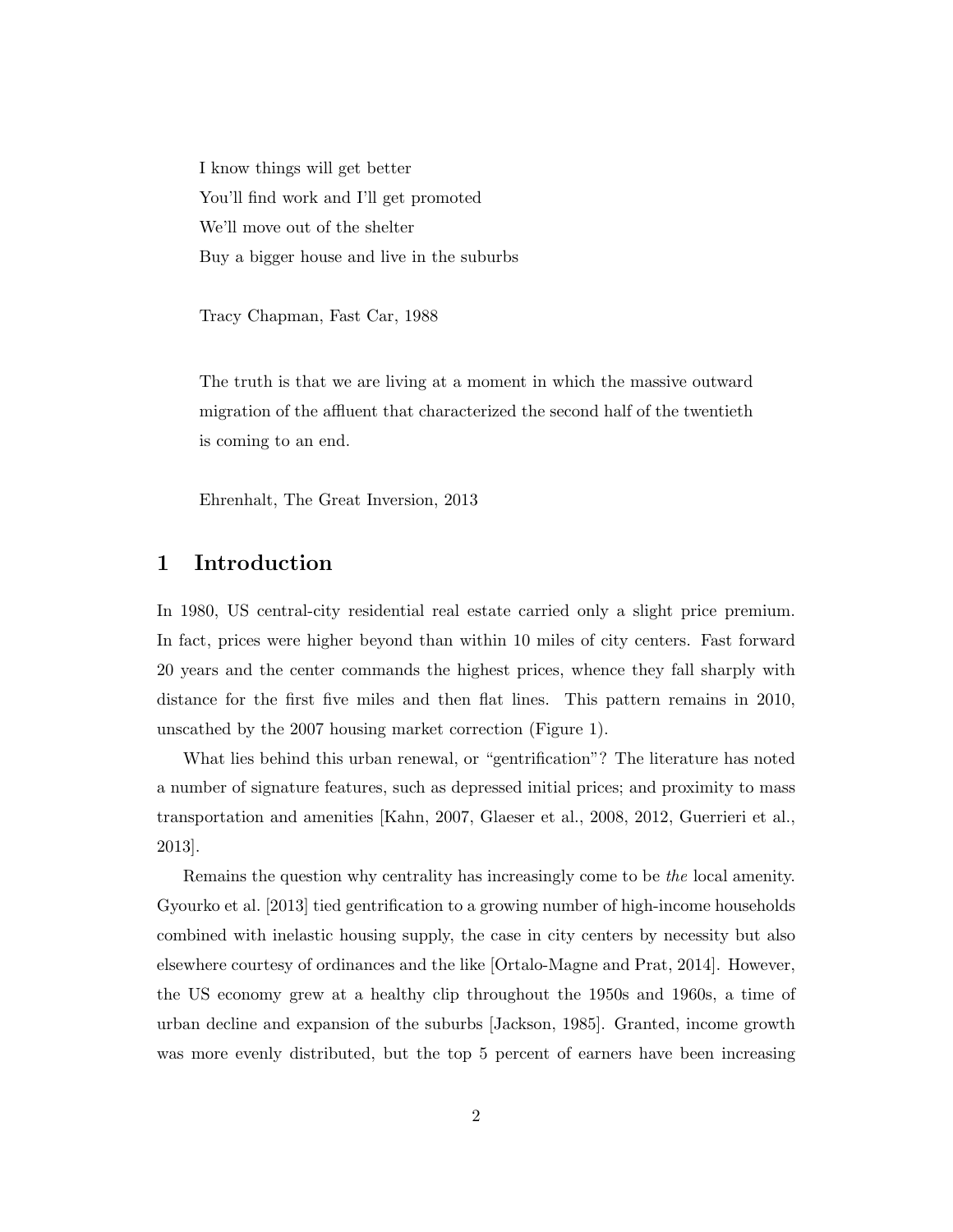their share of income since the early-1950s and the top 1 percent since the mid-1960s [Kopczuk et al., 2008, figure 2B].

The premium on central location seems to reflect more than a filling-up of scarce space by high-income households. City-dwellers that ten, twenty years ago would have headed straight for the suburbs at the first sign of baby now stay put despite cramped living and high rents. $<sup>1</sup>$ </sup>

This paper proposes that the roots of gentrification can be found in the shrinking leisure of high-income households. This time scarcity, we hypothesize, has propelled centrality to the top of the local amenities list.

Between 1965 and 2005, leisure grew but not for the college educated. In the 1985-2005 period, the contraction in leisure among college men was substantial enough to result in an overall reduction for men (leisure grew among non-college men); for women, leisure contracted across the board but at the twice the rate for college women compared to non-college women [Aguiar and Hurst, 2009, table 2-2].

Aguiar and Hurst [2007, 2009] identified rising labor supply of the skilled to lie at the core of this development. Census data bear this out. The fraction college graduates who worked full time started to rise in the 1970s after three decades of barely moving, Figures 2 and 3. Unsurprisingly, the increase was more pronounced for women. Since 1990, there has also been a notable increase in the fraction (men and women) working 50+ hours per week (or "long hours" to use the terminology of Kuhn and Lozano  $[2006]$ ).<sup>2</sup>

Long hours render non-work time scarce, planting low-utility activities such as commuting in the cross-hairs. One of the simplest ways to control commuting is to live close to work, which for skilled workers may mean the city center. There, by definition, land is scarce and higher demand translates into higher land rents. In time, local amenities adjust, boosting the attractiveness of the locality, further fueling the gentrification process. The core driver, however, we propose, can be found in the labor

<sup>&</sup>lt;sup>1</sup>The October 23 2015 *New York Times* article "Growing Families That Stay Put" perhaps ironically gave "children" as the reasons for why New York City families choose to not move out of cramped apartments.

<sup>2</sup>Use of the Current Population Surveys (CPS) allows for finer education categories (but limits the time period). Distinguishing between just college and a graduate degree, the skill-hours gradient still holds. For men, the difference is particularly pronounced at the  $50+$  hour margin, while for women it is evident also at the 40+ hour margin, Appendix Figures A1 and A2.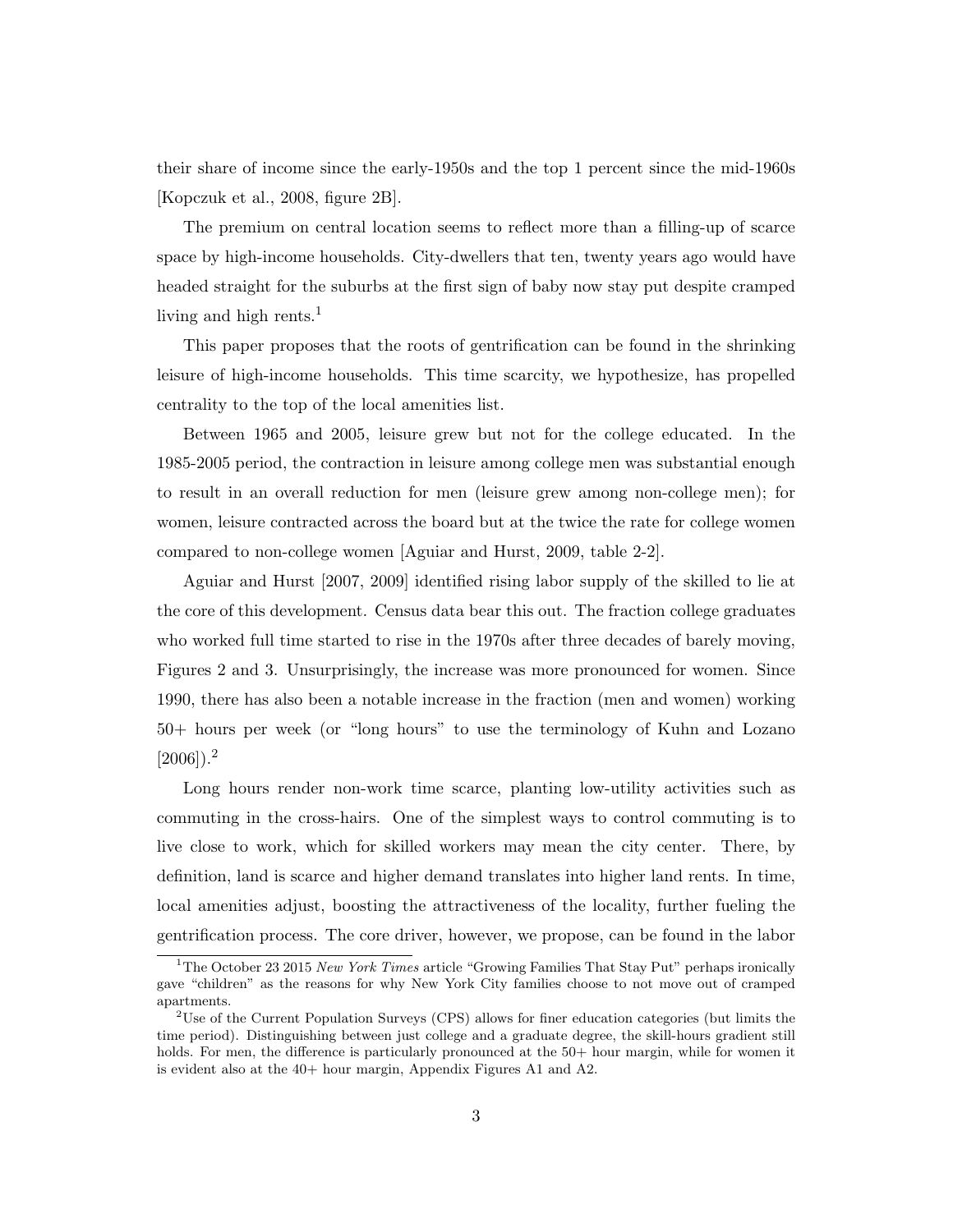market processes that have produced a corps of high-income-low-leisure individuals who live as singles or through assortative matching form dual-earner households.

Greater labor supply of the skilled is plausibly related to rising returns to skill [Katz and Murphy, 1992, Juhn et al., 1993, Autor et al., 2008], a development linked to the arrival of microprocessors in the early 1970s [Greenwood and Jovanovic, 1999, Hobijn and Jovanovic, 2001]. The ensuing Information Technology Revolution has been a boon to skilled employment growth in cities that were initially skilled [Berry and Glaeser, 2005, Moretti, 2013], a path dependency consistent with rapid technological change [Beaudry et al., 2010].

Like a number of recent papers, e.g., Diamond [Forthcoming], Moretti [2013], we will use college-employment demand shifters in combination with the 1970 city-level industry structure to generate an arguably exogenous, city-level, skilled labor demand shifter. The so called Bartik demand shifter helps us isolate our proposed labor-market driven explanation from alternative explanations. For instance, high-income households may always have valued central city living but in the past they were deterred by racial antagonism or high crime [Glaeser et al., 2001]. Another possibility is reverse causality, higher rents prod households to supply more labor [Johnson, 2012]).

Our hypothesis concerns the within-city distance-gradient of housing prices and our empirical analysis will be performed at the tract level. To create create tract-level variation we interact the city-level Bartik measure with the tract's (population weighted centroid) distance to the city center. In other words, we allow the city-specific demand growth to propagate differentially according to the tract's distance to the center.

Our main data set is a tract-level data set constructed from restricted-use US Census micro-data covering the period 1980-2010. We use tract geocodes to calculate (centroid) distance to a point in the central business district, and we will refer to this point as the CBD. Geographically, we limit our sample to cities that were in the top-20 (population wise) either in 1970 or 2010. There were  $27$  such cities<sup>3</sup> which for simplicity we will refer to as "top-20." We include tracts within 35 miles of the CBD regardless of whether

<sup>&</sup>lt;sup>3</sup>They are: Austin, Baltimore, Boston, Charlotte, Chicago, Cleveland, Columbus, Dallas, Detroit, El Paso, Fort Worth, Houston, Indianapolis, Jacksonville, Los Angeles, Memphis, Milwaukee, New Orleans, New York, Philadelphia, Phoenix, San Antonio, San Diego, San Francisco, San Jose, St. Louis and Washington DC. Their respective center points are detailed in Appendix Table A2.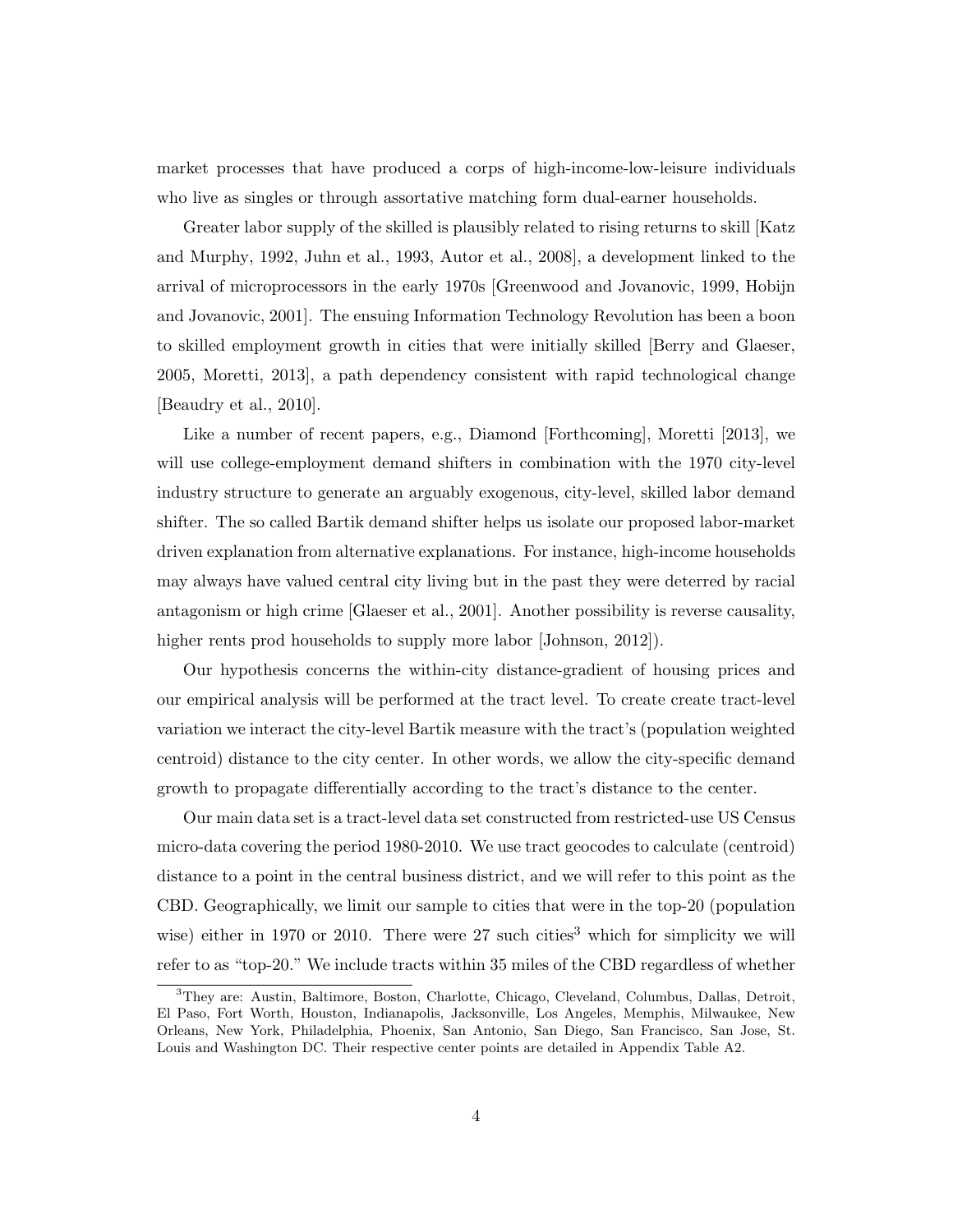they were in the same same city (or state) as the CBD. For the purpose of this paper, the terms cities or metropolitan areas will be used interchangeably to refer to these geographic entities.

To capture the rise of the high-income-low-leisure demographic, we focus on fulltime workers with a college degree among ages 25 to 55. This age group was chosen to capture prime working ages, the years after college completion but before retirement concerns. These ages are also key home buying ages.<sup>4</sup>

Throughout, we will control for a battery of fixed effects. Our preferred specification has city-year fixed effects and city-specific distance controls. City-year fixed effects absorbs any city-wide changes, including city-level labor demand shifts or credit expansion (for a recent paper on the role of the latter, see Favara and Imbs [2015]). City-specific distance controls stand in for tract fixed effects (but we will see that our findings hold in a constructed tract panel data set that allows for tract fixed effects).

Allowing the Bartik demand shifter to have a differential impact on tracts 0-3 miles, 3-10 miles, 10-20 miles or 20-35 miles from the CBD we find the effect to be concentrated near the center: almost three times stronger in the 0-3 mile core compared to the contiguous 3-10 mile ring and almost seven times stronger than in the more distant 10-20 mile ring (the 20-35 mile ring served as the reference area). The implied price changes from the reduced form estimates replicate very closely the actual level and distance gradient of housing price increases.

First stage regressions reveal a strong relationship between full-time skilled workers and the Bartik demand shifter. The relationship is strongest close to the CBD, and then attenuates, the exact shape of the decline varying somewhat with the set of fixed effects.

Turning to the relationship between full-time skilled workers and housing prices, we find empirical support both in OLS regression analysis and in instrumented results using the Bartik demand shifters. Full-time skilled workers not only chose to locate close to the CBD, their presence there has a positive impact on prices. The implied price changes from the IV analysis suggest that the growth of full-time skilled workers can capture the 1980-2010 housing price changes (Figures 11-12).

<sup>4</sup>National Association of Realtors [2014].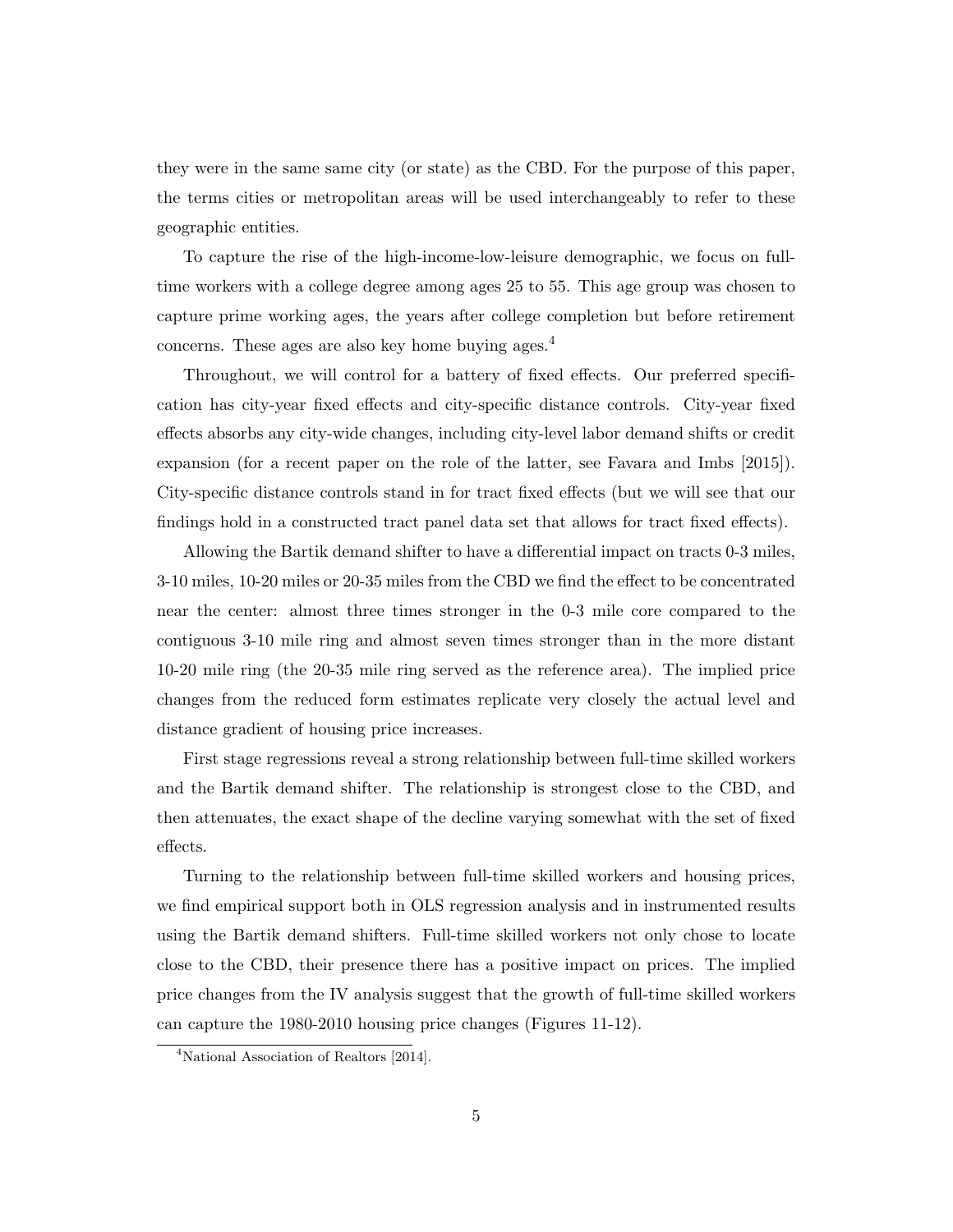Some of the cities with the steepest price increases have also seen the largest declines in crime, New York City being a case in point with crime levels down by two-thirds from their late-1980s levels. To investigate the role of improved public safety, we split our cities into two equal sized groups, one with cities that saw large declines in crime and one with cities that saw modest declines or increases over the 1985-2012 period.<sup>5</sup> Qualitatively, results hold in both groups. Quantitatively, the effects were also similar when fulltime was measured at 50 hours, but at the weaker measure of 40 hours, the high-decline cities saw a stronger effect than the low-decline cities. As a last robustness check, we cross walk tracts to create a tract-level panel data set, allowing us to include tract fixed effects, an inclusion that yields results similar to those obtained using city-distance fixed effects. Further, we split tracts according to their percent black population in 1980 (above or below the 1980 median) and find results to be similar in the two samples, suggesting that the found results are not predicated on a particular racial composition.

Finally, Census data allow us check our premise that skilled jobs are disproportionately located in the central city, and we confirm this to be the case. Unskilled jobs, on the other hand, are more dispersed and increasingly so. As a corollary, we expect commuting time, especially for the skilled, to increase with residence distance to the central city. We find that to be the case for men throughout the studied period and increasingly also for women, consistent with the latter's greater labor force attachment.

The remainder of the paper is organized as follows. Section 2 gives further background and literature review. Section 3 describes our empirical strategy and data set. Section 4 presents the descriptives and results. Section 5 concludes.

### **2 Background and Existing Literature**

This paper's hypothesis turns on the increasing hours worked by high-income households, which, to paraphrase Ehrenhalt [2013], has given rise to an affluent class who treat leisure as their most prized commodity.

 $5$ The years for which crime statistics are readily available. http://www.ucrdatatool.gov/Search/ Crime/Local/TrendsInOneVarLarge.cfm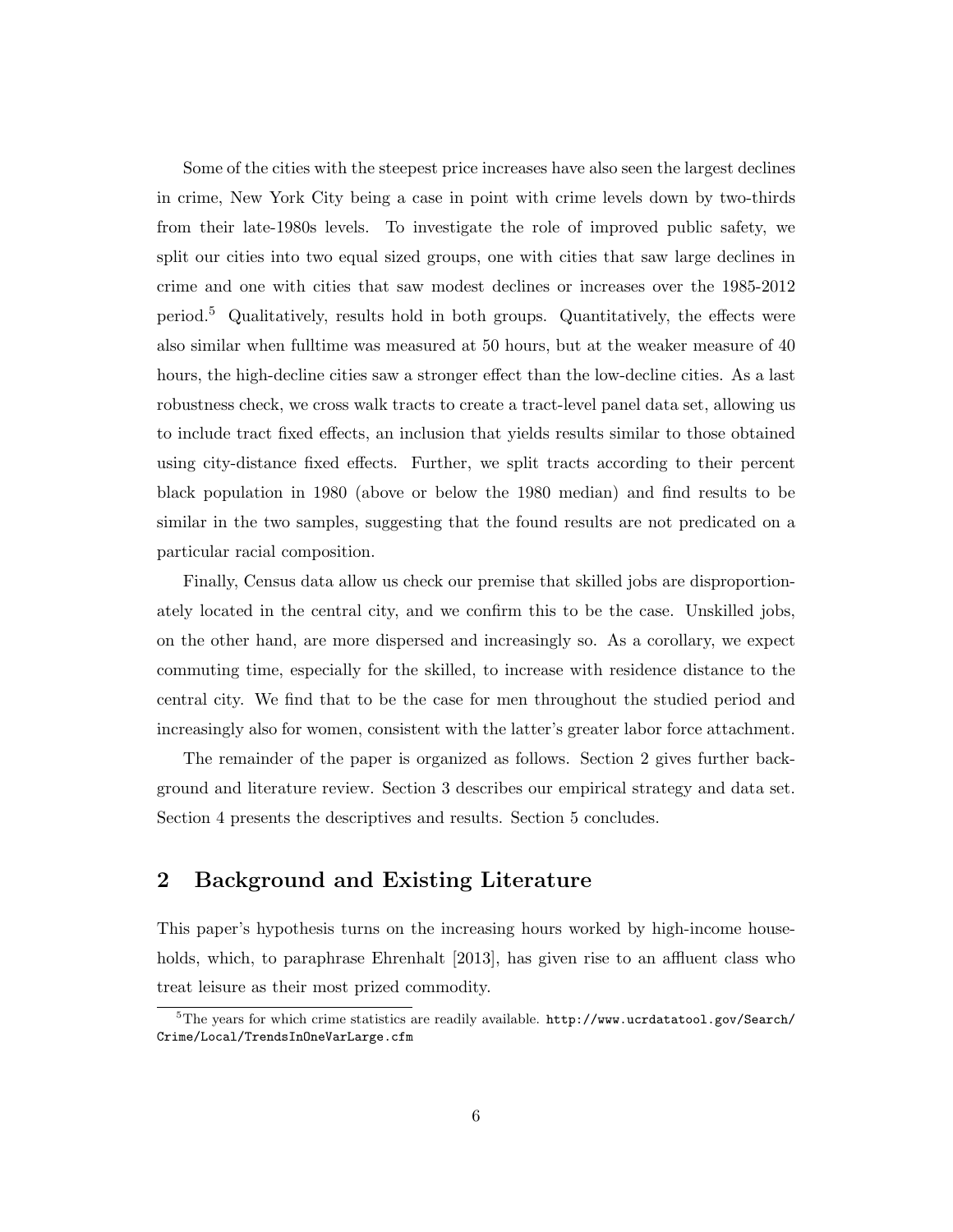**Individual v. Household Labor Supply** We have chosen to focus on individual rather than household labor supply. Obviously, labor supply is a household decision. However, the trends in household formation and labor supply behavior mean that the distinction between individual and household labor supply behavior is fading.

First, there are more single headed households also among the skilled. While the skilled tend to marry, they do so later. The median age of first marriage among college educated was 28 in 2008, up from 23 in 1970; an additional five cohorts of college educated singles.<sup>6</sup>

Second, among couples, the cross-wage elasticity of women's labor supply is shrinking [Heim, 2007]. That is, married women are increasingly behaving as if they were single. Later marriage and higher risk of divorce [Edlund and Pande, 2002, Fernndez and Wong, 2014] have reduced the economic value of marriage to women pushing women into the labor force. Rising returns to skill figure prominently among pull factors.

As skilled women have become more attractive on the labor market, their currency on the marriage market has also appreciated, at least that is one reading of the greater degree of positive assortative mating evident in US data [Greenwood et al., 2014]. Positive assortative mating can boost married women's labor supply since the women who can most afford to stay home are also the ones leaving the most money on the table.

In other words, the increase in women's labor supply is mainly driven by married women, e.g., Juhn and Murphy [1997], DiCecio et al. [2008], McGrattan and Rogerson [2008], Schwartz [2010]. Married women's working has given rise to more dual-earner households. Although high-income dual-earner households are part of the demographic change we hypothesize have fed gentrification, the rise in high-income dual-earner households is one that is captured by the rise in skilled individuals' labor supply. High-income dual-earner households have interesting implications for the types of apartments in demand (larger) and amenities sought after (family friendly?) and thus bears on urban development. However, as far as housing prices are concerned, their impact may be captured by individual-level measures of labor supply.

 $^6$ http://www.pewsocialtrends.org/2010/10/07/the-reversal-of-the-college-marriage-gap/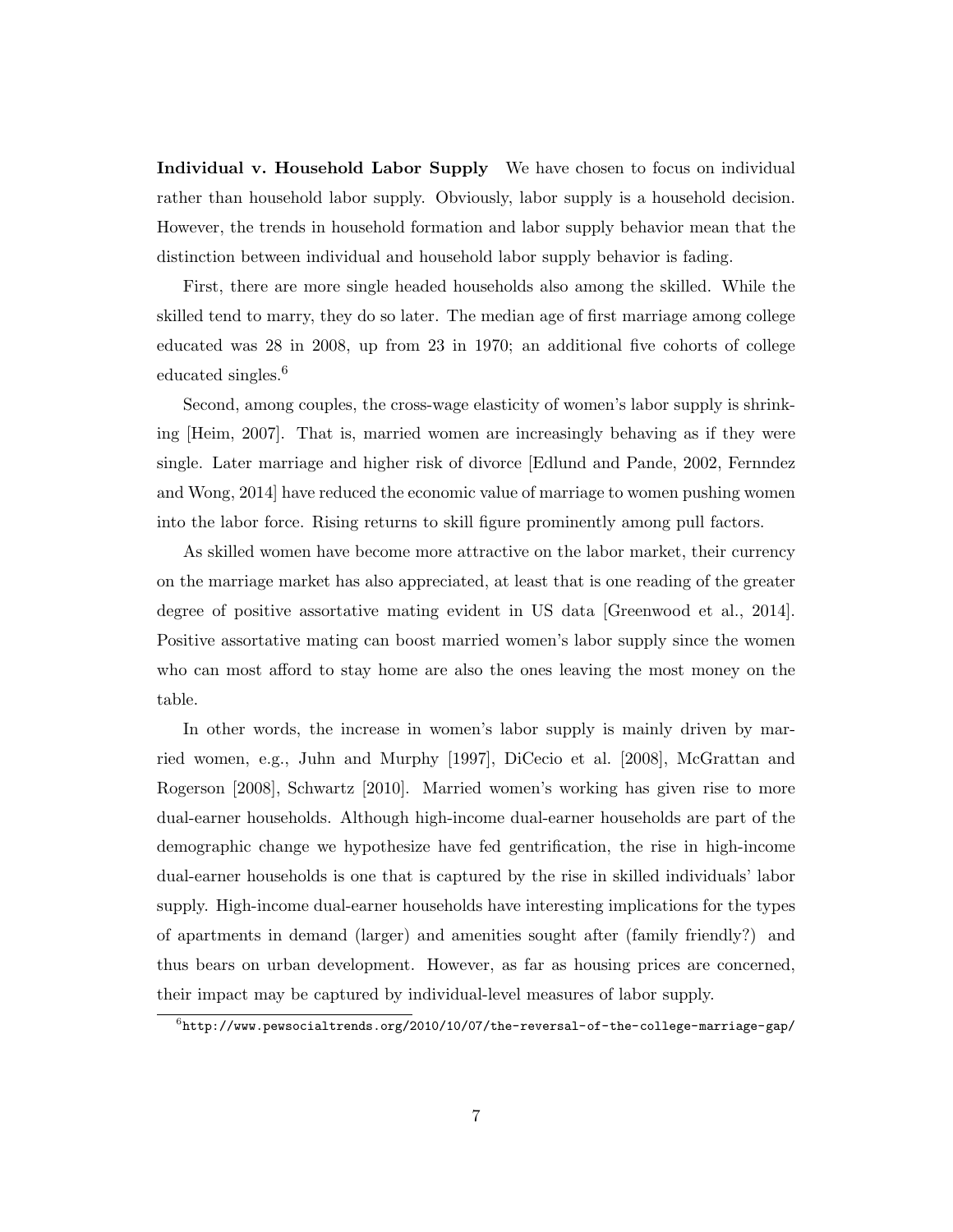**Drive 'Til You Qualify** Our paper is in the spirit of what Mieszkowski and Mills [1993] called the "natural evolution theory of urban development" augmented with labor supply and household commuting decisions [White, 1977, Madden and White, 1980, Madden, 1980]. Rappaport [2014] explicitly considered utility from leisure, thereby sharpening the attention on commuting time. Empirically, his study made the case for the relevance of the monocentric city model for mid-sized US cities, focusing on Portland, Oregon.

While our paper stresses labor market changes, it is also quite possible that commuting itself has become onerous. On average, travel time for workers in the US increased by 20 percent between 1980 and 2009, or eight minutes per day [McKenzie and Rapino, 2011].

Rail transportation avoids traffic congestion, and can be combined with working. Interestingly, Kahn [2007] found proximity to "walk-and-ride" stations to be particularly conducive to gentrification in his 14-city study using tract level panel data.

**Centrality and Other Amenities** Jacobs [1961] drew attention to the economies of scale and scope offered by the city center and their importance for human capital intensive activities. Positive externalities in the "knowledge economy" create centrality and thus land scarcity around central points. Restriction on construction and the durable nature of real estate further contributes to steepen the housing supply curve in the center.

Davis and Heathcote [2007] decomposed housing prices into two components, the replacement cost of the structure and the land rent. They found that since the 1950s, residential land prices have grown at twice the rate of per capita income and (because of its low supply elasticity compared to structures) can account for most of the variation in housing prices; findings consistent with demand for residential real estate being increasingly center focused.

Thus semi-fixed supply of housing and non-zero transportation time link the housing market to the labor market. As wages have seen increased dispersion, so have housing prices [Van Nieuwerburgh and Weill, 2010]. Further, the increase in the wage dispersion has been driven by the right tail, which can lead to runaway price growth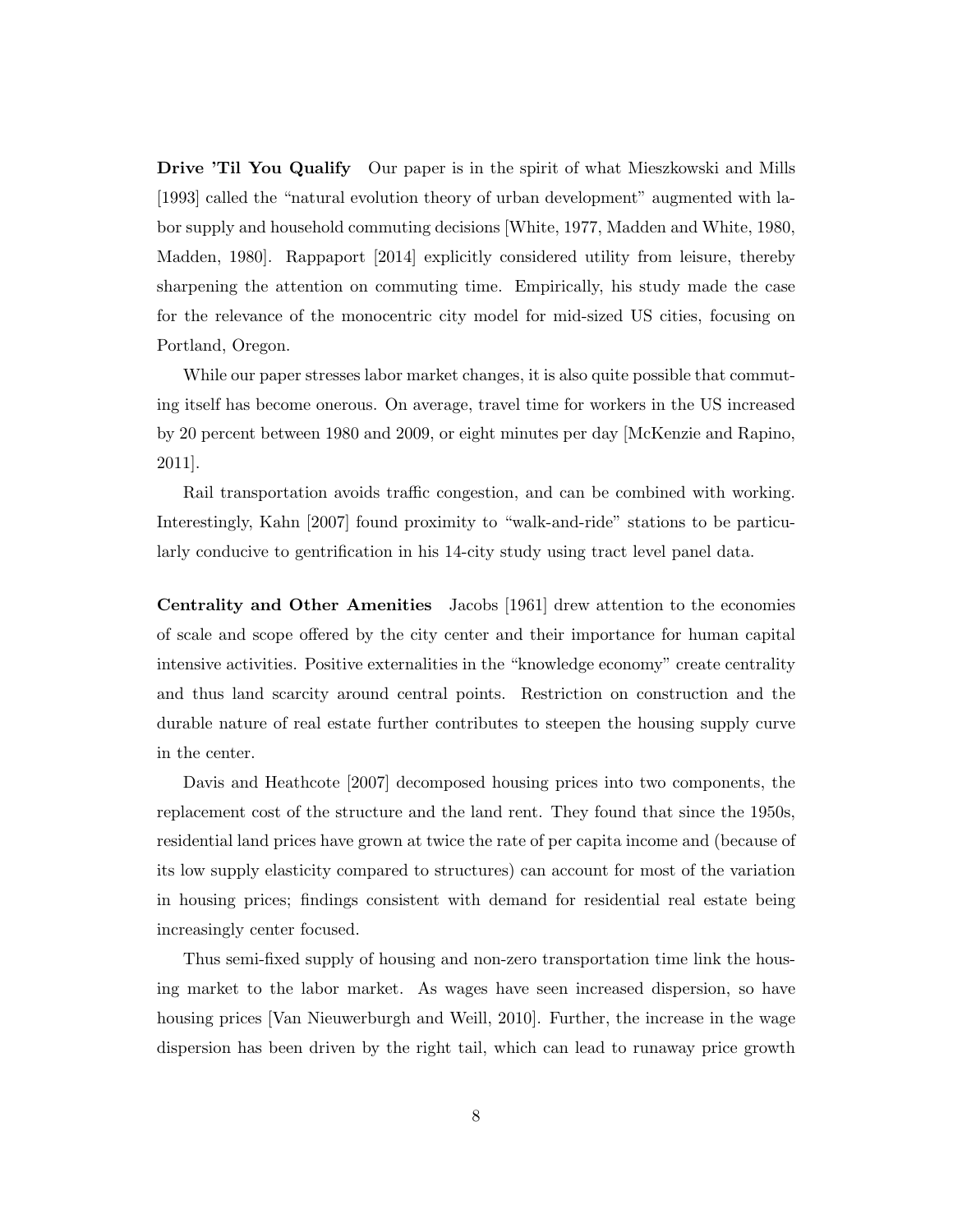in areas with particularly inelastic housing supply, viz. city centers [Gyourko et al., 2013]. A difference with Gyourko et al. [2013] however, is our focus on the importance of centrality. In other words, our hypothesis does not predict "superstar" suburbs.

Rents tend to be higher in high-wage cities, a fact that compresses real-wage inequality [Moretti, 2013]; although the possibilities of better amenities (including more skill building jobs [Glaeser and Mare, 2001], better partner search or co-location possibilities [Costa and Kahn, 2000, Compton and Pollak, 2007]) work in the opposite direction. Diamond [Forthcoming] quantified these effects by estimating a structural model of endogenous location choice and amenities.

While the prototypical gentrified neighborhood was wanting in most amenities save centrality, e.g., McDonald [1986], centrality is clearly not the sole amenity of importance. Guerrieri et al. [2012, 2013]'s model of gentrification turned on proximity to rich neighborhoods. As a city experience a positive labor demand shock, poor neighborhoods close to rich neighborhoods gentrify. Conversely, a negative labor demand shock (viz. Detroit) leads to a de-gentrification of marginal neighborhoods (those in between rich and poor neighborhoods). The proposed project complements this narrative by tying ground-zero to commuting time. Further, the suburbanization of the 1960s, a time of growing affluence, pose a challenge to Guerrieri et al. [2012, 2013] but is consistent with ours (female labor-force participation among high-income households was low in that period, rendering suburban residence ideal).

Monocentricity need not be based on concentration of economic activity. The city center could be thus because of public sector administration, educational or cultural institutions. Cities have seen a revival in Europe as well and in a recent paper Saint-Paul [2015] argued that gentrification can be tied to the knowledge economy which has moved skilled jobs to the city center.

**Families and Public Schools** During the study period, several policies aimed at facilitating school choice (and quality) such as charter schools and vouchers were introduced, which may have helped tip the balance in favor of city location.

However, one reason school quality may be secondary for gentrification is the high land rents in the central city. This cost disadvantage combined with the unfavor-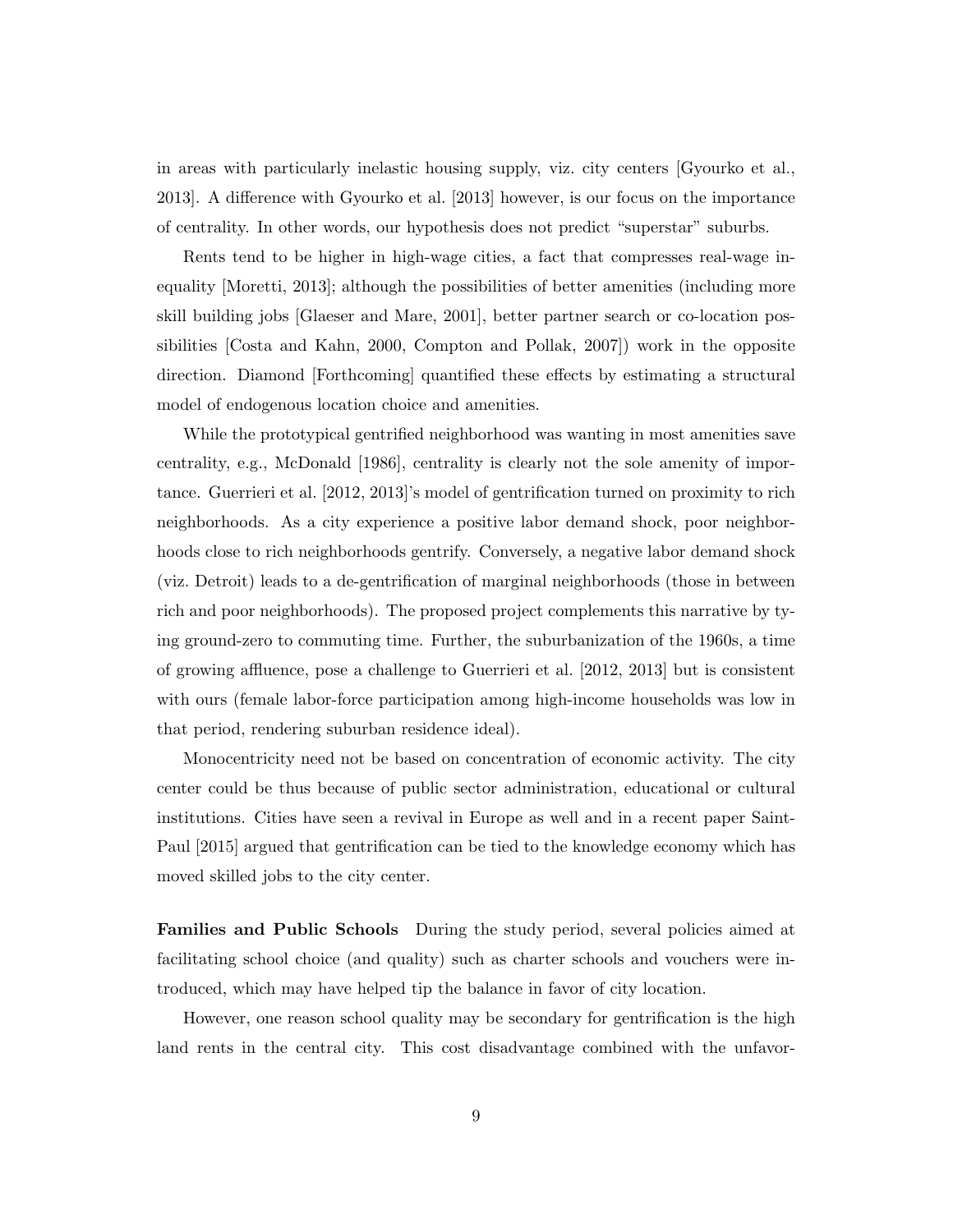able dependency ratio of families with young children suggest that the city would be unattractive to large families. In other words, the childlessness that characterized early gentrifiers (e.g. yuppies or gays [Black et al., 2002]) may continue to dominate gentrification, quite independently of the quality of public schools.<sup>7</sup>

Another reason is that public school quality may be endogenous to the local demographics.

One way for us to examine the importance of public school quality is to study the age distribution. To preview results, we find that the CBD is no country for the young. These statistics suggest a limited role of the quality of public schools in gentrification.

**Crime** A local amenity of particular interest is crime. Violent crime rose between 1960 and 1990, and then declined. $8$ 

Does the decline in crime confound our explanation of gentrification? Clearly, the reduction in lawlessness has made US cities immeasurably more livable. On the other hand, from gentrification alone we would expect a reduction in crime, both because of a less crime prone demographic and higher demand for law and order; Diamond [Forthcoming] found that greater city level demand for skilled labor reduced crime.

We also note that European cities did not experience a level or concentration of crime in the inner cities anywhere near that of the US in the 1970s or 1980s but have experienced similar, core-centered, urban renewal, e.g., Carpenter and Lees [1995], Boterman et al. [2010], Saint-Paul [2015].

Still, the crime question is hard to ignore. To somewhat address this question we split our sample cities into two groups according to whether above or below the (population weighted) median crime reduction over the 1985-2012 period. To anticipate results, our main findings hold in both samples (Table 8).

<sup>7</sup> Incidentally, in a survey of home buyers, quality of schools came in only 5th among factors influencing neighborhood choice, after quality of neighborhood; *convenient to job; overall affordability*; convenient to friends/family [National Association of Realtors, 2014, exhibit 2-7, emphasis added].

<sup>8</sup>The origins of its rise and fall are debated. A non-exhaustive list includes the removal of school prayers, abortion legalization [Donohue and Levitt, 2001, Foote and Goetz, 2008], more aggressive and targeted policing, greater incarceration rates, electronic surveillance, ATMs and credit cards, the crack epidemic, and environmental factors such as lead exposure [Reyes, 2007].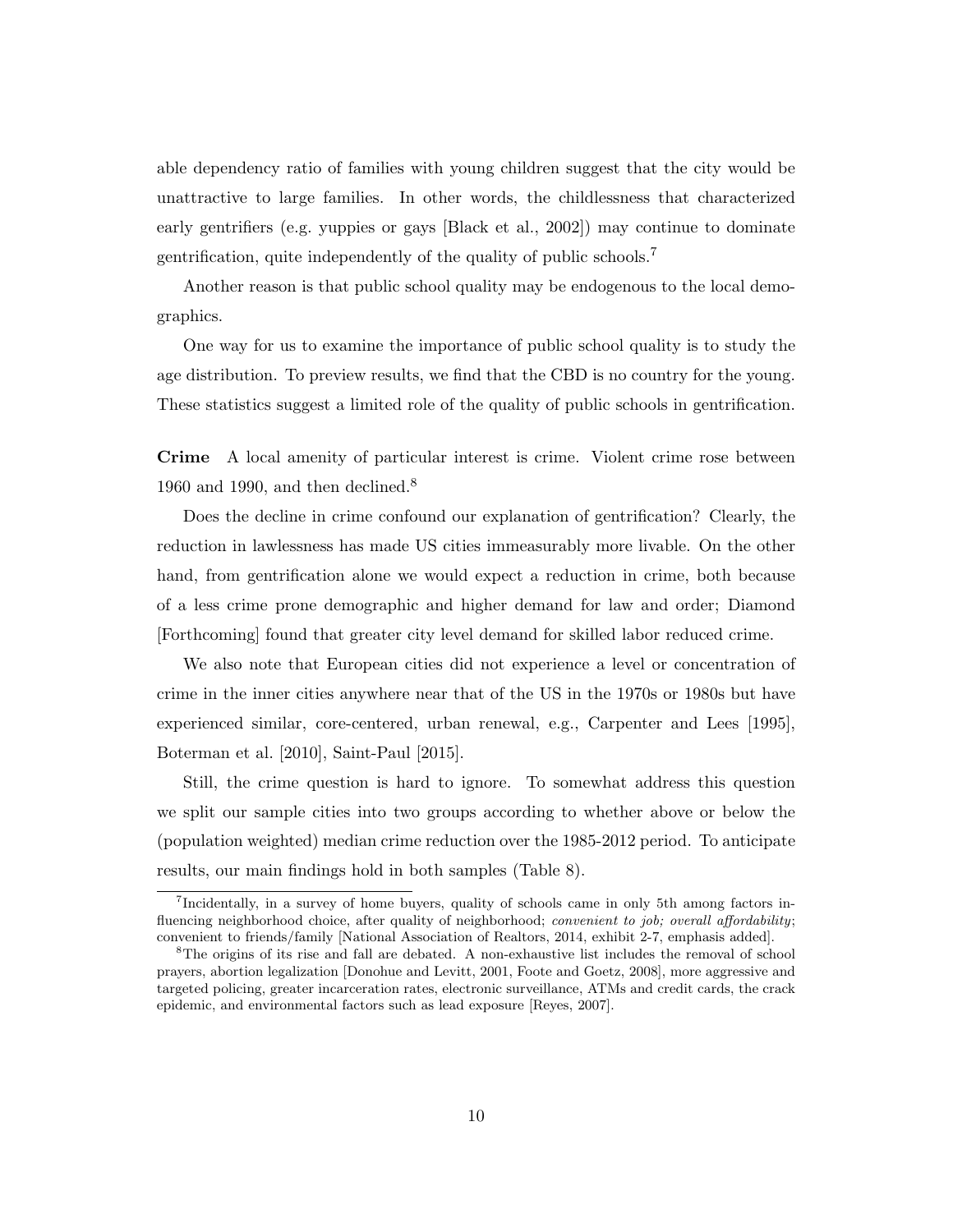**Race** Residential location patterns in the recent past have evidenced a high degree of taste for racial segregation, especially along the white-black demarcation line [Schelling, 1969, Cutler et al., 1999, Card et al., 2008]. Card et al. [2008] documented thresholds for minorities beyond which white flight took place, so called tipping points, and Aaronson [2001] found high racial persistence. This literature suggests that gentrification may be slower in areas with a large initial black population. Therefore, we construct a panel data set and split tracts by their 1980-level percentage black. We find similar results in the two samples (Table 8), suggesting that our proposed mechanism is not predicated on any particular racial composition.

### **3 Data and Empirical Strategy**

Our primary data set is drawn from the decennial censuses of 1980, 1990 and 2000, and the American Community Survey (ACS) pooled 2008-2012 sample (which offers sufficient sample size). The chosen level of aggregation is the census tract. The Census writes: "Census tracts generally have a population size between 1,200 and 8,000 people, with an optimum size of 4,000 people."<sup>9</sup> For each tract, we aggregate individual- or household-level information and calculate the distance to the city center (by matching the tract to its centroid latitude and longitude).

Measures of housing prices are generated using self-reported estimates for owneroccupied single-family homes with two or three bedrooms. We use households no more than ten years in the current residence on the assumption that owners of more recently transacted units would be more knowledgeable about going market price.<sup>10</sup> The restriction to two- or three-bedroom single-family homes was done in order to obtain a price that refers to comparable units while preserving sample size.

We focus on ages 25-55, ages often used delineate the prime-age population.

Further details on data set and variable construction are in the Data Appendix.

 $^9$ http://www.census.gov/geo/reference/gtc/gtc\_ct.html

 $10$ Including all households yield similar results.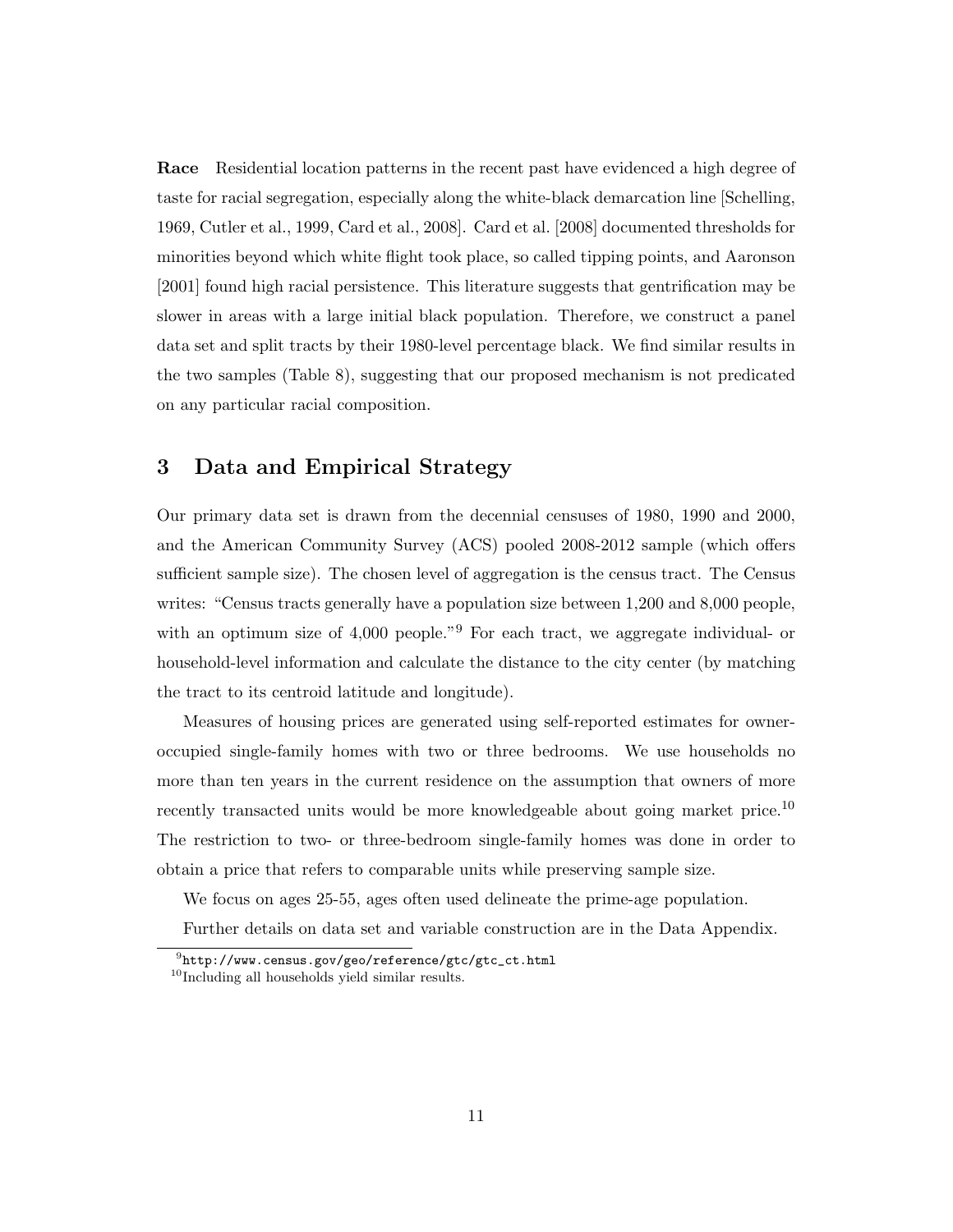#### **3.1 Cities**

We focused on the 27 cities which were in the top-20 either in 1970 or 2010. The list is topped by New York City in both years and the number 20 spot is taken by Phoenix and Memphis in 1970 and 2010 respectively.

We limit our sample to tracts within 35 miles of the city center point or "CBD" (detailed in Table A2). This restriction is arbitrary but arguably delineates a commutable area, the outer reaches of which would be about an hour away from the center For our city sample and the years 1980, 1990, 2000 and 2010, we have about 65 thousand tract-year observations, or an average of 600 tracts per city and year.<sup>11</sup>

For details on how city centers were picked, please see the Appendix.

#### **3.2 Bartik demand shifter**

We used the public use version of the decennial censuses (IPUMS) to calculate the city-specific demand shifter for skilled employment from the national growth rates of employment of college workers in industry *h*, excluding the city in question, *−j*, weighted by each industry's employment share in city *j* in 1970. The base year 1970 was chosen because the IT revolution and the rise in wage inequality (returns to skill) date to the ensuing decade [Beaudry et al., 2010].

Specifically, focusing on ages 25-55, we construct our Bartik demand shifter for skilled labor demand for city *j* and year *t* as:

$$
Z_{jt} = \frac{1}{N_{j,1970}} \sum_{h}^{41} n_{h,j,1970} \times (\ln n_{h,-j,t} - \ln n_{h,-j,1970}), \tag{1}
$$

where

 $N_{j,t}$  is the number of workers in city *j* and year  $t = 1980, 1990, 2000, 2010$ ,

 $n_{h,j,t}$  is the number of college educated workers in industry  $h$ , city  $j$ , year  $t$ ,

*n*<sub>*h−j*,*t* is the number of college workers in industry *h* and year *t*, excluding city *j*. In</sub> words, the first factor is the 1970 city specific industry share in 1970; the second factor is the logged national growth, excluding city  $j$ , for that industry in terms of college

 $11$ For disclosure reasons, the sample size is rounded.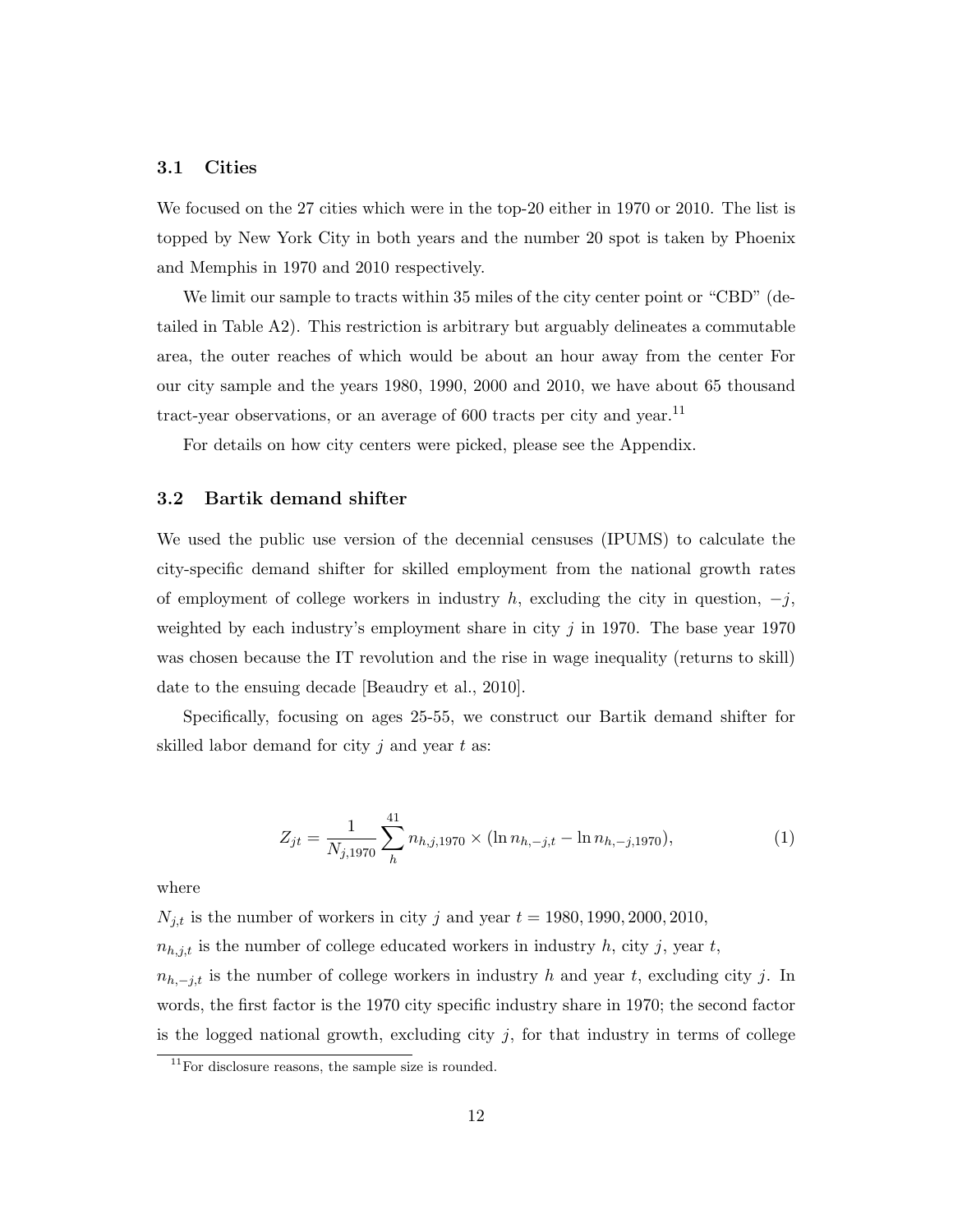workers. Thus,  $Z_{jt}$  can be interpreted as the share of employment in city  $j$  predicted to be held by college educated workers.

Throughout the studied period, *Zjt* is book-ended by San Antonio and Washington DC. In 1980, San Antonio had a predicted share of college educated workers of 9 percent compared with DC's 23 percent. Thirty years later, 2010, those numbers were 18 and 46 percent respectively.

The Bartik measure is city specific and detailed in Table  $A2<sup>12</sup>$  We allow the cityspecific demand shifter to propagate differentially through the city by interacting it with a function of distance to the city-center. We expect the demand shift to operate more strongly close to the CBD, where jobs are concentrated (an assumption we will confirm) and decline thence.

### **4 Analysis**

We start by presenting descriptive statistics (means) for each year by distance categories 0-3, 3-10, 10-20, and 20-35 miles from the CBD, and in a series of graphs showing smoothed polynomials based on 1-mile distance intervals. We will employ the following notation: BA- for less than four-year college, BA for at least four-year college but no advanced degree, MA+ for advanced degree, and BA+ for BA and MA+.

**House prices** Between 1980 and 2010, housing prices in the top-20 cities rose by 30 percent from 92.5 to 120.5 thousand 1980 constant dollars for a two-or-three bedroom one-family home. Turning to price changes by distance to the CBD and we see that price increases were higher in more centrally located tracts. In the core (0-3 miles), prices more than doubled. In tracts 3-10 miles out, prices rose by 60 percent, whereas price increases were a mere 10 and 6 percent in tracts 10-20 and 20-35 miles out, respectively. In fact, the price profile flips. In 1980, prices in the periphery are 50 percent higher than in the center. By 2010, prices in the center are 40 percent higher than in the periphery, Table 1 and Figure 1.

<sup>12</sup>Except Dallas-Fort Worth, coded as one city in the IPUMS.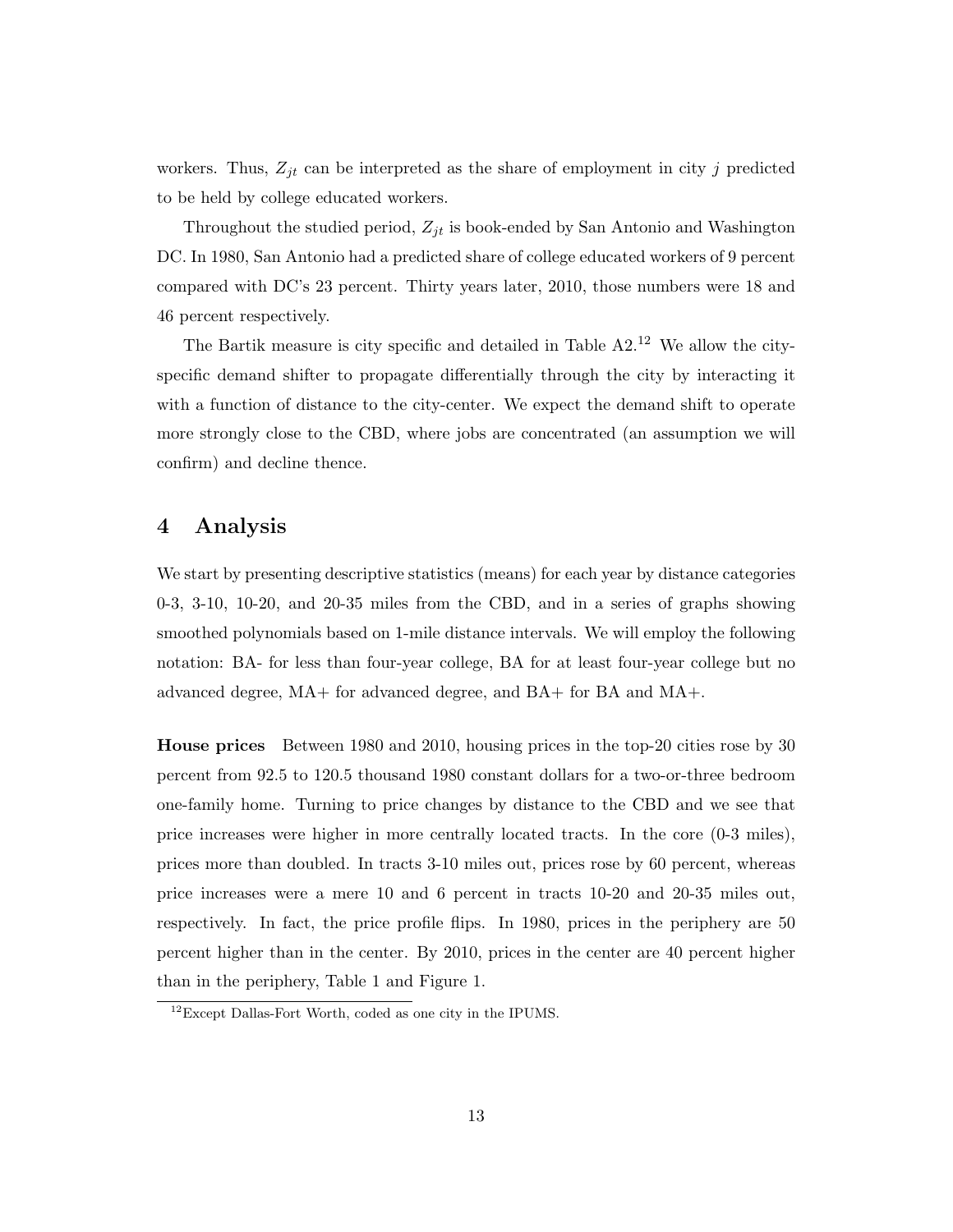**Full-time skilled workers** We let  $FT(h, e)$  denote the fraction of adults 25-55 who worked more that  $h, h = 40, 50$  hours per week and had education  $e, e = BA + M A +$ .

The fraction of adults 25-55 who worked full-time and had college degree increased in our top-20 cities throughout the period, a development driven by women, Table 1 and Figures 4 and 5.<sup>13</sup>

As for location, in 1980, *F T*(40*, BA*+) rose with distance to the city center, while  $FT(40, MA+)$  declined slightly. In 2010, the population in the center was significantly higher in the city center than the periphery, by 24 and 50 percent for  $FT(40, BA+)$ *F T*(40*, MA*+) respectively. The growing proclivity to favor the city center is even more pronounced among those working long  $(50+)$  hours, Table  $1.^{14}$ 

Breaking down residence location by gender, we see that BA men working full time were more likely to live away from the center than either skilled women or MA+ men, Figures 4 and 5.

**Location of jobs, distance to the CBD** To investigate our premise that the skilled work in the city center, we graph the distribution of jobs held by adults 25-55 (not conditional on hours) by the education level of the worker, Figure 6. We see that all jobs are concentrated in the city core, but more so for the skilled than the unskilled. Further, while there has been a "suburbanization" of jobs, it is particularly pronounced for the unskilled: unskilled jobs decreased within 7 miles of the city center and grew outside of that ring. Skilled jobs grew throughout.

**Commuting time** Average time spent commuting rose by 15 percent over the study period [McKenzie and Rapino, 2011, figur 3]. Urban sprawl may be a factor. However, as Figures 7-8 show, commuting time for workers at any given distance to the CBD has increased, and the increase is in the range seen for the nation as a whole.

Turning to commuting patterns by distance to the CBD, we see that the BA+ group spend more time commuting than the BA- group, suggestive of the importance of skill match and concentration of skilled jobs in the CBD, Figure 9. Men spend more time commuting than women, but the difference narrowed over the period. The greatest

 $^{13}$ Also true nationally for MA+ women working  $40+$  hours, see Appendix Table A1.

 $14$ Meanwhile, unskilled full-time workers moved away from the center, Figure A3.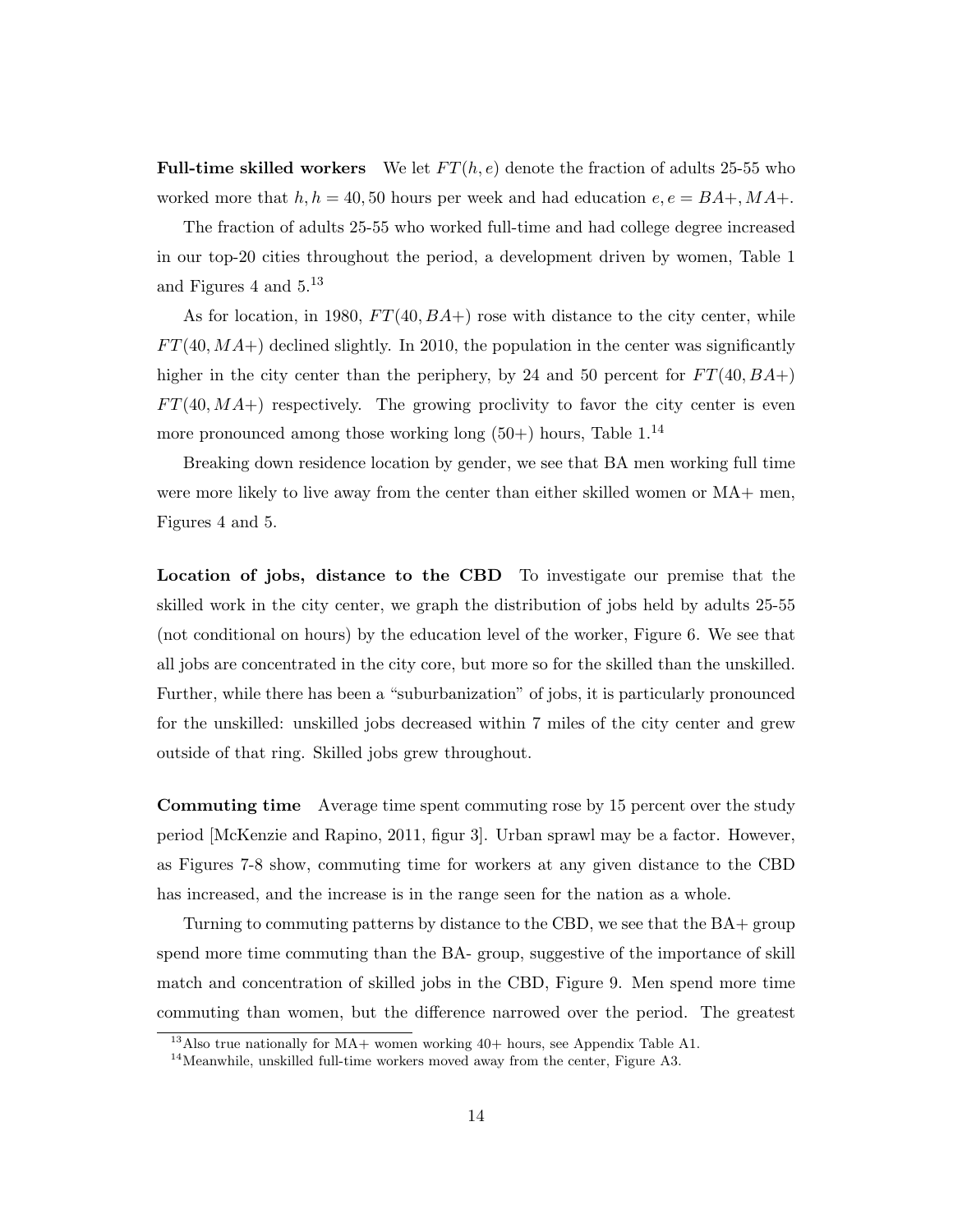increase in commuting time is seen for BA women living at the outskirts. In 1980, they seem to work locally, whereas by 2010 the catchment area appears to have widened, consistent with a greater weight given to the skill match, Figure 8.

**Age composition** We now turn to the age distribution by distance. We find that although urban revival has been tied to hipsters and empty nesters, the prime age population dominates the city core, a tendency that increased over the study period, Figure 10. In 1980, their share of the population was j-shaped, bottoming out around 4 miles from the CBD. In 2010, the j had fallen on its back – the share decreased monotonically with distance, the sharpest decline being within the first five miles of the CBD.

While young adults, 19 to 24 years old, have long favored the central city, their presence decreased over the study period. Thus, this demographic does not seem to be a prime driver of gentrification, perhaps not surprising considering their limited purchasing power compared to the 25-55 age group.

As for ages 56 and above, this group has increased its presence in the population overall but the growth in this demographic is concentrated 10 miles out of the CBD. Within 10 miles of the CBD, there is a decrease. This was true of both the 56-65, and the 66+ population, Table 1.

As regards children 0 to 18 years old, their share has declined nationally and in our sample. The declined is particularly pronounced close to the city center, suggestive of a limited role for the quality of public schools in shaping gentrification.

Turning to the fraction children in private school and we find that a higher fraction of children attend private school in tracts close to the CBD and there was an increased between 1990 and 2000, but declined between 2000 and 2010 (Figures A4-A5). Two countervailing forces are likely at play. From a more affluent demographic close to the CBD we would expect a higher fraction of children attending private schools. On the other hand, the same demographic changes likely result in improved public schools.

The most striking change, however, is the erosion of the hump in private school enrollment about 10 miles out of from the CBD evident in 1980. Since there are few reasons to believe suburban public schools improved over the period, this change likely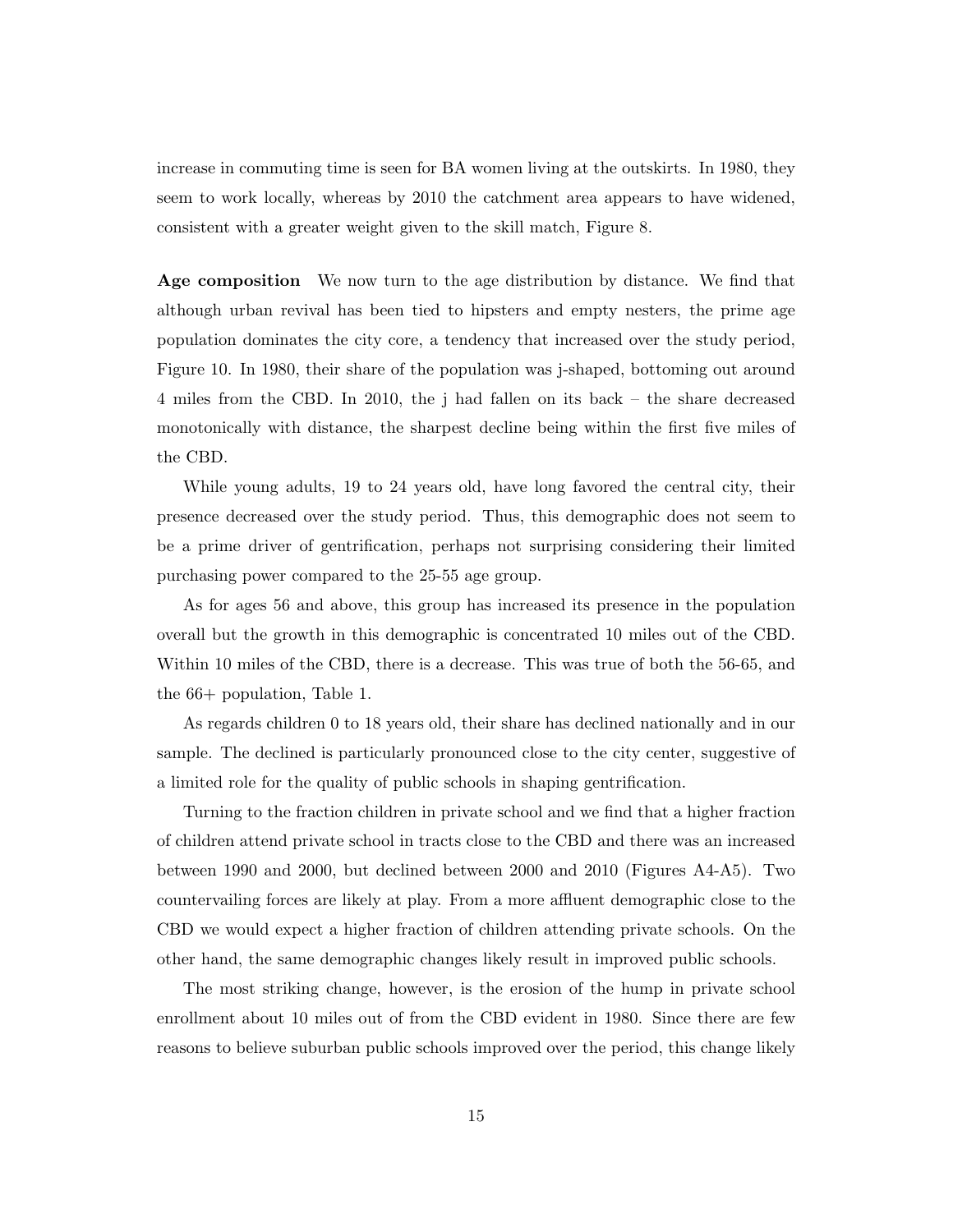reflects a poorer suburban demographics.

**Other demographics** Table 1 also report tract means for income (total personal, 1980\$), percent non-Hispanic white, black, and married. Over the period, income rose by 25 percent, and as expected the gains were concentrated in tracts close to to the CBD. In the 0-3 mile core, income rose by almost 80 percent.

The percent non-Hispanic white declined by 12 percentage points for our sample, whereas the percent blacks increased only slightly (from 19.4 to 19.6 percent). In the central city, however, the pattern was reversed: percent black declined while percent non-Hispanic white held steady. As for marital status, marriage decline during the study period, and in percentage terms the decline was steeper within 10 miles of the city center (25 v. 15 percent).

#### **4.1 Regression Analysis**

**Reduced form** We start by investigating the reduced form effect of a demand shock on housing prices by estimating the following regression:

$$
PRICE_{ijt} = Z_{jt} + f(dist_{ij})Z_{jt} + f(dist_{ij}) + \alpha_j + \alpha_t + \epsilon_{ijt},
$$
\n(2)

where  $PRICE_{ijt}$  is the housing price in tract *i* in city *j* and year *t*,  $Z_{jt}$  is the exogenous labor demand shock in city *j* in year *t* (cf. Equation 1) and  $f(dist_{ij})$  is a flexible function of *distij* , the tract distance in miles to the CBD. The regression also includes year and city fixed effects,  $\alpha_t$  and  $\alpha_j$ , or, alternatively, city-year fixed effects,  $\alpha_{jt}$ . We control for distance specific characteristics through  $f(dist_{ij})$  and allow for distance differential impacts of  $Z_{jt}$  through  $f(dist_{ij}) \times Z_{jt}$ . Throughout, standard errors are clustered at the city level, and tracts are weighted by their population size.

Table 2 presents the results. The first column shows the results from a bare-bones version of Equation 2, where

$$
f(dist_{ij}) = d1_{ij} + d2_{ij} + d3_{ij}
$$
\n(3)

where  $d1_{ij}$ ,  $d2_{ij}$ , and  $d3_{ij}$  are three distance indicator variables for the 0-3 mile core,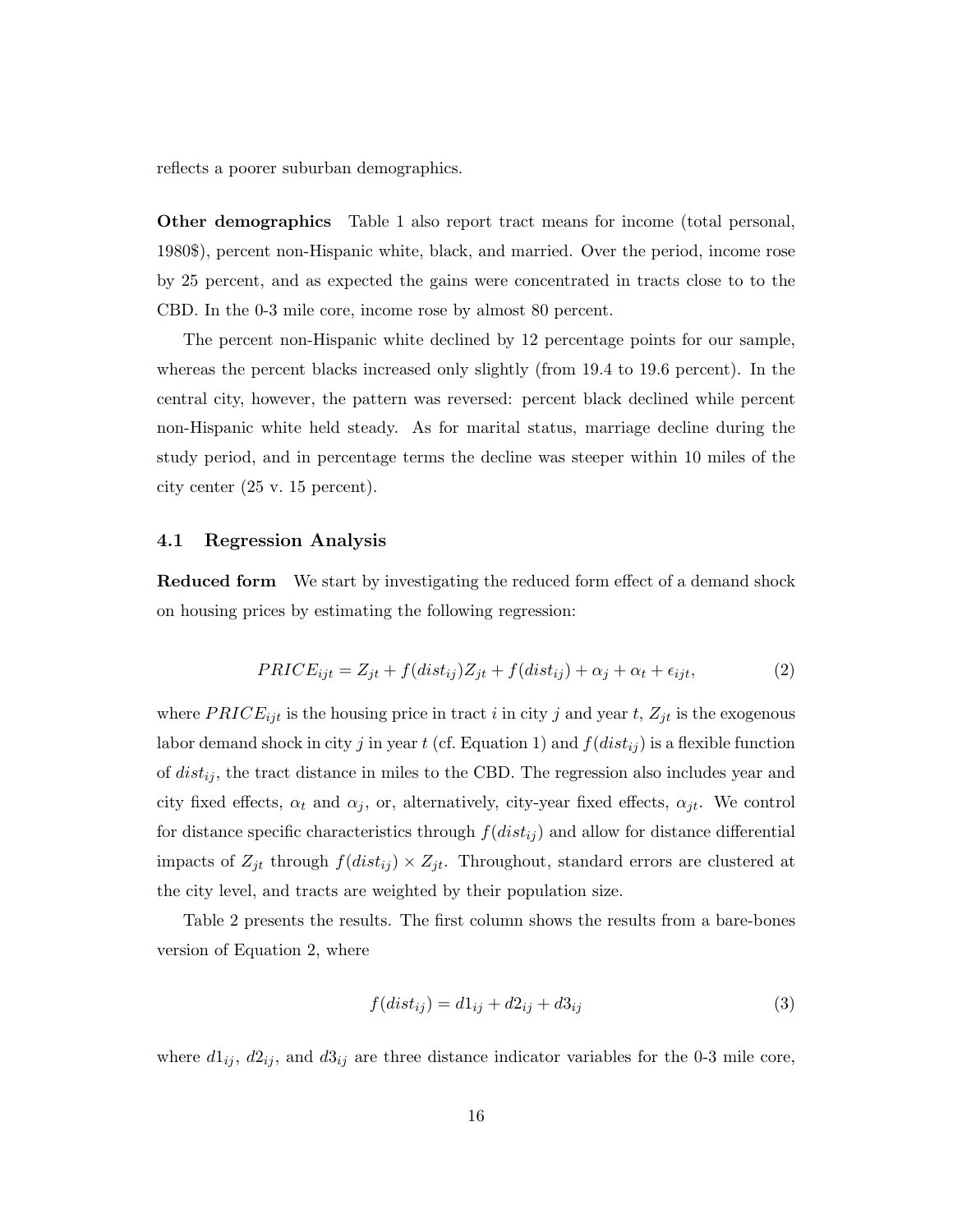the 3-10 mile radius ring, and the 10-20 mile ring respectively. (The 20-35 mile ring is the reference area.)

We see that the effect of demand for skilled labor as measured by the  $Z_{jt}$  instrument is stronger close to the CBD, the estimated impact being 2.5 times larger in the core than 3-10 miles out  $(588.9/234.5)$ , and 6.7 times larger than in the 10-20 mile ring  $(588.9/88.25).$ 

Between 1980-2010,  $Z$  increased by about 13 percentage points,  $15$  implying house price changes of 75, 29 and 11 thousand 1980 USD in the 0-3 mile core, 3-10 mile, and 10-20 mile rings respectively (relative to the 20-35 mile ring). The predicted price changes line up closely with the observed price changes of 82, 30 and 4.5 thousand 1980 USD, respectively.

Results remain virtually unchanged when adding city-year fixed effects (column 2), indicating common price responses to demand for skilled labor for the cities in our sample over the study period.

Columns 3 and 4 us a quadratic or cubic specifications for  $f(dist_{ij})$ . While more parametric, these polynomials capture a similar effect of the demand shock: positive but fading with distance.

Ideally, we would like to control for tract fixed effects but tracts change between the censuses. We will construct a tract panel data set using cross-walk files but the fidelity to the underlying tract characteristics is lower and therefore we favor results from the repeated cross sectional sample.<sup>16</sup> As a step towards tract fixed effects, we add vector of city-specific distance fixed effects  $g(dist_{ij})$  to Equation 2, that is, for columns 5-8 we estimate

$$
PRICE_{ijt} = Z_{jt} + f(dist_{ij})Z_{jt} + f(dist_{ij}) + g(dist_{ij}) + \alpha_j + \alpha_t + \epsilon_{ijt},
$$
 (4)

 $^{15}\mathrm{Table}$  A2

<sup>&</sup>lt;sup>16</sup>Results were similar in the constructed tract panel data set and the cross sectional sample, see Tables 6 and 8.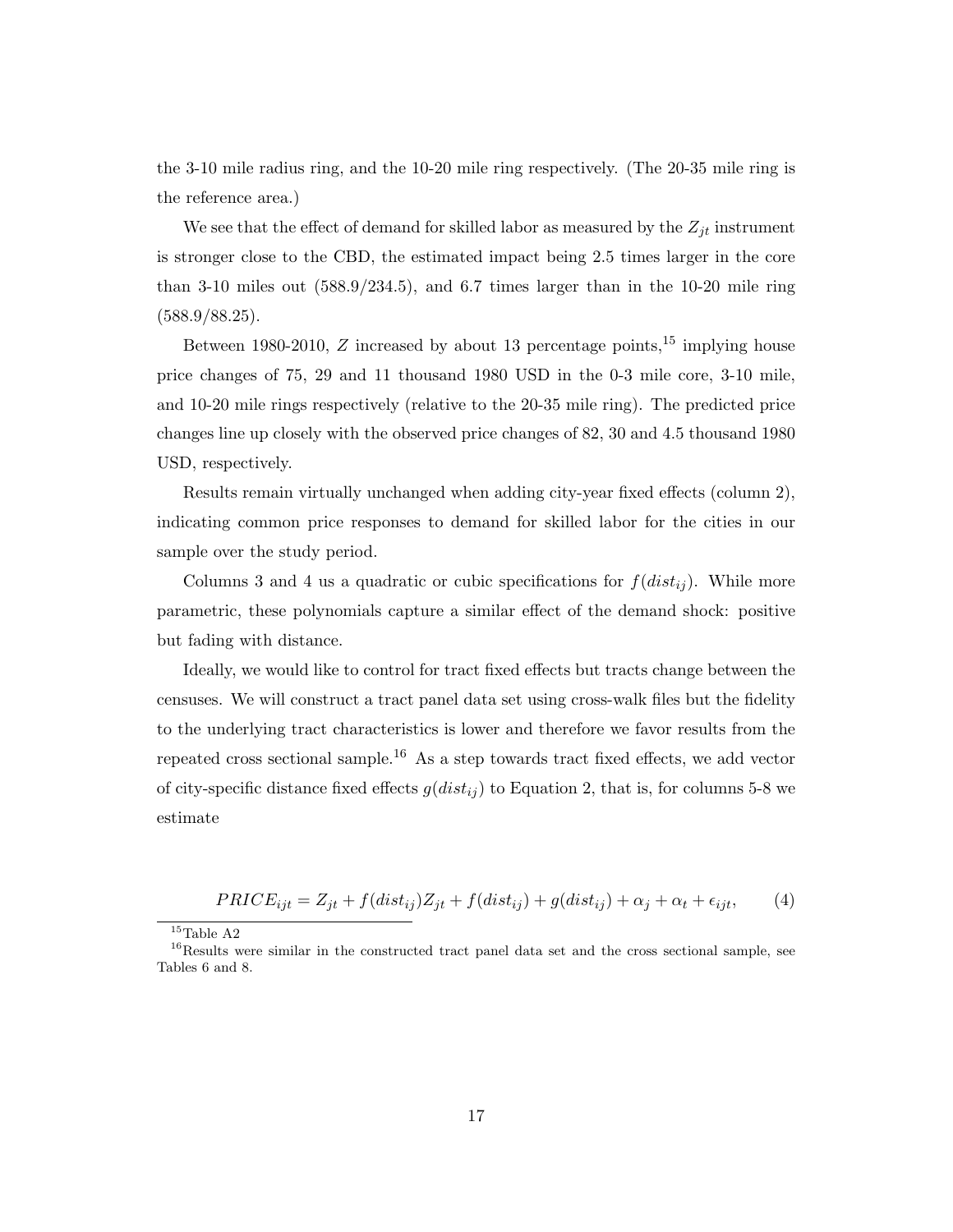where for each city *j* we let:

$$
g(dist_{ij}) = \sum_{k=1}^{21} \beta_{kj} dk_{ij}
$$
\n
$$
(5)
$$

where  $d1 - d20$  are indicator variables for the tract being  $[0,1)$ ,  $[1,2)$ ,..., [19-20) miles away from the CBD (*d*21 indicates distance in the [20-35) mile range).

Results remain similar with this inclusion of "ring fixed effects," columns 5-8.

**First stage – T1st** Table 3, shows the direct effect of  $Z_{jt}$  on  $FT(h, e)_{ijt}$  – the fraction adults 25-55 in tract *i*, city *j*, year *t* who worked more that  $h = 40, 50$  hours per week and had education  $e = BA +, MA +$ . We estimate a variant of Equation 2 where  $f(\cdot)$ is given by Equation 3 and the following three, successively more demanding, sets of fixed effects: (1) city-year fixed effects; (2) city-distance fixed effects and year fixed effects; and (3) city-distance fixed effects and city-year fixed effects.

Columns 1-3, upper panel, show the results for *F T*(40*, BA*+). We see a strong positive effect of *Z* close to the CBD. The magnitude is reduced once city-specific distance fixed effects are included (columns 2-3), but the qualitative flavor remains. The point estimate from the third specification says that a 0.10 increase in *Z* leads to a 3.3 percentage point higher increase in *F T*(40*, BA*+) in tracts 0-3 miles within the CBD compared to tracts 20-35 miles out.

The results from the three other full-time measures are qualitatively similar results.

We now turn to other demographics that may change with the Bartik demand shifter and plausibly influence housing prices. We estimate the same set of specifications as in Table 3 but substitute the percent black, married, and personal income for the full-time measure as the dependent variable.

Since these variables are correlated with the educational and employment status of the population we expect to find a relationship. The reason we favor  $FT(\cdot)$  over these other variables is the direct causal link from growth in a skill intensive industry to a more skilled and employed population. We view other demographic changes to be incidental or derived from the primary relationship. Be that as it may, Table 4 presents the results for these other demographics.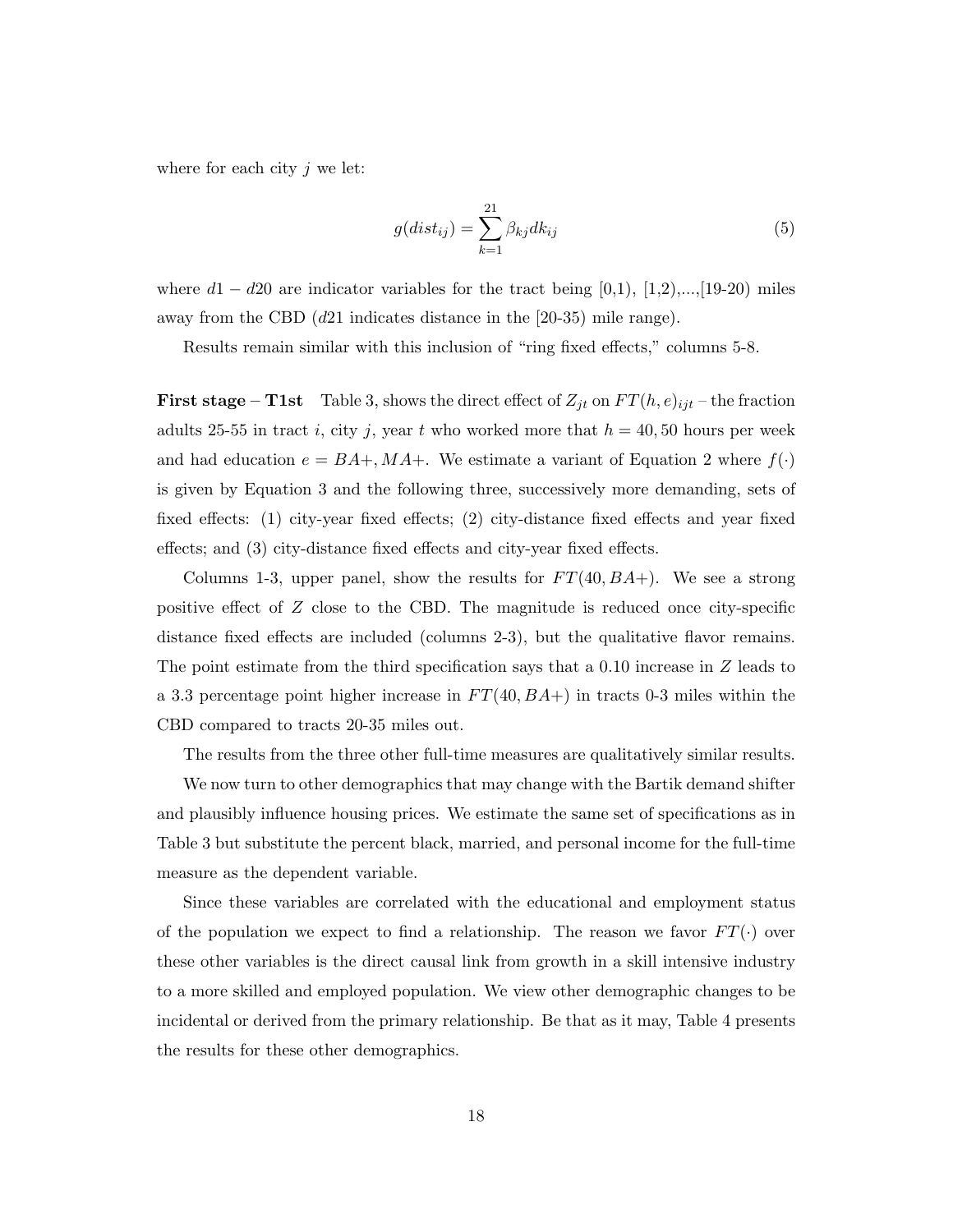Starting with the percent black, we see that in the first specification (including city-year fixed effects but not city-distance fixed effects), a higher Bartik reduces the fraction blacks in tracts close to the city center. Adding city-distance fixed effects (specifications two and three) halves the effect size but leaves the qualitative result unchanged, Table 3, Columns 1-3.

Turning to non-Hispanic whites, we see a pronounced positive effect of the Bartik demand shifter close to the CBD, Columns 4-6.

As for the percent married, in the first specification, we find no significant effect of the Bartik demand shifter, Column 1, lower panel. Adding city-distance controls, we find a small positive effect close to the CBD and a reduction in tracts 3-20 miles out, Columns 2-3, lower panel.

Lastly, for personal income the estimated relationship is u-shaped with respect to distance, with a trough in the 3-10 mile interval, Columns 4-6, lower panel.

**OLS** We can now engage our hypothesis that the emergence of centrality as a top amenity is linked to high-income households being time starved. We focus on our preferred specification which controls for city-year and city-specific distance fixed effects:

$$
PRICE_{ijt} = FT(h, e)_{ijt} + f(dist_{ij})FT(h, e)_{ijt} + g(dist_{ij}) + \alpha_{jt} + \epsilon_{ijt},
$$
(6)

where as before  $f(dist_{ij})$  allows for the effect of  $FT(h, e)_{ijt}$  to vary with tract distance to the CBD, and  $g(dist_{ij})$  is as in Equation 5.

We present three variations on Equation 6: (1)  $f(dist_{ij})FT(h, e)_{ijt}$  is omitted; (2)  $f(\cdot) = dist_{ij}$ ; and (3)  $f(\cdot) = dist_{ij} + dist_{ij}^2$ . The OLS results from these three specifications estimated for our four full-time measures are presented in Table 5. We see that that the fraction full-time skilled workers in the tract and the tract's housing prices are positively related and the effect fades with distance to the CBD.

There are many reasons to question the interpretation of these OLS results, however. Higher housing prices could prompt greater labor supply or the association could be spurious. The central city could have been more attractive to the high-skill-low-leisure population for reasons unrelated to commuting. Their presence could be driven by the cultural amenities on offer in the city center or simply be part of a *zeitgeist* in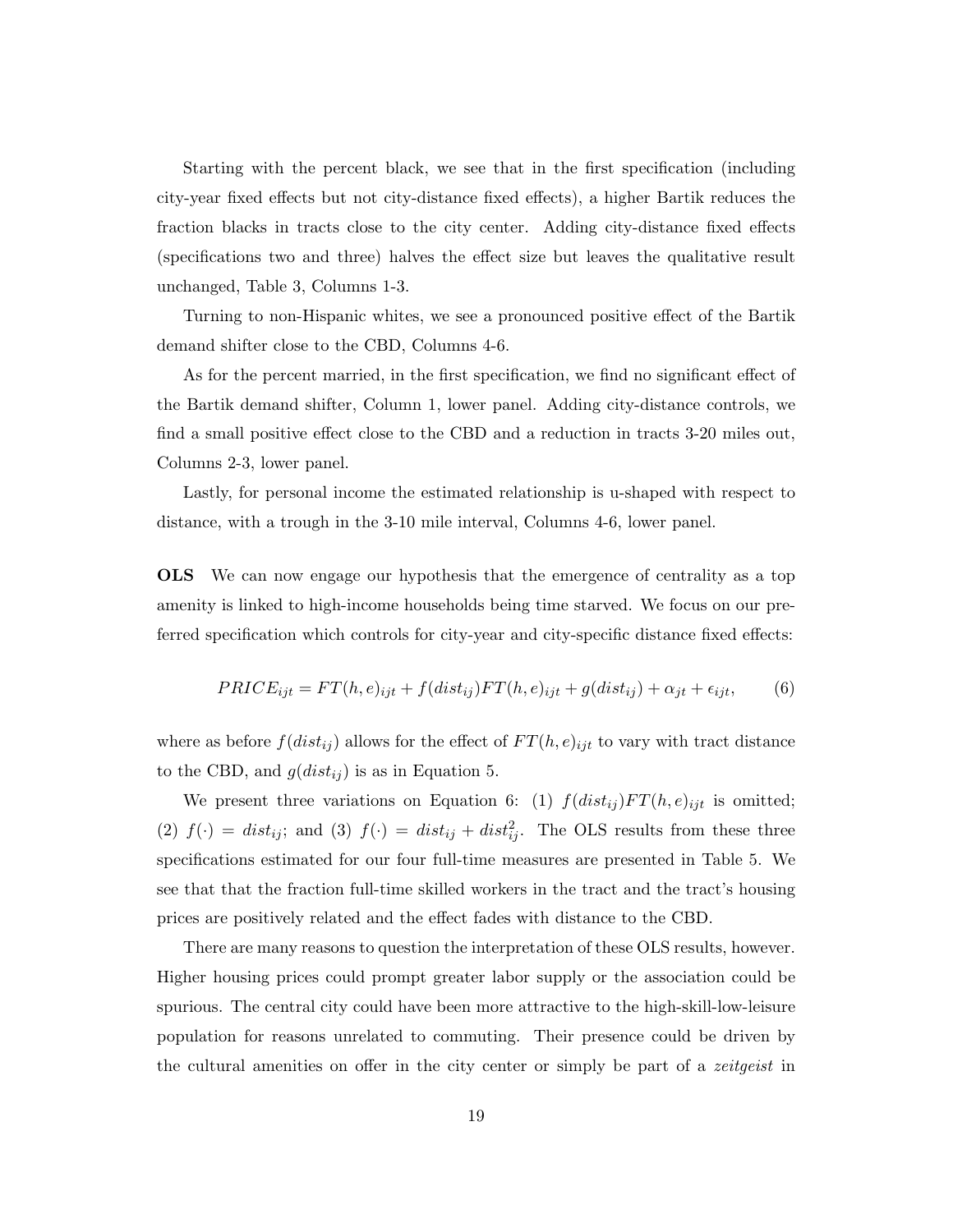which an urban aesthetics is embraced perhaps as a reaction against subdivisions and cul-de-sacs.

**IV** We now turn to our IV estimates where we instrument our full-time skilled worker measure by the Bartik demand shifter described in Section 3.2. Our identifying assumption is that the Bartik demand shifter affects housing prices only through the posited channel of raising the fraction of the population that is skilled and works full time. The effect could stem directly from the purchasing power of a skilled, steadily employed population, or may be through the mores and preferences of this segment (e.g., regarding issues such as policing, liquor permits, bike lanes, etc.).

More worrying would be if demand growth for skilled labor affected other dimensions that in turn moved housing prices. For instance, a higher Bartik may result in higher tax revenues which in turn allow for better policing, infrastructure, or civic initiatives that improve quality of life, and possibly more so close to the city center.

Pure racism presents another challenge. Consider the case of tipping points. It is possible that a higher Bartik changes the demographics of a tract enough to make it tip. For instance, prices in a centrally located tract may be low because its high proportion blacks deters whites. As centrality gains salience, more whites move in, eventually bringing the proportion blacks below the tipping point. Thence, white reservation vanishes and prices take off. Note, however, that for the outlined mechanisms to be a threat to our identification strategy, we need pure racism. Racial stereotypes that merely reflect generalities regarding the behavior and preferences of a group based on their education level, income, or employment status do not suffice.

With these caveats in mind, we now turn to our findings from estimating Equation 6 where  $FT(h, e)_{ijt}$  and  $f(dist_{ij})FT(h, e)_{ijt}$  are instrumented by  $Z_{jt}(1 + d1_{ij} + d2_{ij} + d3_{ij} + d4_{ij} + d4_{ij} + d5_{ij} + d5_{ij} + d6_{ij} + d7_{ij} + d8_{ij} + d8_{ij} + d7_{ij} + d8_{ij} + d8_{ij} + d7_{ij} + d8_{ij} + d8_{ij}$  $d3_{ij}$ ). As in the case of the OLS regressions, we present three specifications: (1)  $f(dist_{ij})FT(h, e)_{ijt}$  is omitted; (2)  $f(\cdot) = dist_{ij}$ ; and (3)  $f(\cdot) = dist_{ij} + dist_{ij}^2$ .

Throughout, the rudimentary specification in which  $FT(\cdot)$  is hypothesized to have a uniform effect on housing prices regardless of distance to the CBD (and thus land availability) fails the over-identification test (JP) and therefore we focus on specifica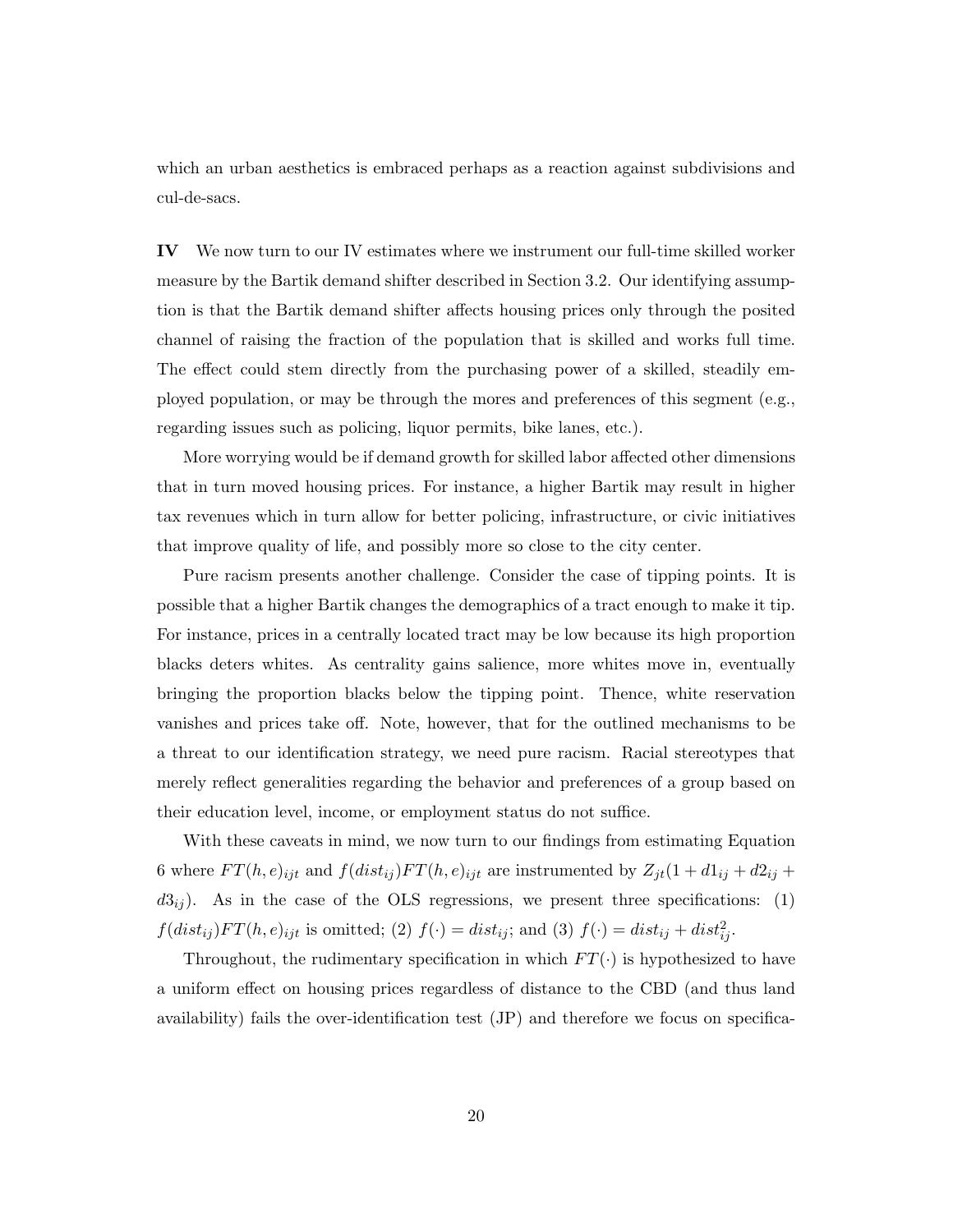tions two and three.<sup>17</sup> Both specifications estimate a positive effect of the fraction of full-time skilled workers among the prime-age population (statistically significant at the 0.1 percent level), and the effect is more pronounced closer to the CBD.

To gauge the economic significance of our proposed explanation for gentrification, Figures 11 and 12 show the predicted housing price increases for the linear and square specifications respectively. We see that both specification do a good job replicating the actual price changes.

**Robustness** We now show the results from estimating the second specification in a series of alternative samples as a robustness test (the first specification fails the overidentification test, the third specification gives very similar results as the second but the added interaction with distance squared is insignificant at conventional levels).

Motivated by the significant reduction in crime over the study period, we split the cities according to the decline in crime (see Table A1). It is reassuring that our results go through in both samples, although the strength of the first stage is somewhat weakened. For the 40+ full-time measures, the effect size is noticeably smaller in the low (crime reduction) sample, whereas for the  $50+$  full-time measures, the estimated coefficients are similar in the two samples, Table 8, Columns 1 and 2 samples.

New York City is the largest US city, and may be exceptional in other ways too, be it from the particularities forced geography, Manhattan Island in particular, the concentration of the finance industry, the substantive presence of foreign buyers, or the fact that it has a midtown and a downtown center. In order to gauge the extent to which our results are driven by the presence of New York City, Column 3 presents results from a sample where it has been excluded. Again, the results for the 50+ hours full-time measures are very similar to those of the whole sample, while the estimated effect size for our 40+ hours measure is reduced in magnitude (but remains statistically very significant).

In the last three columns we present results from a tract panel data set constructed using cross walk files from  $US2010$ .<sup>18</sup> The thus constructed tracts, however, reflect the

<sup>&</sup>lt;sup>17</sup>The p-value of the Kleibergen-Paap LM test is below 1.7% throughout, rejecting the null that the model is underidentified.

 $^{18}$ http://www.s $4.$ brown.edu/us2010/Researcher/Bridging.htm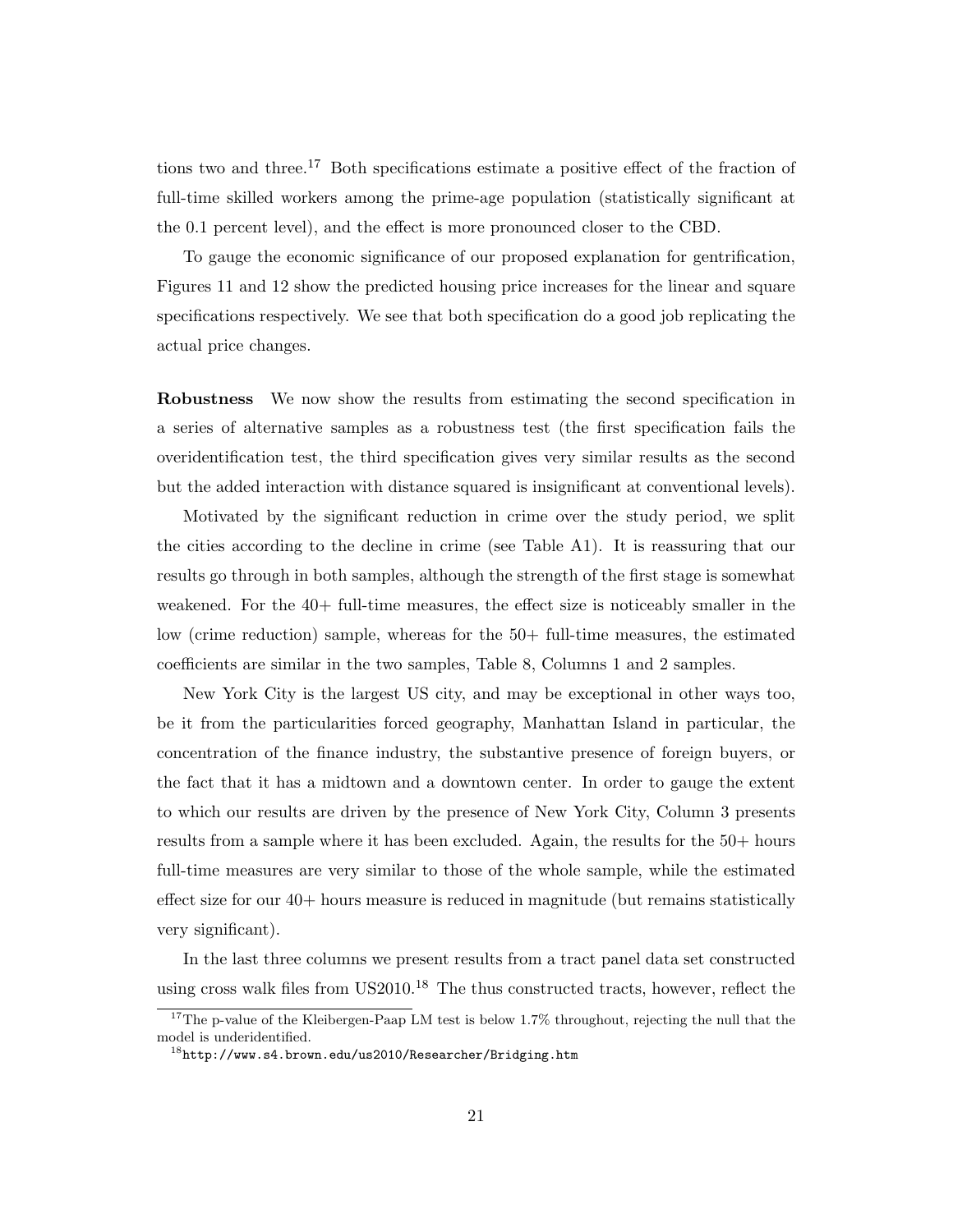underlying demographics with less fidelity (for further details, see the Appendix).

Column 4 presents results from including tract fixed effects and we find results to be quite similar to the cross sectional sample (suggesting that the city-specific distance fixed effects are passable substitutes for tract fixed effects).

Our main interest in a tract-level panel data set derives from the possibility that initial conditions (other than distance) influence gentrification. In particular, we are interested in the role of the initial racial composition of the tract.

To that end, we divide our panel data set according to whether the (constructed) tract was above or below the median in terms of percent black in 1980 (the mean and median values were 18.7 and 2.5 percent respectively, reflecting a high degree of residential segregation).

We find results to be very similar in the two samples, Columns 5 and 6. That is, once tract fixed effects and city-year fixed effects are controlled for, the effect of fulltime skilled workers on housing prices are estimated to be similar in tracts that had few blacks (below 2.5 percent) and tracts that had a high fraction blacks (the implied mean being close to 40 percent).

### **5 Discussion**

For most of the 20th Century, suburbanization dominated the US urban landscape. However, as the century drew to a close it was clear that a counter movement was afoot. Today, gentrification has grown out of its erstwhile niche status to epitomize a broad based rehabilitation of the central city as the place to work, live, and play.

The driving factor, we have proposed, can be found in a growing corps of highincome-low-leisure households who by virtue of being time starved seek to locate close to work. Thus, our paper adds urban renewal to the list of time-saving machinations of modern life.

The ideas collated in this paper are by no means new. They hew closely to the canonical models of urban development, and labor supply. The employment of a Bartik demand shifter also follows a well-beaten path. To the best of our knowledge, however, ours is the first paper to emphasize the time scarcity of high-income households as *the*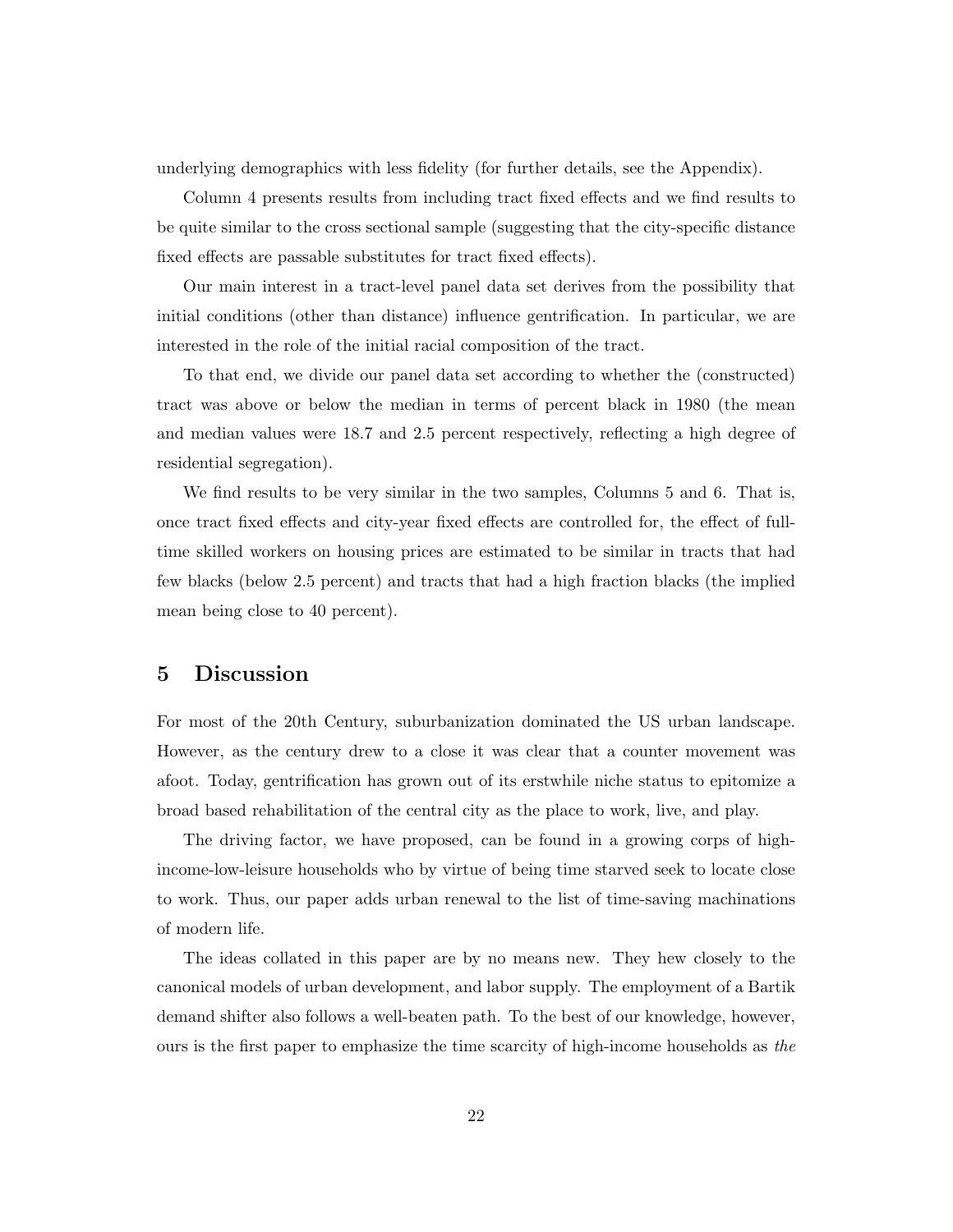explanation for the reversal of suburbanization and to present comprehensive empirical evidence to that effect.

We have focused on individual labor supply and lumped men and women together. In the preliminary analysis we looked at men and women separately and found them to yield similar results, possibly because the expansion of hours have been qualitatively similar for skilled men and women. It is conceivable, however, that had the ever harder working skilled men been paired with full time housewives, the situation would have been wholly different.

**The Suburbs Are Dead – Long Live the Suburbs** Gentrification is about price growth and changes to the housing stock, not population growth. Plenty of people will find enduring value in the affordability and leafiness of the suburbs. However, other aspects of suburban life may change.

For instance, between 2000 and 2010, Manhattan and Brooklyn poverty rates declined by 10 percent, but rose on Staten Island (the most suburban of New York City's five boroughs).<sup>19</sup> While more notable recently, poverty has been rising faster in suburbs than cities since the 1980s [Kneebone and Berube, 2013].

To its critics, gentrification signifies the displacement of lower income households. As the term suggests, displaced people show up somewhere else. The inner city, even at its nadir, always had centrality going for it [Glaeser et al., 2000]. How do low-wage workers, single-parents in particular, manage in suburban locations, areas built with car ownership in mind and targeted to middle-class families with a stay-at-home wife?

**Beyond the Burbs** A topic of less social urgency but possibly affected by gentrification is the secondary home market. Gentrification may breath new life into towns two or three hours away from the city. Too remote to be commuter towns, such places can be desirable weekend destinations. As more high-income families live in apartments rather than free standing houses, demand for second homes may pick up.

**The only way is up?** Urban sprawl had cheap housing going for it. Is the future one of ever rising land rents?

<sup>19</sup>By 18 percent, *New York Times* "Suburbs' Share of Poor has Grown Since 2000," May 20, 2013.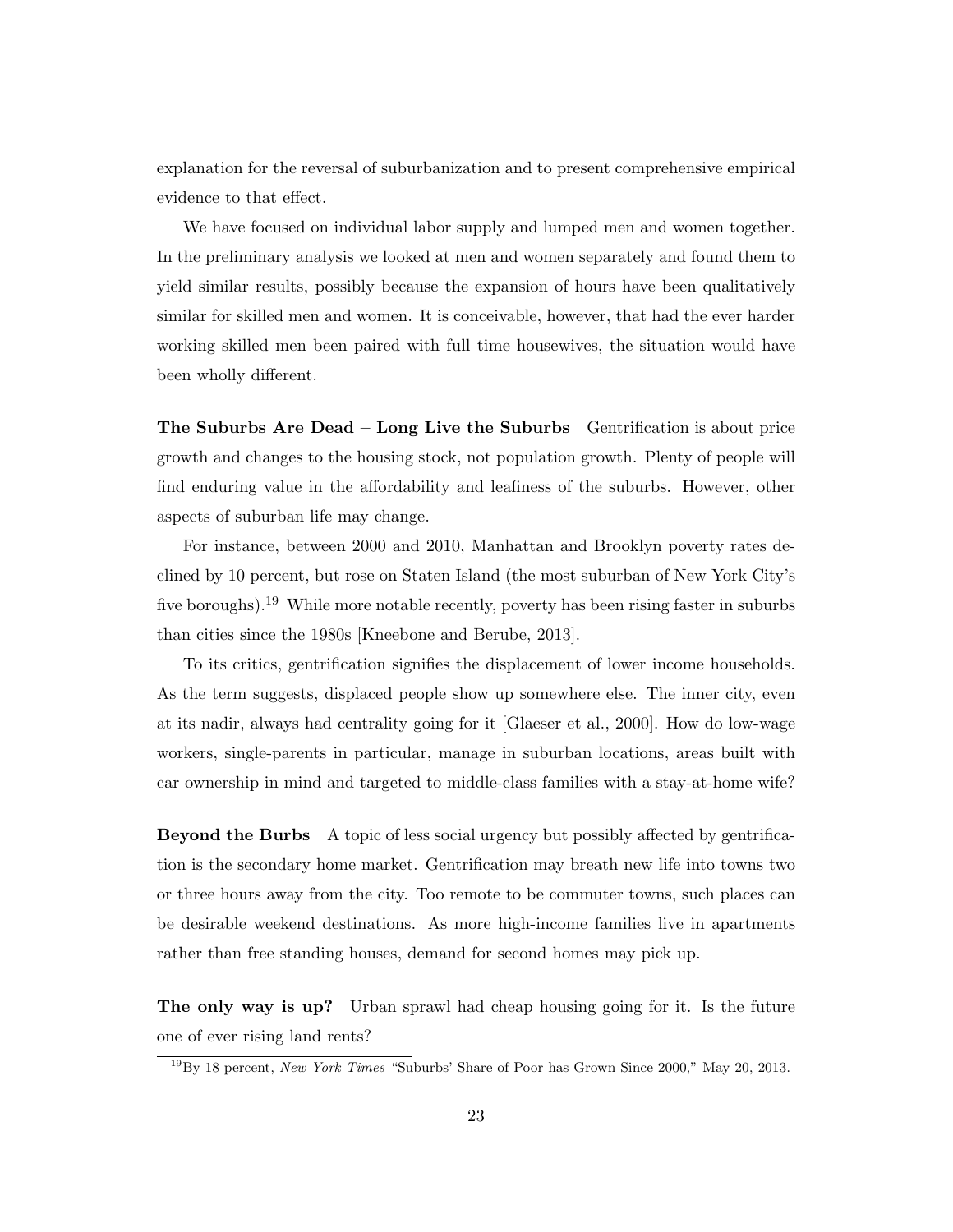East Asia may offer guidance. Japan and South Korea are both developed industrialized countries, but gentrification appears to have been largely absent [Waley, 1997]. Several factor may account for this, including close to zero population growth and low labor force participation of married women. More replicable, however, is the vertical urban landscape built around mass transportation, notably trains. High density and rail connectedness ease the pressure on land rents both by packing in and transporting more people within any given area and by allowing for multiple centers within the urban core. While the sky may not be the limit, US cities still have a lot of head room.

### **References**

- Daniel Aaronson. Neighborhood dynamics. *Journal of Urban Economics*, 49(1):1 31, 2001.
- Mark Aguiar and Erik Hurst. Measuring trends in leisure: The allocation of time over five decades. *Quarterly Journal of Economics*, 122(3):969–1006, August 2007.
- Mark Aguiar and Erik Hurst. *The Increase in Leisure Inequality 19652005*. The AEI Press, 2009.
- David H. Autor, Lawrence F. Katz, and Melissa S. Kearney. Trends in U.S. wage inequality: Revising the revisionists. *The Review of Economics and Statistics*, 90(2): 300–323, May 2008.
- C. F. Baum. Enhanced routines for instrumental variables/generalized method of moments estimation and testing. *Stata Journal*, 7(4):465–506(42), 2007. URL http://www.stata-journal.com/article.html?article=st0030\_3.
- Paul Beaudry, Mark Doms, and Ethan Lewis. Should the Personal Computer Be Considered a Technological Revolution? Evidence from US Metropolitan Areas. *Journal of Political Economy*, 118(5):988–1036, October 2010.
- Christopher R. Berry and Edward L. Glaeser. The divergence of human capital levels across cities. *Papers in Regional Science*, 84(3):407 – 444, 2005. ISSN 10568190.
- Dan Black, Gary Gates, Seth Sanders, and Lowell Taylor. Why do gay men live in San Francisco? *Journal of Urban Economics*, 51(1):54 – 76, 2002.
- Willem R. Boterman, Lia Karsten, and Sako Musterd. Gentrifiers settling down? patterns and trends of residential location of middle-class families in Amsterdam. *Housing Studies*, 25(5):693 – 714, 2010.
- David Card, Alexandre Mas, and Jesse Rothstein. Tipping and the dynamics of segregation. *Quarterly Journal of Economics*, 123(1):177–218, 2008.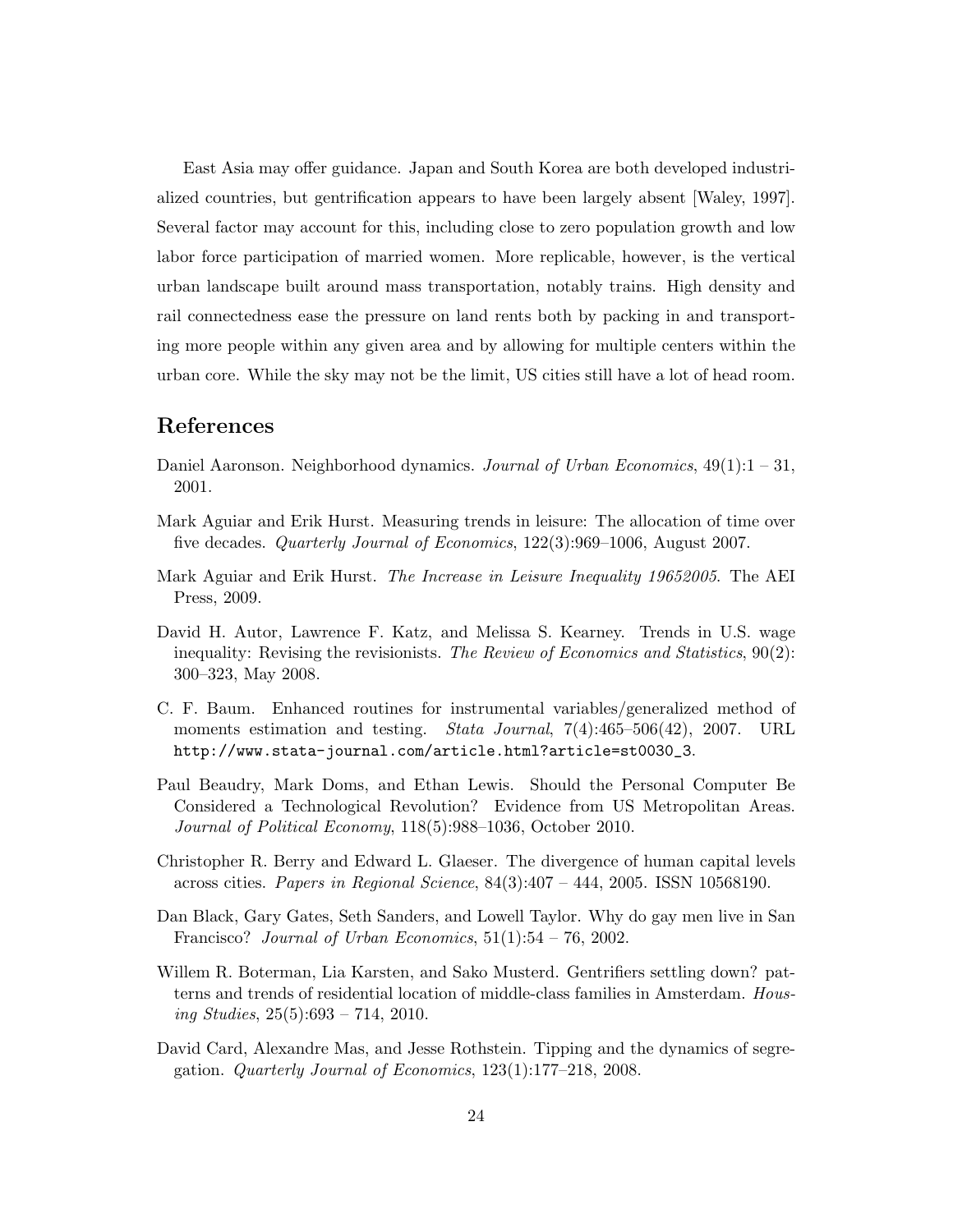- Juliet Carpenter and Loretta Lees. Gentrification in new york, london and paris: An international comparison. *International Journal of Urban and Regional Research*, 19 (2):286, 1995.
- Janice Compton and Robert A. Pollak. Why are power couples increasingly concentrated in large metropolitan areas? *Journal of Labor Economics*, 25(3):pp. 475–512, 2007.
- Dora Costa and Matthew E. Kahn. Power couples: Changes in the locational choice of the college educated, 1940-1990. *Quarterly Journal of Economics*, 115(4):1287–1315, November 2000.
- David M. Cutler, Edward L. Glaeser, and Jacob L. Vigdor. The rise and decline of the American ghetto. *Journal of Political Economy*, 107(3):455–506, JUN 1999.
- Morris A. Davis and Jonathan Heathcote. The price and quantity of residential land in the united states. *Journal of Monetary Economics*, 54(8):2595 – 2620, 2007.
- Rebecca Diamond. The determinants and welfare implications of US workers' diverging location choices by skill: 1980-2000. *American Economic Review*, Forthcoming.
- Riccardo DiCecio, Kristie M. Engemann, Michael T. Owyang, and Christopher H. Wheeler. Changing trends in the labor force: A survey. *Federal Reserve Bank of St. Louis Review*, 90(1), January/February 2008.
- John J. III Donohue and Steven D. Levitt. The impact of legalized abortion on crime. *Quarterly Journal of Economics*, 116(2):379–420, May 2001.
- Lena Edlund and Rohini Pande. Why have women become left-wing: The political gender gap and the decline in marriage. *Quarterly Journal of Economics*, 117:917– 961, August 2002.
- Alan Ehrenhalt. *The Great Inversion and the Future of the American City*. Vintage, paperback edition, 2013.
- Giovanni Favara and Jean Imbs. Credit supply and the price of housing. *American Economic Review*, 105(3):958–92, 2015.
- Raquel Fernndez and Joyce Wong. Unilateral divorce, the decreasing gender gap, and married women's labor force participation. *American Economic Review*, 104(5):342– 47, 2014.
- Christopher Foote and Christopher Goetz. The impact of legalized abortion on crime: Comment. *Quarterly Journal of Economics*, 123(1), February 2008.
- Edward L. Glaeser and David C. Mare. Cities and skills. *Journal of Labor Economics*, 19(2):316–342, 2001.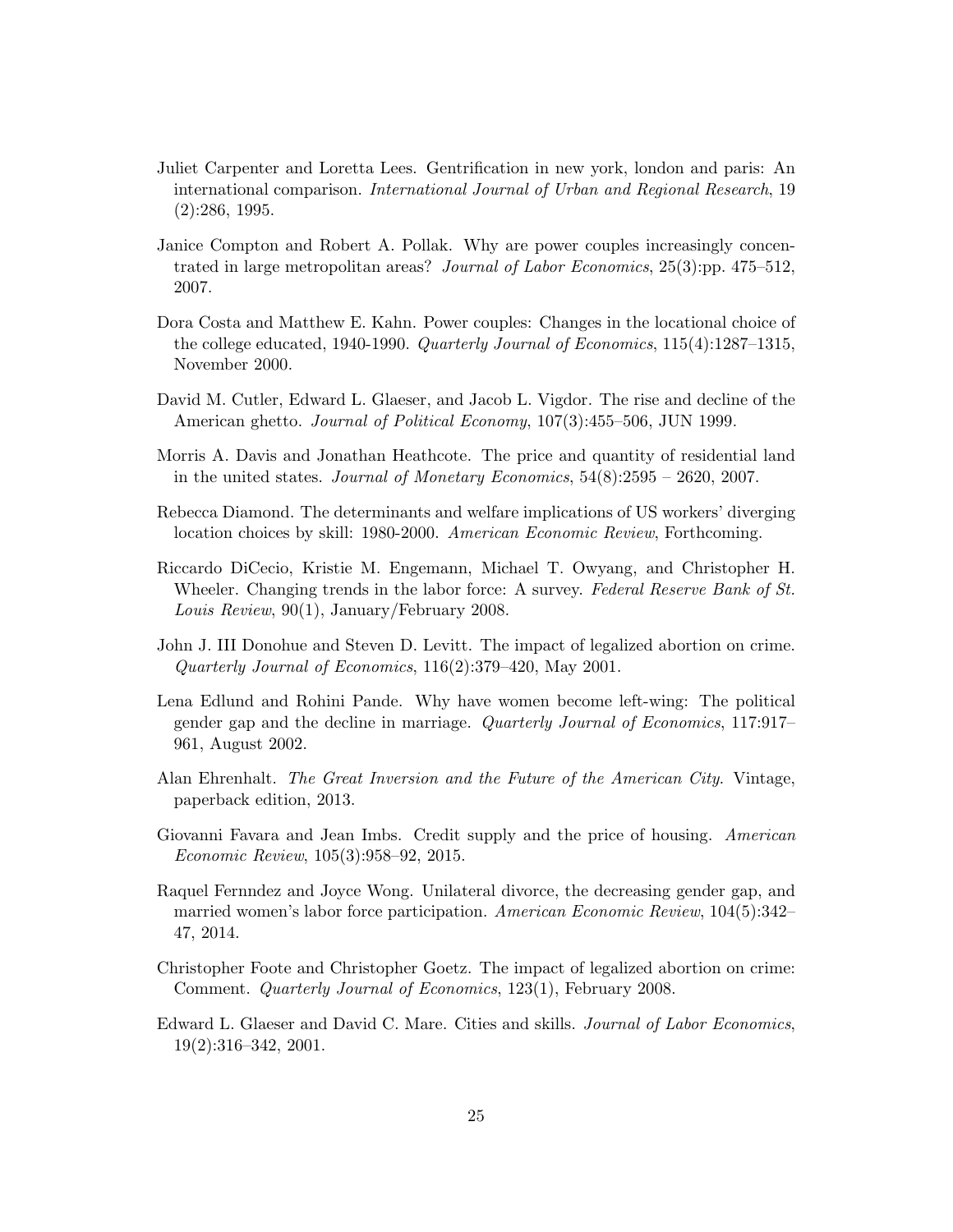- Edward L. Glaeser, Matthew E. Kahn, and Jordan Rappaport. Why do the poor live in cities? Working Paper 7636, National Bureau of Economic Research, April 2000.
- Edward L. Glaeser, Jed Kolko, and Albert Saiz. Consumer city. *Journal of Economic Geography*, (1):27–50, 2001.
- Edward L. Glaeser, Joshua D. Gottlieb, and Kristina Tobio. Housing booms and city centers. Working Paper 17914, National Bureau of Economic Research, March 2012.
- Edward L. Glaeser, Joseph Gyourko, and Albert Saiz. Housing supply and housing bubbles. *Journal of Urban Economics*, 64(2):198–217, SEP 2008. ISSN 0094-1190. doi: *{*10.1016/j.jue.2008.07.007*}*.
- Jeremy Greenwood and Boyan Jovanovic. The information-technology revolution and the stock market. *The American Economic Review*, 89(2):pp. 116–122, 1999.
- Jeremy Greenwood, Nezih Guner, Georgi Kocharkov, and Cezar Santos. Marry your like: Assortative mating and income inequality. *American Economic Review*, 104(5): 348 – 353, 2014.
- Veronica Guerrieri, Daniel Hartley, and Erik Hurst. Within-city variation in urban decline: The case of Detroit. *American Economic Review: Papers and Proceedings*, 102(3):120126, 2012.
- Veronica Guerrieri, Daniel Hartley, and Erik Hurst. Endogenous gentrifcation and housing price dynamics. *Journal of Public Economics*, 100:45–60, 2013.
- Joseph Gyourko, Christopher Mayer, and Todd Sinai. Superstar cities. *American Economic Journal: Economic Policy*, 5(4):167–99, 2013.
- Bradley T. Heim. The incredible shrinking elasticities: Married female labor supply, 1978-2002. *The Journal of Human Resources*, 42(4):pp. 881–918, 2007.
- Bart Hobijn and Boyan Jovanovic. The information-technology revolution and the stock market: Evidence. *The American Economic Review*, 91(5):pp. 1203–1220, 2001.
- Kenneth T. Jackson. *Crabgrass Frontier*. Oxford University Press, 1985.
- Jane Jacobs. *The Death and Life of Great American Cities*. Random House, New York, 1961.
- William R. Johnson. House prices and female labor force participation. University of Virginia, January 2012.
- Chinhui Juhn and Kevin M. Murphy. Wage inequality and family labor supply. *Journal of Labor Economics*, 15(1):72–97, January 1997.
- Chinhui Juhn, Kevin M. Murphy, and Brooks Pierce. Wage inequality and the rise in returns to skill. *Journal of Political Economy*, 101(3):410–442, June 1993.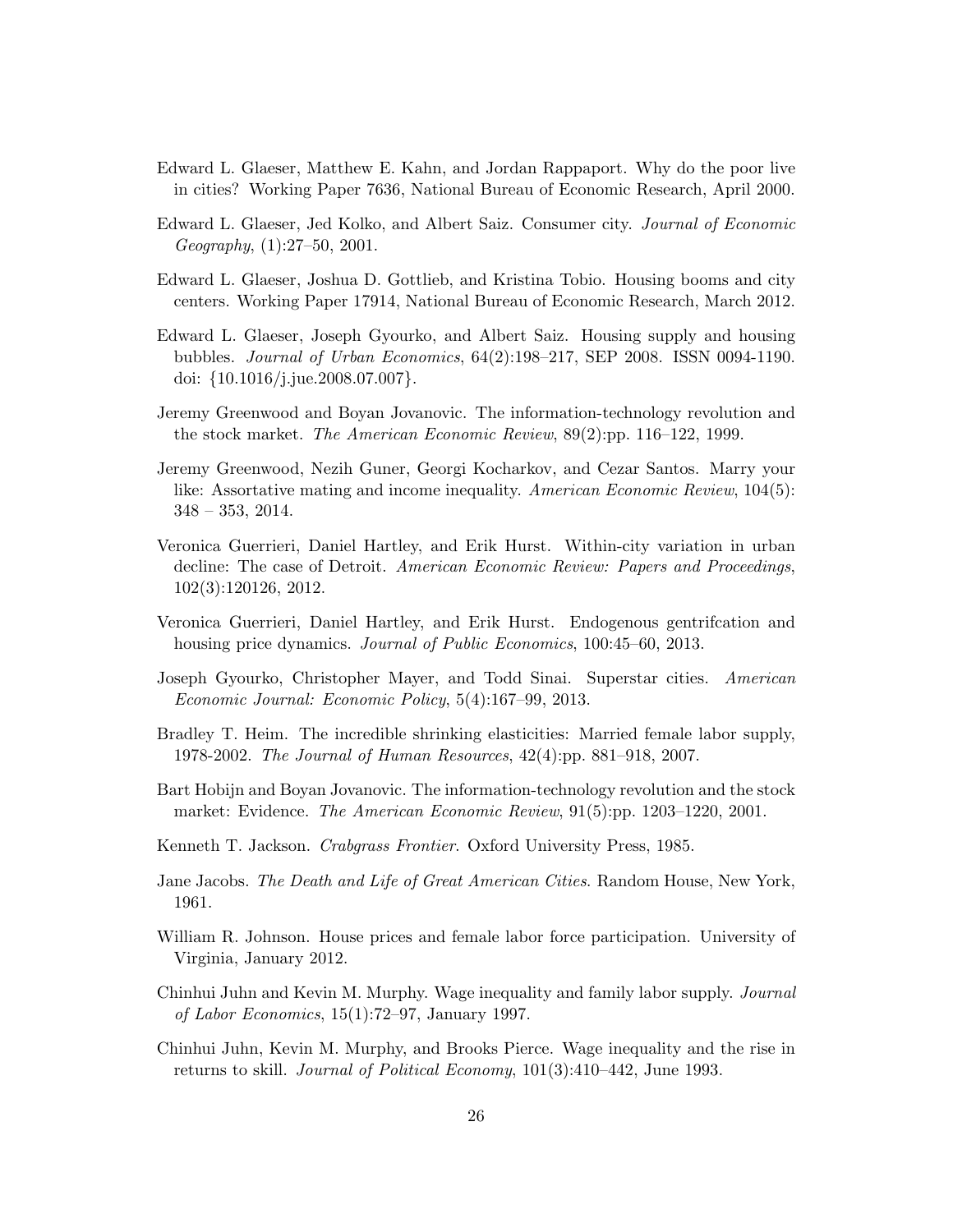- Matthew E. Kahn. Gentrification trends in new transit-oriented communities: Evidence from 14 cities that expanded and built rail transit systems. *Real Estate Economics*, 35(2):155–182, Sum 2007.
- Lawrence F. Katz and Kevin M. Murphy. Changes in the relative wages, 1963-87: supply and demand factors. *Quarterly Journal of Economics*, 107(1):35–78, February 1992.
- Elizabeth Kneebone and Alan Berube. *Confronting Suburban Poverty in America*. James A. Johnson Metro. Brookings Institution Press, 2013.
- Wojciech Kopczuk, Emmanuel Saez, and Jae Song. Uncovering the American dream: Inequality and mobility in social security earnings data since 1937. *NBER Working Paper*, (13345), 2008.
- Peter J. Kuhn and Fernando A. Lozano. The expanding workweek? understanding trends in long work hours among U.S. men, 1979-2004. Discussion Paper 1924, IZA, 2006.
- Janice F. Madden and Michelle J. White. Spatial implications of increases in the female labor force: A theoretical and empirical synthesis. *Land Economics*, 56(4):432–446, Nov. 1980.
- Janice Fanning Madden. Consequences of the growth of the two-earner eamily urban land use and the growth in two-earner households. *American Economic Review*, 70  $(2):191-197, 1980.$
- Scott C. McDonald. Does gentrification affect crime rates. *Crime & Just.*, 8:163, 1986.
- Ellen McGrattan and Richard Rogerson. Changes in the distribution of family hours worked since 1950. Research Department Staff Report 397, Federal Reserve Bank of Minneapolis, 2008.
- Brian McKenzie and Melanie Rapino. Commuting in the united states, 2009. American Community Survey Reports ACS-15, Census Bureau, Washington, DC, 2011.
- Peter Mieszkowski and Edwin S. Mills. The causes of metropolitan suburbanization. *Journal of Economic Perspectives*, 7(3):135–147, Sum 1993.
- Enrico Moretti. Real wage inequality. *American Economic Journal-Applied Economics*, 5(1):65–103, Jan 2013.
- National Association of Realtors. Home buyer and seller generational trends. Technical report, 2014. http://www.realtor.org/sites/default/files/reports/2014/2014-homebuyer-and-seller-generational-trends-report-full.pdf.
- Francois Ortalo-Magne and Andrea Prat. On the political economy of urban growth: Homeownership versus affordability. *American Economic Journal: Microeconomics*,  $6(1):154-81, 2014.$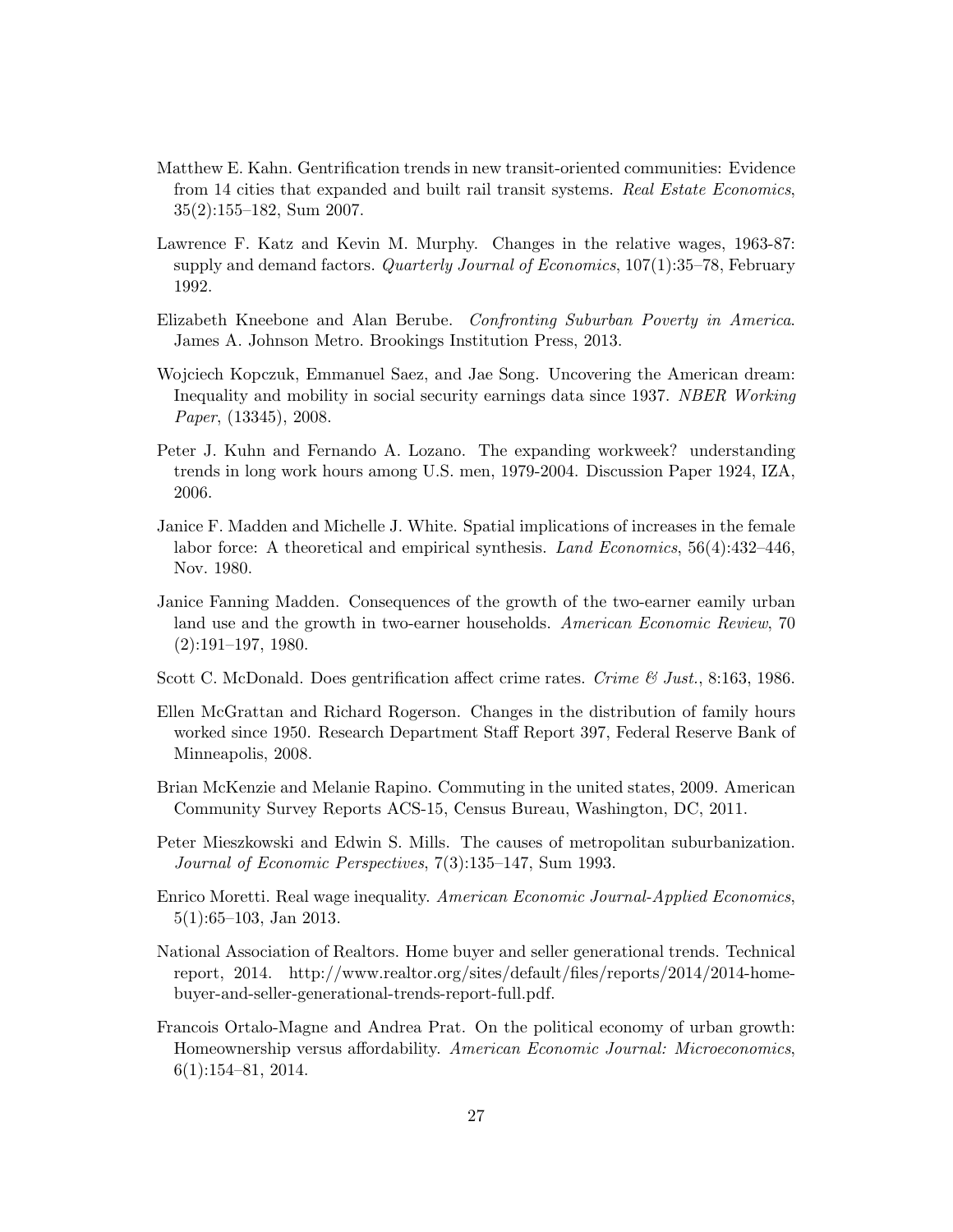- Jordan Rappaport. Monocentric city redux. Research Working Paper 14-09, The Federal Reserve Bank of Kansas City, 2014. https://www.kansascityfed.org/publicat/reswkpap/pdf/rwp14-09.pdf.
- Jessica Wolpaw Reyes. Environmental policy as social policy? The impact of childhood lead exposure on crime. *B E Journal of Economic Analysis & Policy*, 7(1), 2007.
- Gilles Saint-Paul. Bobos in paradise: Urban politics and the new economy. Discussion Paper 10879, Centre for Economic Policy Research, 2015.
- Thomas C. Schelling. Models of segregation. *American Economic Review*, 59(2):488– 493, 1969. ISSN 0002-8282.
- Christine R. Schwartz. Earnings inequality and the changing association between spouses earnings. *American Journal of Sociology*, 115(5):pp. 1524–1557, 2010.
- James H. Stock and Motohiro Yogo. Testing for weak instruments in linear iv regression. In Donald W. K. Andrews and James H. Stock, editors, *Identification and Inference for Econometric Models: Essays in Honor of Thomas Rothenberg*. Cambridge University Press, 2005. http://dx.doi.org/10.1017/CBO9780511614491.006.
- Stijn Van Nieuwerburgh and Pierre-Olivier Weill. Why has house price dispersion gone up? *The Review of Economic Studies*, 77(4):1567–1606, 2010.
- Paul Waley. Tokyo patterns of familiarity and partitions of difference. *American Behavioral Scientist*, 41(3):396–429, 1997.
- Michelle J. White. A model of residential location choice and commuting by men and women workers. *Journal of Regional Science*, 17(1):41–51, 1977.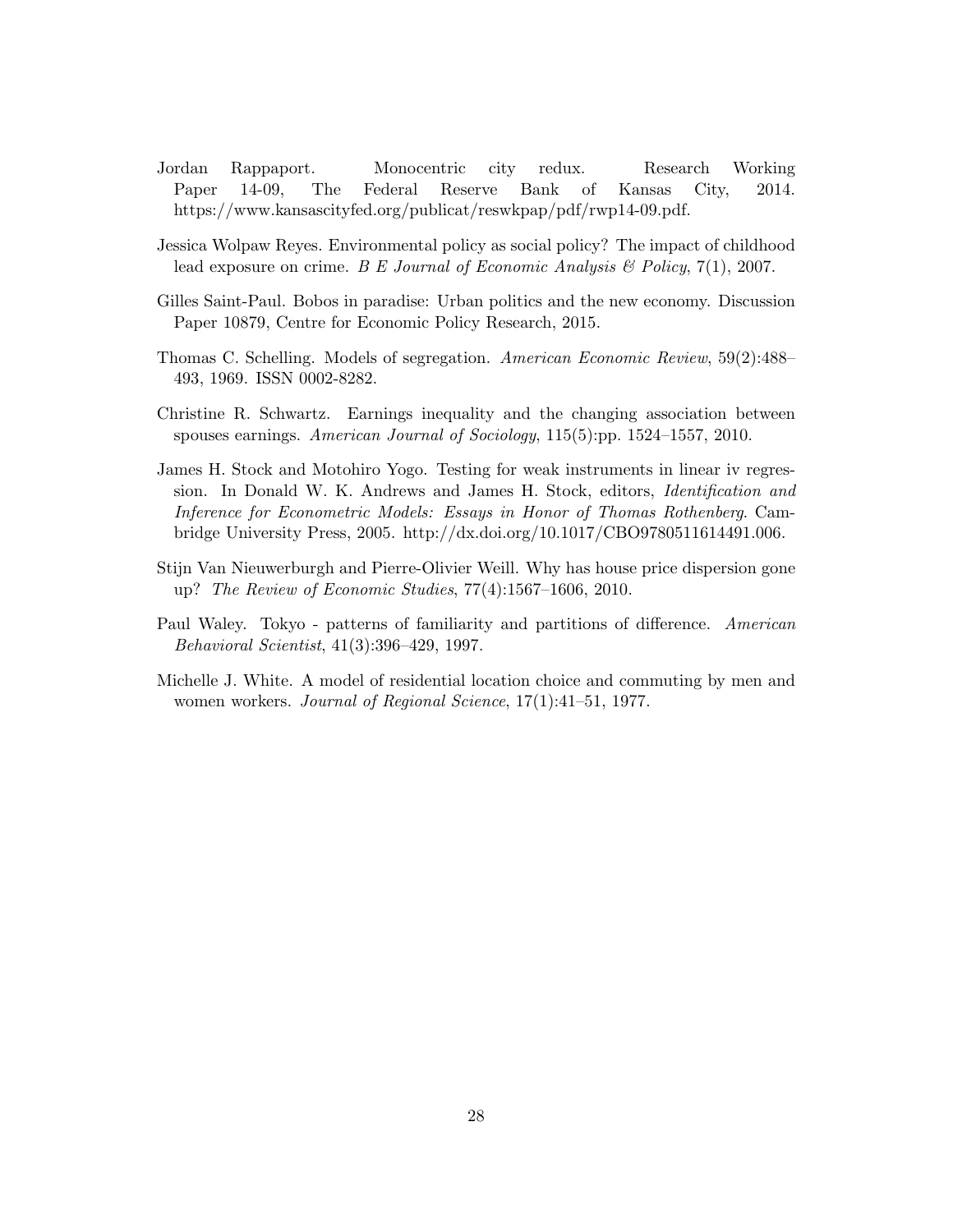# **Graphs**





Notes: Owner-occupied, 2-3 bedroom, one-family homes. 20 miles includes 20-35 miles. Source: Decennial censuses and the American Community Survey, restricted use data.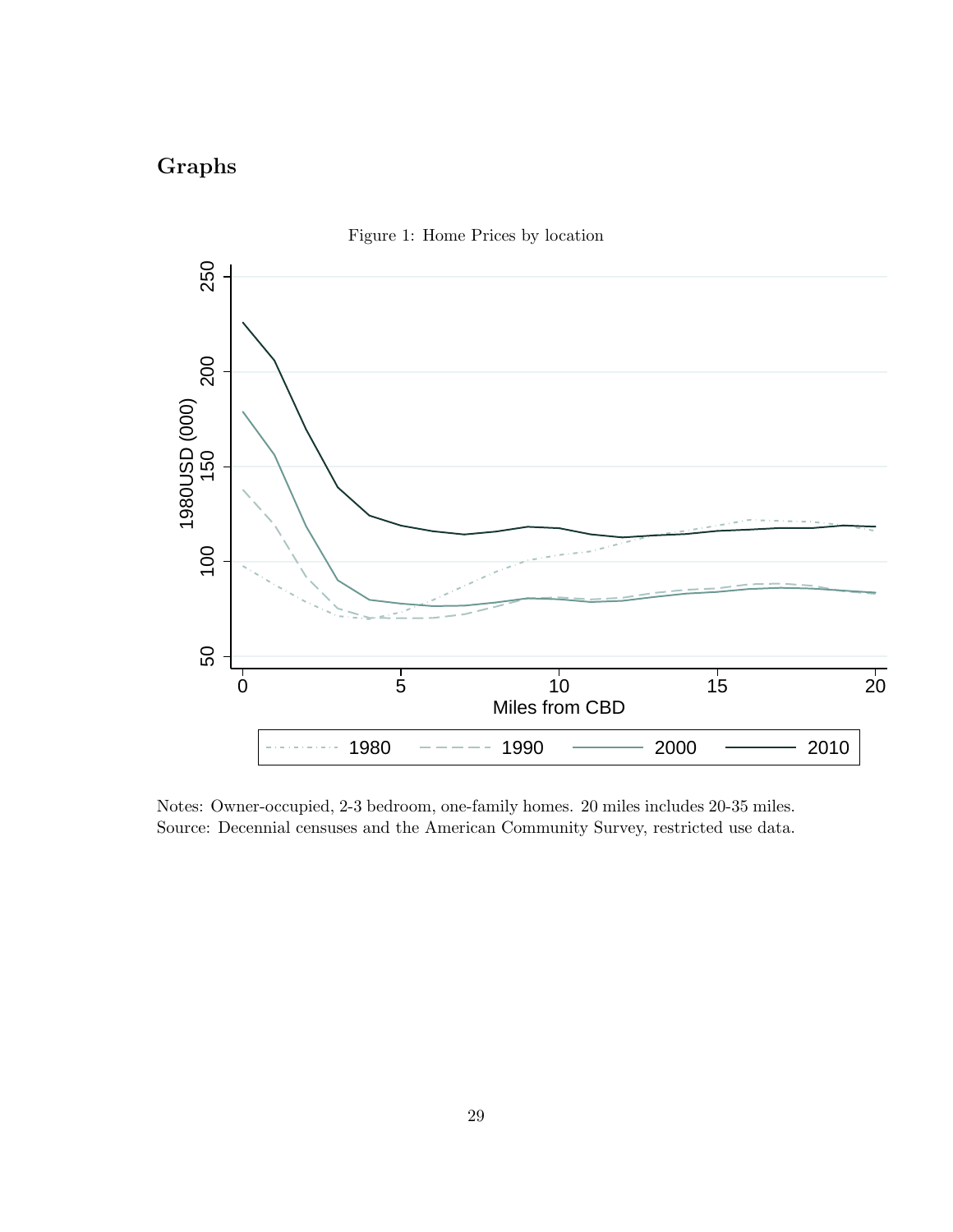

Figure 2: % Working full time, 40h/week, by sex and education

Note: Ages 25-55. Source: Decennial censuses, integrated public use micro data series (IPUMS).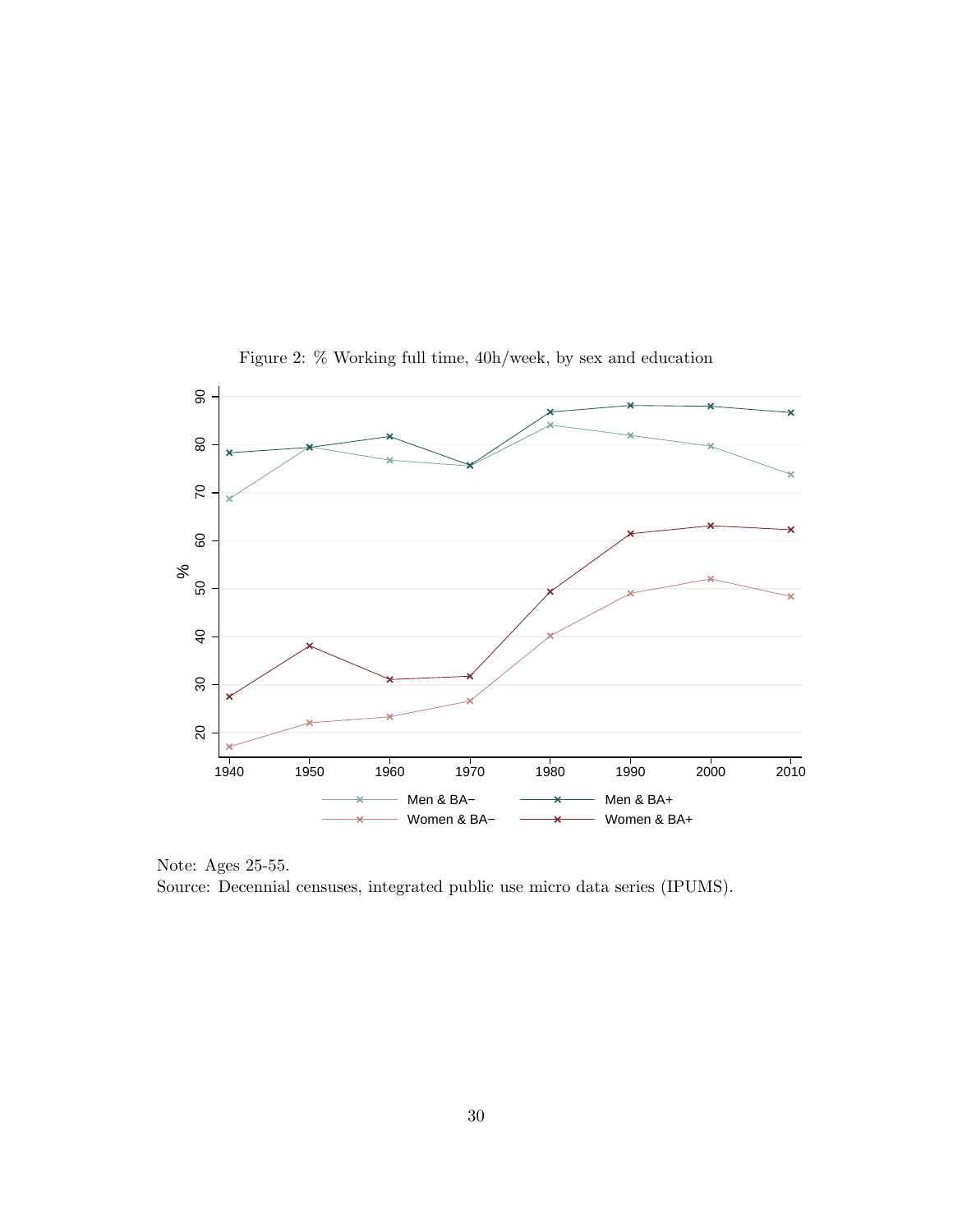

Figure 3: % Working full time, 50h/week, by sex and education

Note: Ages 25-55. Source: Decennial censuses, integrated public use micro data series (IPUMS).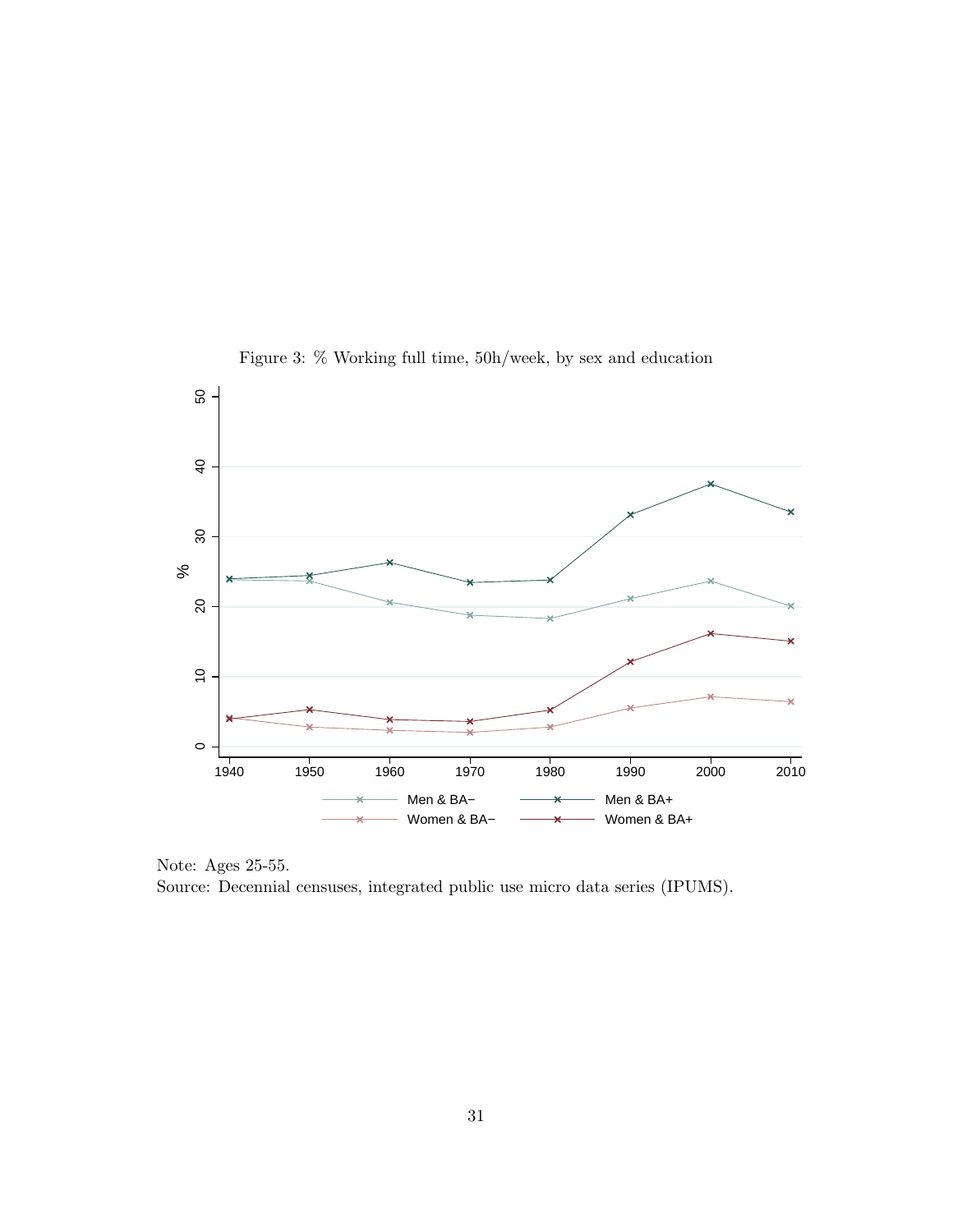

Figure 4: % full time and skilled among men 25-55

Universe: Men 25-55 residing *x* = 0*,* 1*, ...*18*,* 19*,* 20 *−* 35 miles from the CBD. Source: Decennial censuses and the American Community Survey, restricted use data.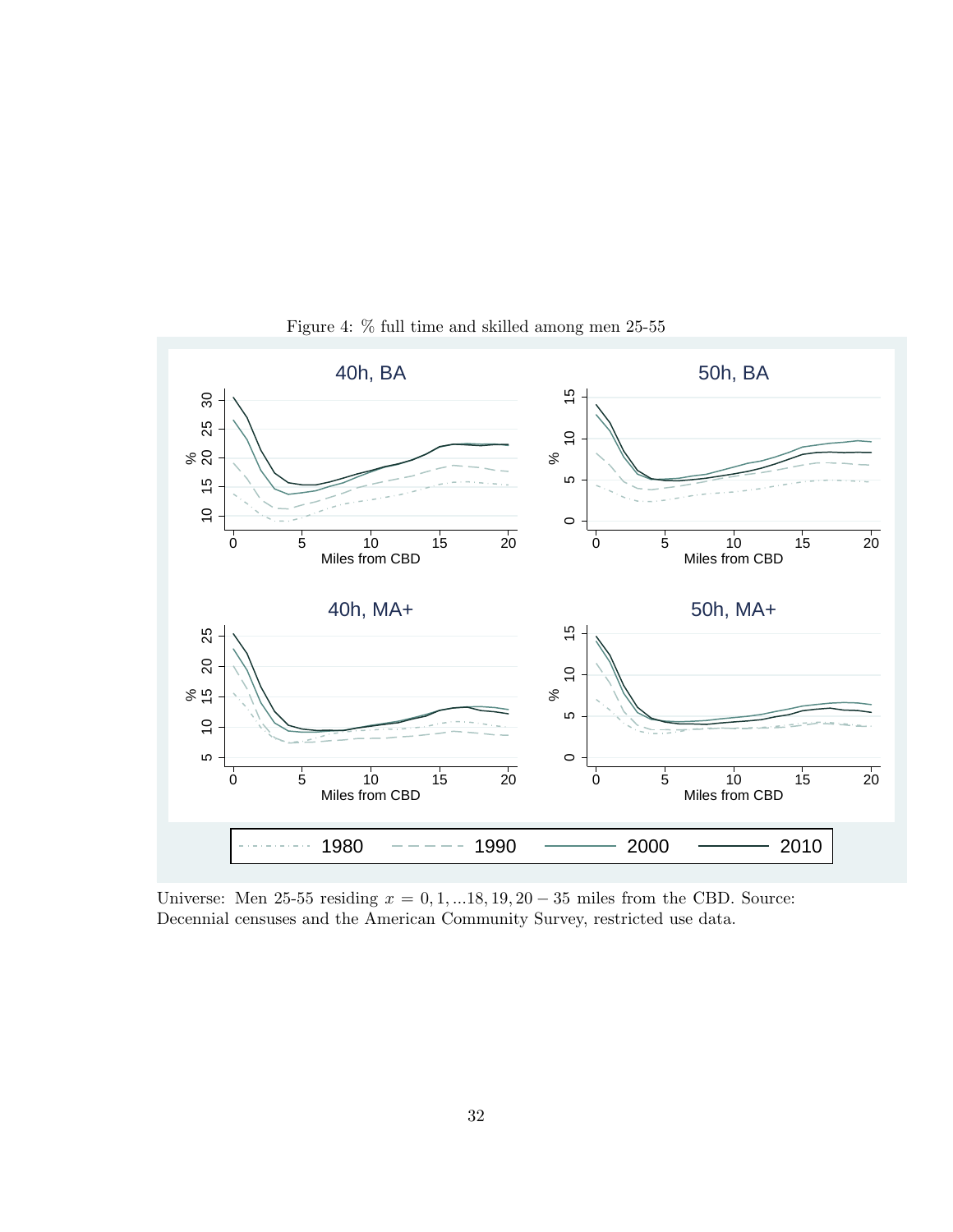

Figure 5: % full time and skilled among women 25-55

Universe: Women 25-55 residing *x* = 0*,* 1*, ...*18*,* 19*,* 20 *−* 35 miles from the CBD. Source: Decennial censuses and the American Community Survey, restricted use data.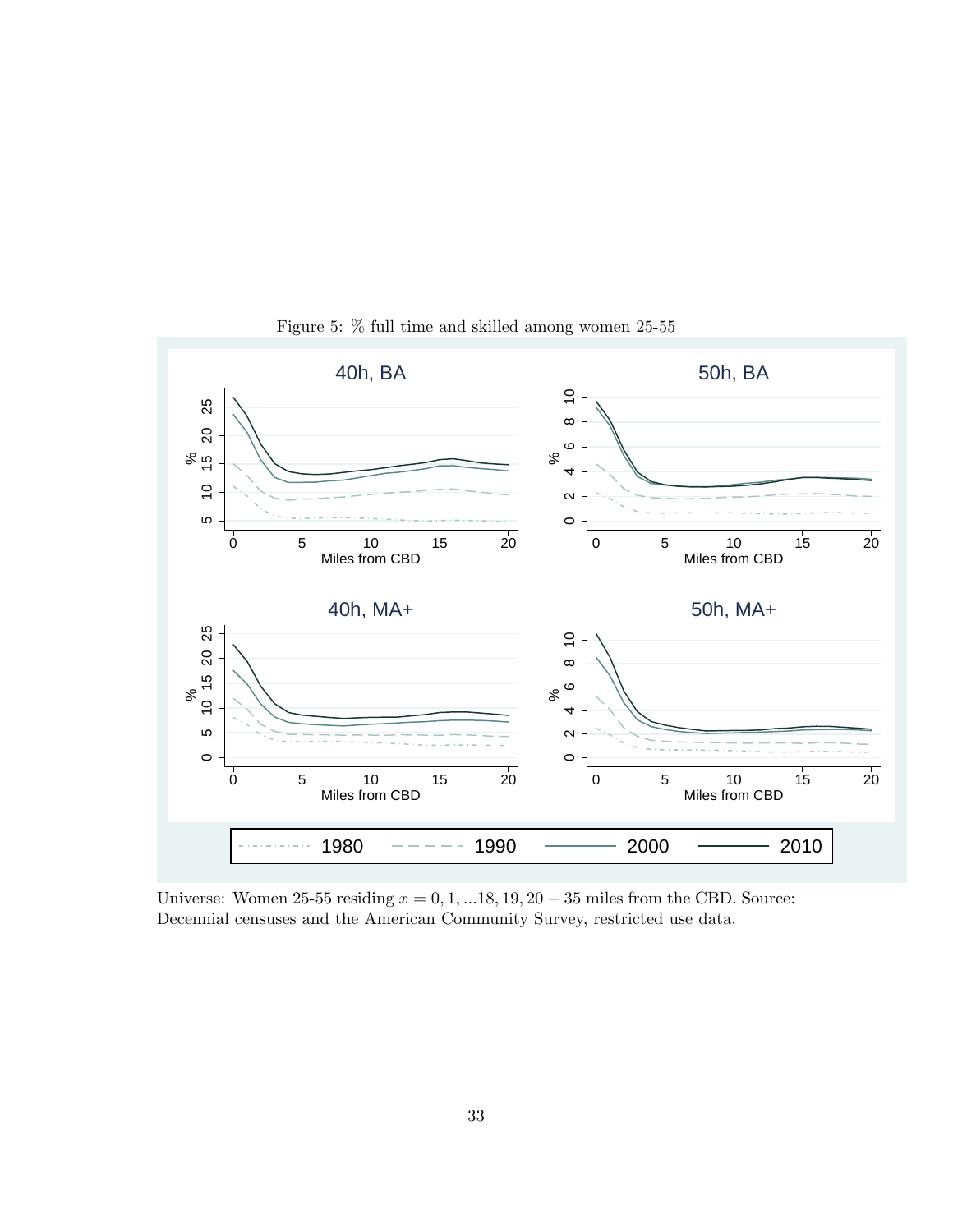

Figure 6: Jobs by skill

Universe: filled jobs within 35 miles of the CBD.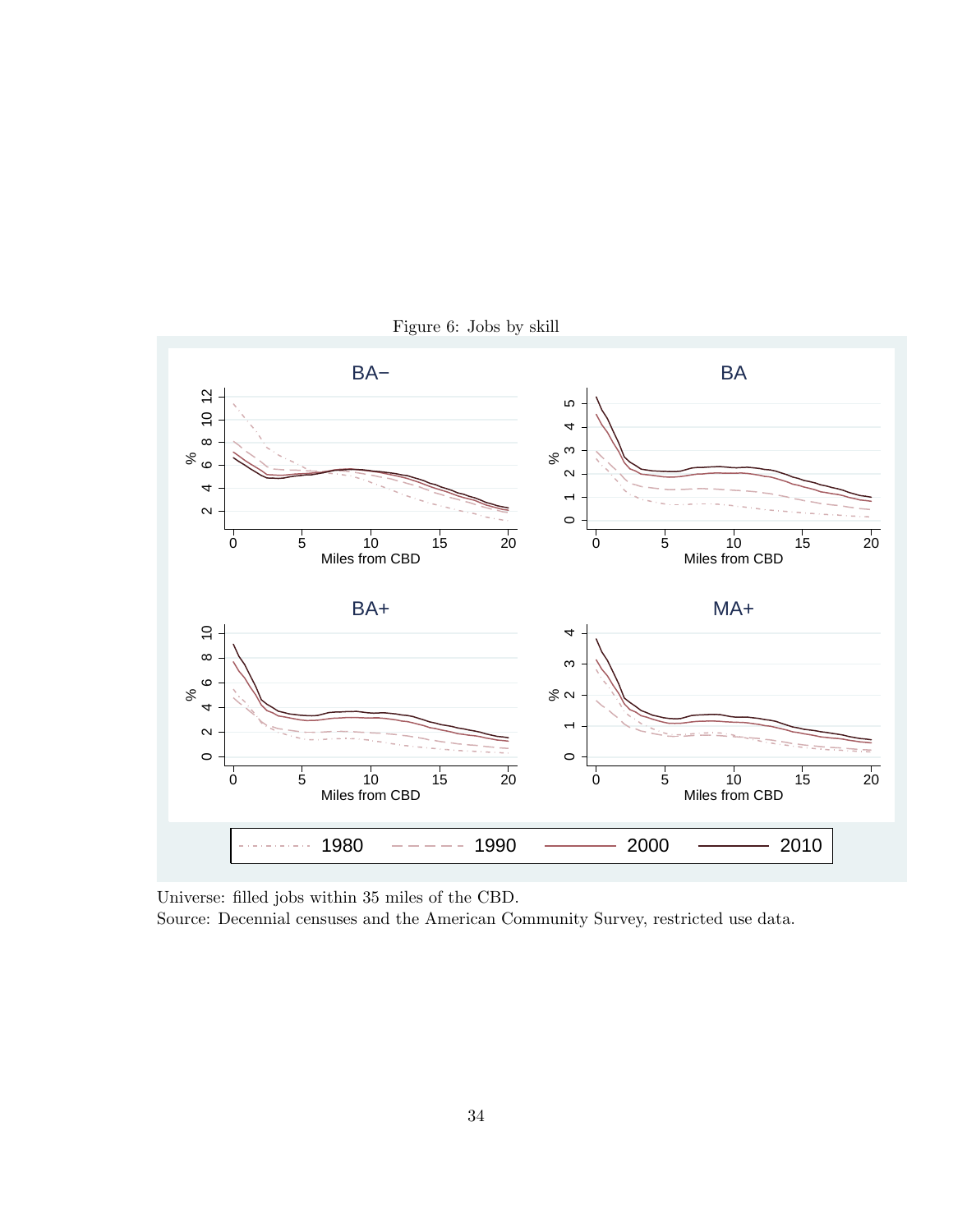

Figure 7: Commuting time by education and residence location, men

Universe: Men 25-55 who work away from home.

One way, door-to-door.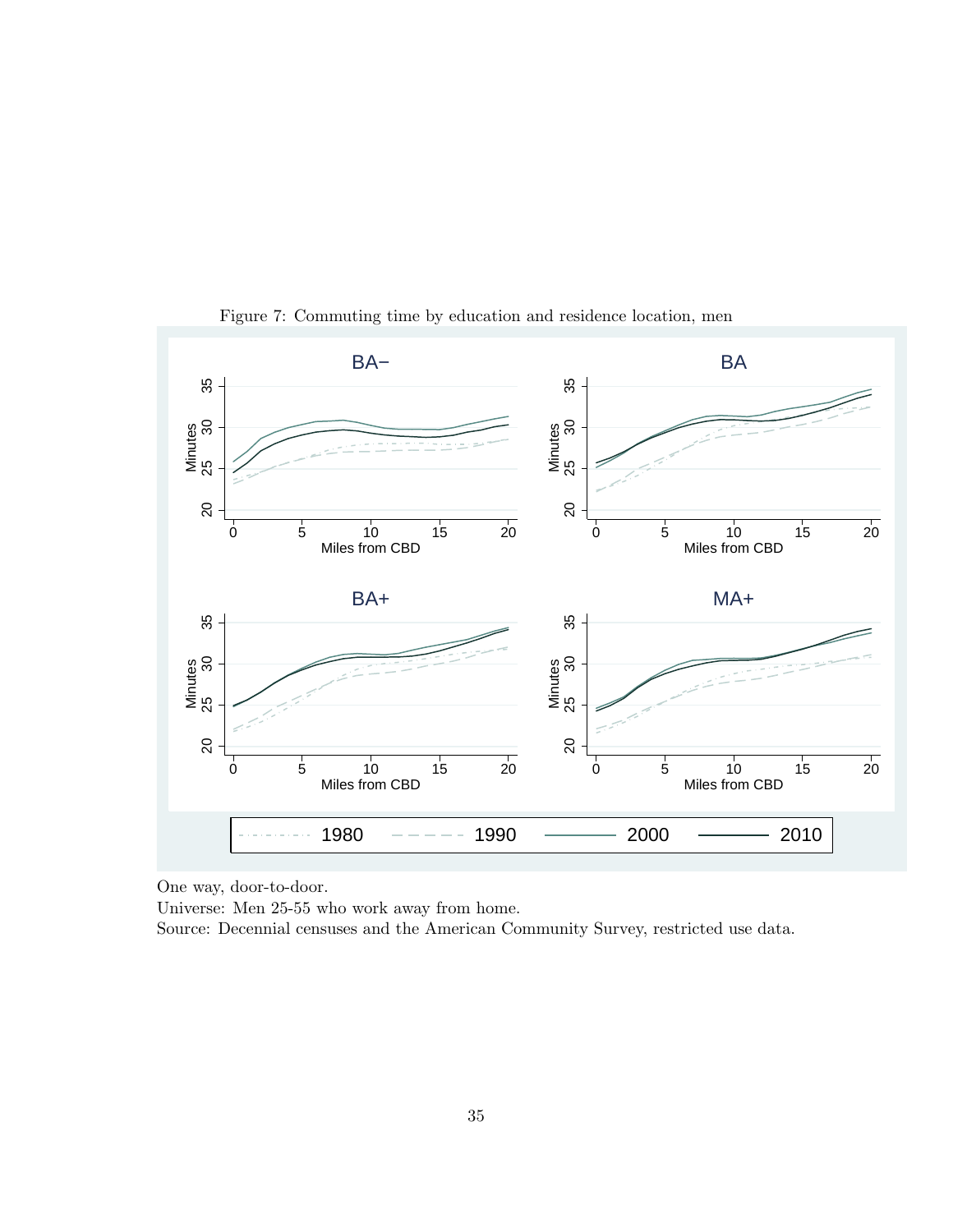

Figure 8: Commuting time by education and residence location, women

Universe: Women 25-55 who work away from home.

One way, door-to-door.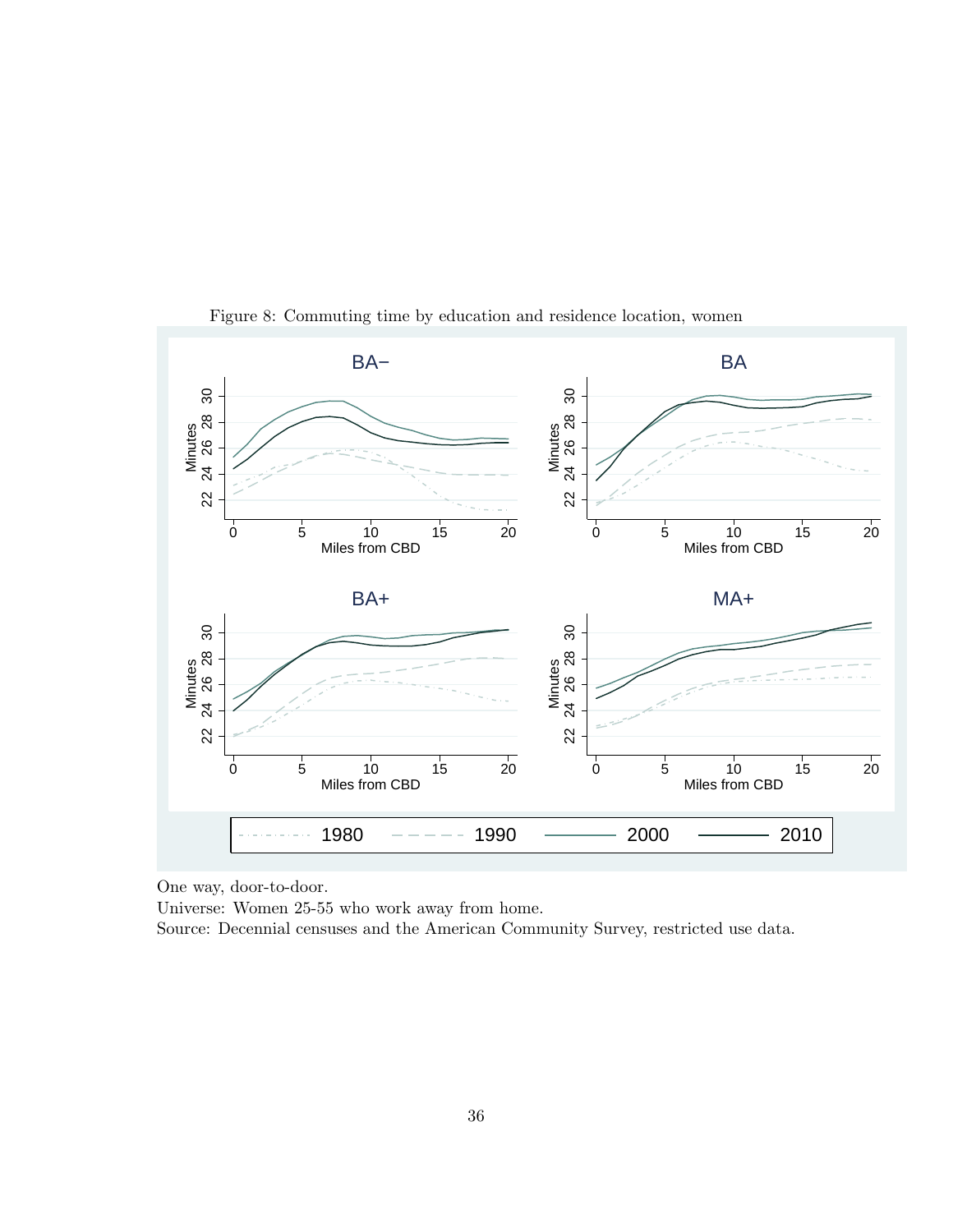

Figure 9: Commuting time, by sex, education, and residence location

Universe: Men and women 25-55 who work away from home. Source: Decennial censuses and the American Community Survey, restricted use data.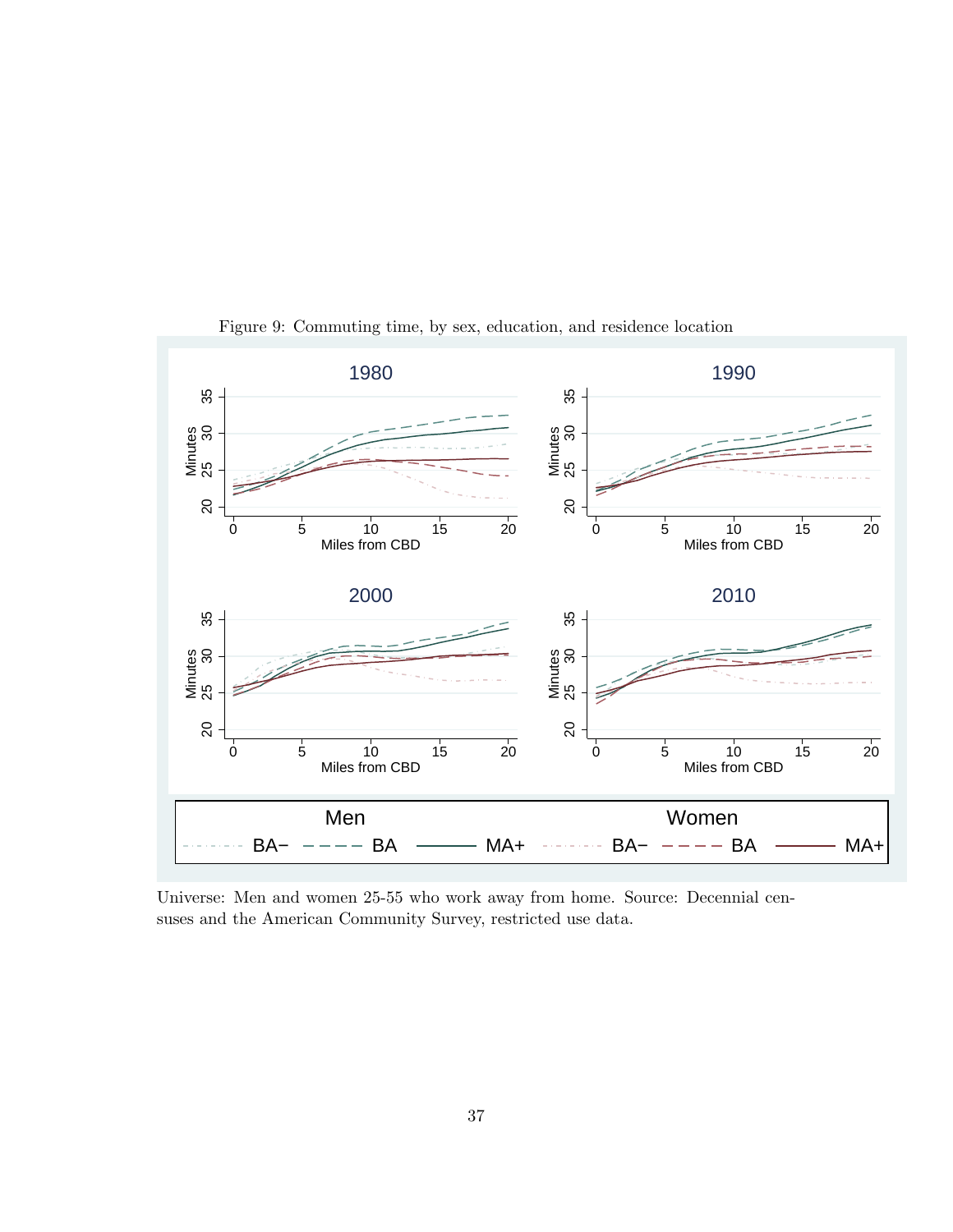

Figure 10: Age distribution by residence location

Universe: Residents residing *x* = 0*,* 1*, ...*18*,* 19*,* 20 *−* 35 miles from the CBD. Source: Decennial censuses and the American Community Survey, restricted use data.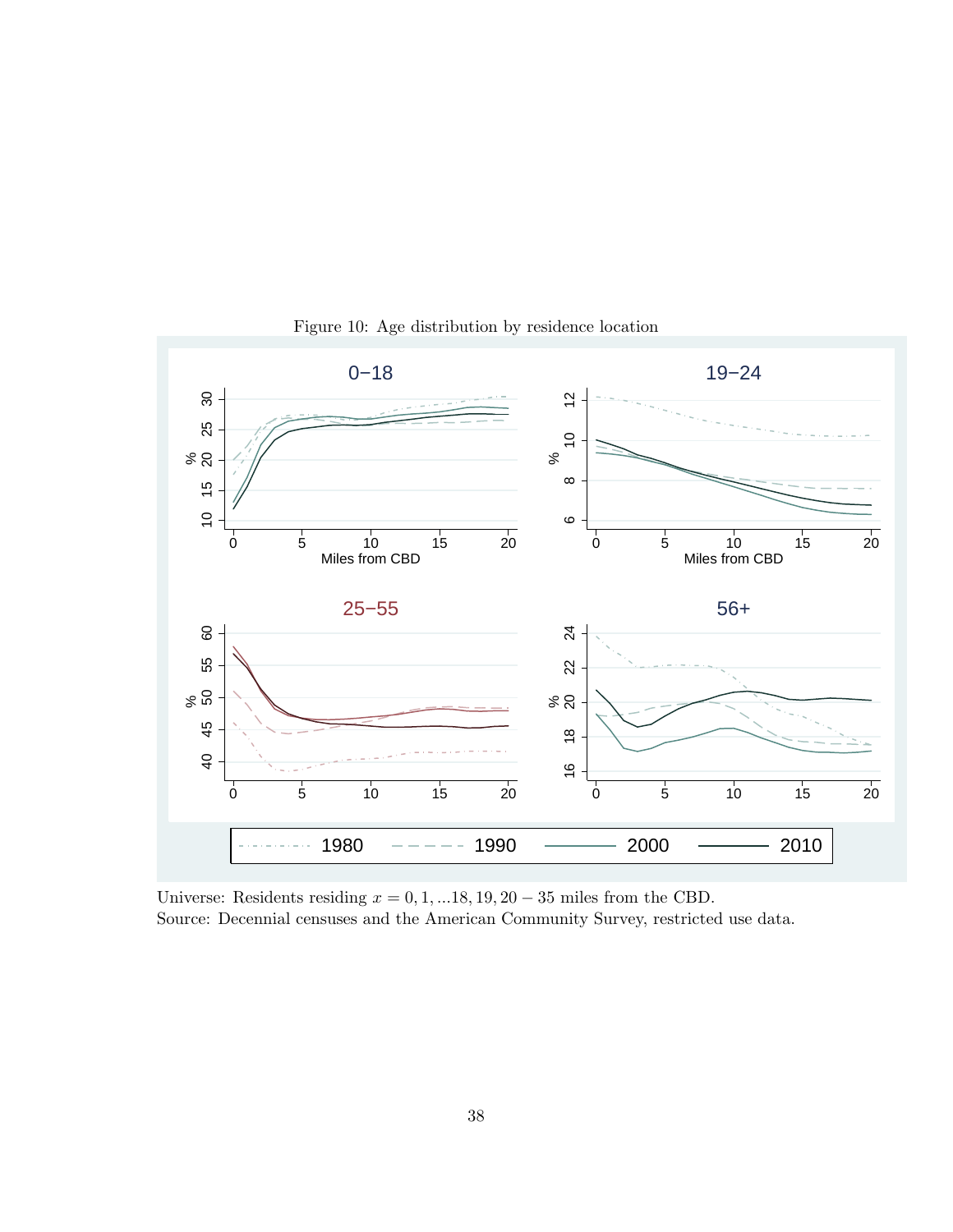

Figure 11: Predicted v. Actual Price increase, '000 1980\$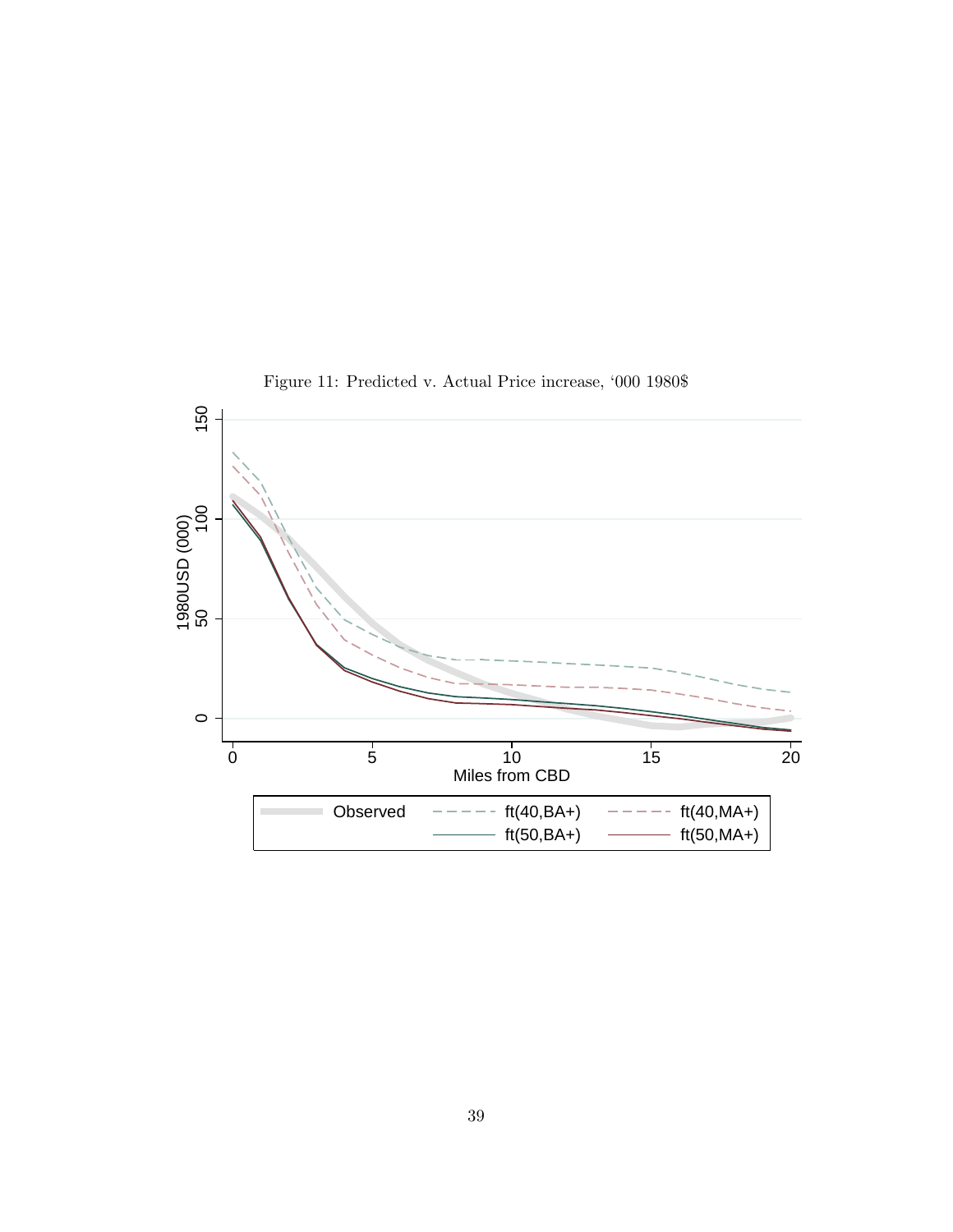

Figure 12: Predicted v. Actual Price increase, '000 1980\$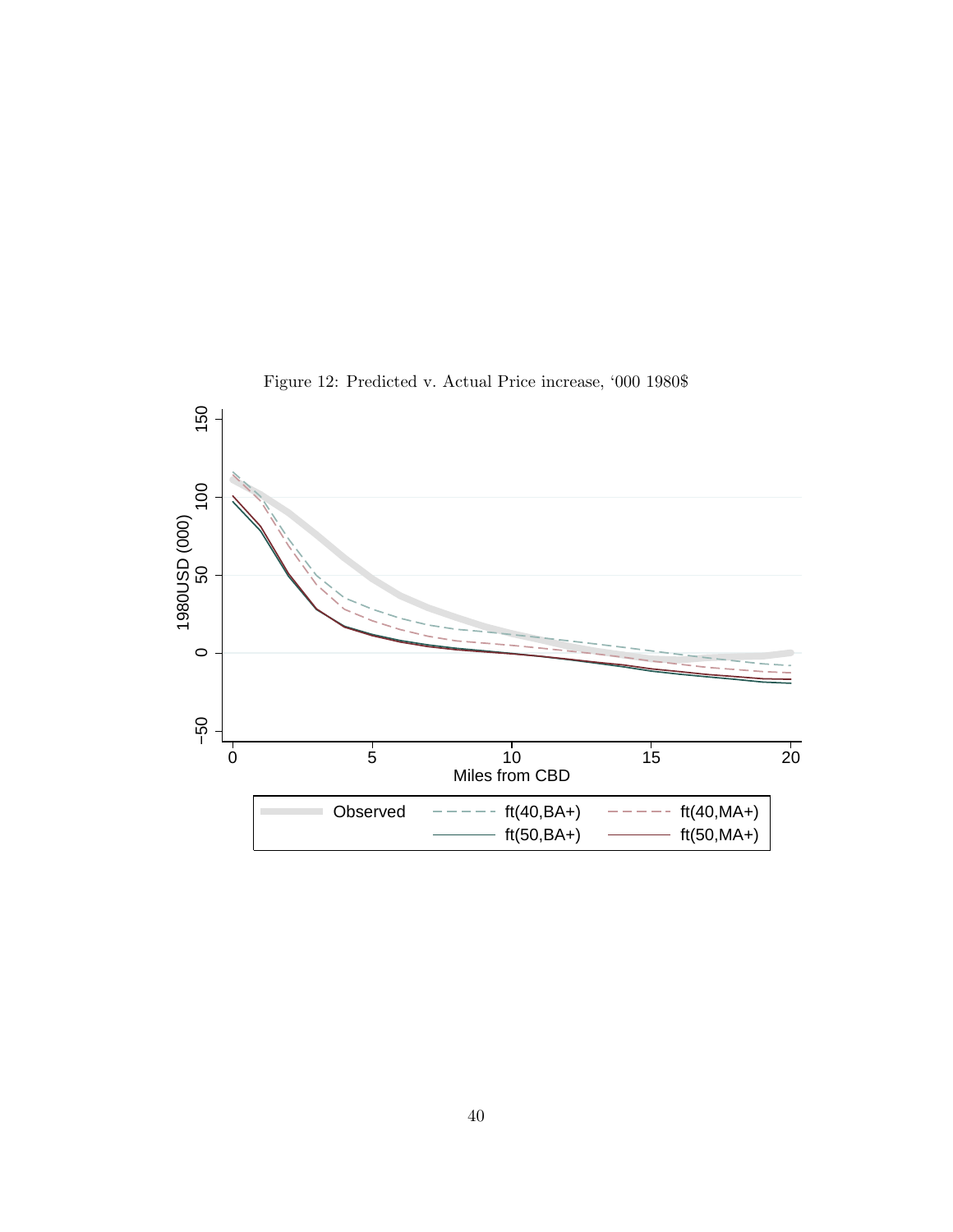### **Tables**

Unless otherwise specified, the analysis is based on the decennial censuses and the American Community Survey, restricted use data. Throughout, sample sizes have been rounded to nearest 1000 for disclosure reasons. The repeated cross section has 65 thousand tract-years (53 thousand excluding New York); and the panel data set has 48 thousand tract-years.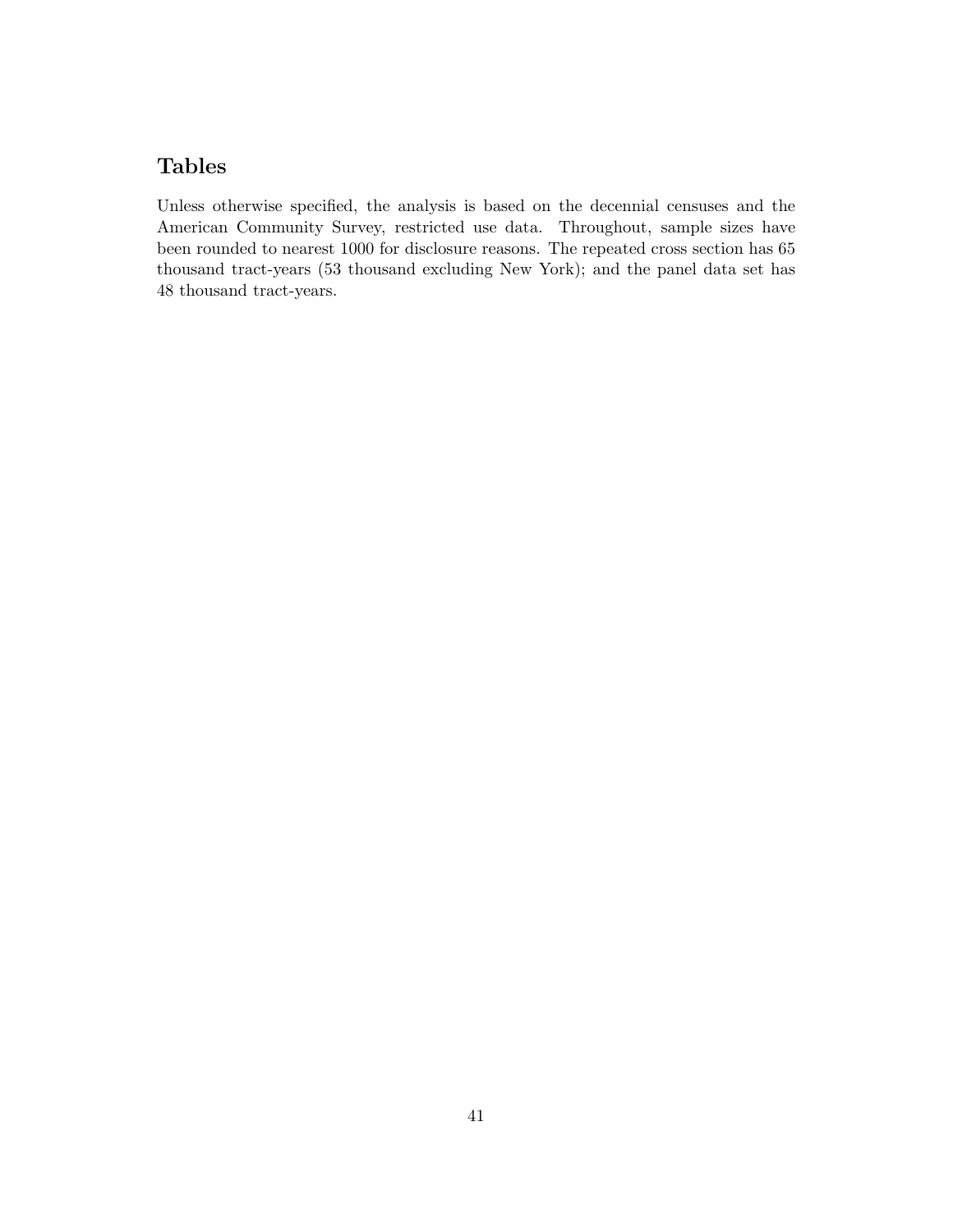|               |          |            | Table 1: Summary Statistics |                             |              |           |
|---------------|----------|------------|-----------------------------|-----------------------------|--------------|-----------|
|               |          | (1)        | (2)                         | (3)                         | (4)          | (5)       |
|               |          |            |                             | Distance to the CBD (miles) |              |           |
| Variable      | Year     | $d1=[0,3]$ | $d2=(3,10)$                 | $d3=(10,20)$                | $d4=(20,35)$ | [0,35)    |
| House price   | 1980     | 66.64      | 79.16                       | 108.23                      | 114.06       | 92.5      |
| $('000 1980\$ | $2010\,$ | 154.77     | 115.07                      | 119.22                      | 120.5        | 120.54    |
|               | $\Delta$ | 88.13      | 35.91                       | 10.99                       | 6.44         | 28.04     |
| $FT(40,BA+)$  | 1980     | 13.78      | 12.92                       | 15.19                       | $15.05\,$    | 14.05     |
|               | $2010\,$ | 35.13      | 23.15                       | $27.22\,$                   | 28.29        | 26.62     |
|               | $\Delta$ | 21.35      | 10.23                       | 12.03                       | 13.24        | 12.57     |
| $FT(40, MA+)$ | 1980     | 6.37       | 5.42                        | 6.12                        | $5.64\,$     | 5.77      |
|               | $2010\,$ | $15.5\,$   | 8.92                        | $10.1\,$                    | 10.35        | 10.13     |
|               | $\Delta$ | 9.13       | $3.5\,$                     | 3.98                        | 4.71         | 4.36      |
| $FT(50,BA+)$  | 1980     | $4.03\,$   | 3.43                        | 4.3                         | 4.44         | $3.92\,$  |
|               | $2010\,$ | 14.32      | 7.25                        | 8.81                        | 9.69         | 8.86      |
|               | $\Delta$ | 10.29      | 3.82                        | 4.51                        | 5.25         | 4.94      |
| $FT(50, MA+)$ | 1980     | 2.29       | 1.82                        | 2.06                        | 1.93         | $1.96\,$  |
|               | $2010\,$ | 7.28       | $3.4\,$                     | $3.8\,$                     | 4.02         | $3.95\,$  |
|               | $\Delta$ | 4.99       | 1.58                        | 1.74                        | 2.09         | 1.99      |
| Income        | 1980     | 10.53      | 12.06                       | 14.25                       | 14.3         | 12.94     |
| $('000 1980\$ | $2010\,$ | 17.98      | 13.99                       | 17.22                       | 18.77        | 16.53     |
|               | $\Delta$ | 7.45       | 1.93                        | 2.97                        | 4.47         | 3.59      |
| White         | 1980     | 48.99      | 62.43                       | 75.61                       | 85.73        | 68.87     |
|               | 2010     | 44.97      | 38.81                       | 53.91                       | 66.37        | $51.06\,$ |
|               | $\Delta$ | $-4.02$    | $-23.62$                    | $-21.7$                     | $-19.36$     | $-17.81$  |
| <b>Black</b>  | 1980     | 32.89      | 23.61                       | 13.41                       | 6.78         | 18.7      |
|               | 2010     | 25         | 27.22                       | 15.43                       | 7.49         | 18.25     |
|               | $\Delta$ | $-7.89$    | 3.61                        | 2.02                        | 0.71         | $-0.45$   |
| Married       | 1980     | 46.29      | 62.67                       | 72.22                       | 77.35        | 66.32     |
|               | 2010     | 36.13      | 48.25                       | 60.72                       | 66.59        | 56.14     |
|               | $\Delta$ | $-10.16$   | $-14.42$                    | $-11.5$                     | $-10.76$     | $-10.18$  |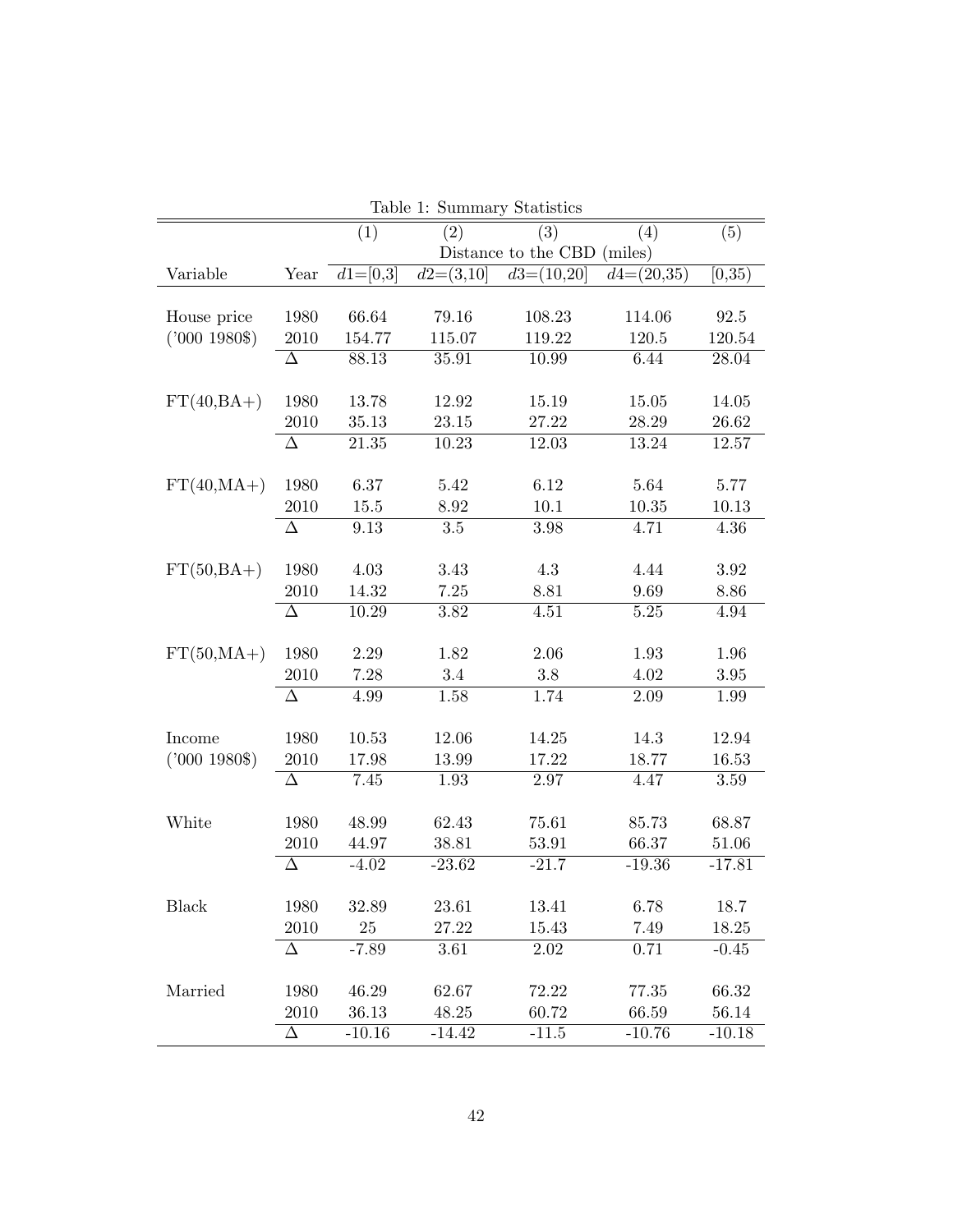|                 |                     |            |                   | rable i: Summary Statistics, continued |              |           |
|-----------------|---------------------|------------|-------------------|----------------------------------------|--------------|-----------|
|                 |                     | (1)        | $\left( 2\right)$ | (3)                                    | (4)          | (5)       |
|                 |                     |            |                   | Distance to the CBD                    | (miles)      |           |
| Variable        | Year                | $d1=[0,3]$ | $d2=(3,10)$       | $d3=(10,20)$                           | $d4=(20,35)$ | [0, 35)   |
| Ages:           |                     |            |                   |                                        |              |           |
| $0-5$           | 1980                | 8.03       | 7.85              | 7.51                                   | 8.23         | 7.82      |
|                 | 2010                | 6.99       | 8.32              | 8.04                                   | 8.12         | 8.08      |
|                 | Δ                   | $-1.04$    | 0.47              | 0.53                                   | $-0.11$      | 0.26      |
|                 |                     |            |                   |                                        |              |           |
| $6 - 12$        | 1980                | 9.04       | 9.56              | 10.09                                  | 11.02        | $\rm 9.9$ |
|                 | 2010                | 6.58       | 9.02              | 9.63                                   | 10.12        | 9.33      |
|                 | $\overline{\Delta}$ | $-2.46$    | $-0.54$           | $-0.46$                                | $-0.9$       | $-0.57$   |
|                 |                     |            |                   |                                        |              |           |
| $13 - 18$       | 1980                | 8.97       | 9.66              | 10.62                                  | 11.35        | 10.16     |
|                 | 2010                | 6.05       | 8.12              | 8.64                                   | 8.83         | 8.33      |
|                 | $\Delta$            | $-2.92$    | $-1.54$           | $-1.98$                                | $-2.52$      | $-1.83$   |
|                 |                     |            |                   |                                        |              |           |
| 19-24           | 1980                | 12.45      | 11.21             | 10.41                                  | 10.46        | 10.97     |
|                 | 2010                | $10.31\,$  | 8.58              | 7.36                                   | 6.77         | 7.84      |
|                 | Δ                   | $-2.14$    | $-2.63$           | $-3.05$                                | $-3.69$      | $-3.13$   |
|                 |                     |            |                   |                                        |              |           |
| $25 - 55$       | 1980                | $39\,$     | 38.7              | 40.52                                  | 40.81        | 39.63     |
|                 | 2010                | 50.45      | 45.53             | 44.64                                  | 44.63        | 45.34     |
|                 | $\Delta$            | 11.45      | 6.83              | 4.12                                   | 3.82         | 5.71      |
| 56-65           | 1980                | 9.74       | 10.86             | 10.67                                  | 9.21         | 10.42     |
|                 | 2010                | 9.67       | 9.88              | 10.7                                   | 10.88        | 10.39     |
|                 | Δ                   | $-0.07$    | $-0.98$           | 0.03                                   | 1.67         | $-0.03$   |
|                 |                     |            |                   |                                        |              |           |
| 66-             | 1980                | 12.76      | 12.16             | 10.18                                  | 8.93         | 11.09     |
|                 | 2010                | 9.95       | 10.55             | 10.99                                  | 10.64        | 10.68     |
|                 | Δ                   | $-2.81$    | $-1.61$           | 0.81                                   | 1.71         | $-0.41$   |
| Private school: |                     |            |                   |                                        |              |           |
| $6 - 12$        | 1980                | 21.71      | 25.55             | 19.89                                  | 12.99        | 21.41     |
|                 | 2010                | 20.38      | 15.75             | 14.25                                  | 12.04        | 14.65     |
|                 | Δ                   | $-1.33$    | $-9.8$            | $-5.64$                                | $-0.95$      | $-6.76$   |
|                 |                     |            |                   |                                        |              |           |
| 13-18           | 1980                | 18.3       | 19.59             | 14.36                                  | 9.48         | 16.23     |
|                 | 2010                | 19.22      | 15.35             | 12.89                                  | 10.45        | 13.57     |
|                 | Δ                   | 0.92       | $-4.24$           | $-1.47$                                | 0.97         | $-2.66$   |
|                 |                     |            |                   |                                        |              |           |
| Commute         | 1980                | 23.54      | 26.59             | 27.76                                  | 26.31        | 26.6      |
| $(one-way)$     | 2010                | 25.68      | 29.15             | $29.2\,$                               | 30.46        | 29.24     |
|                 | Δ                   | 2.14       | 2.56              | 1.44                                   | 4.15         | $2.64\,$  |

Table 1: Summary Statistics, continued

Note: percent unless otherwise indicated.  $\Lambda_1$ Income is total personal income. Source: Decennial censuses and the American Community Survey, restricted use data. 43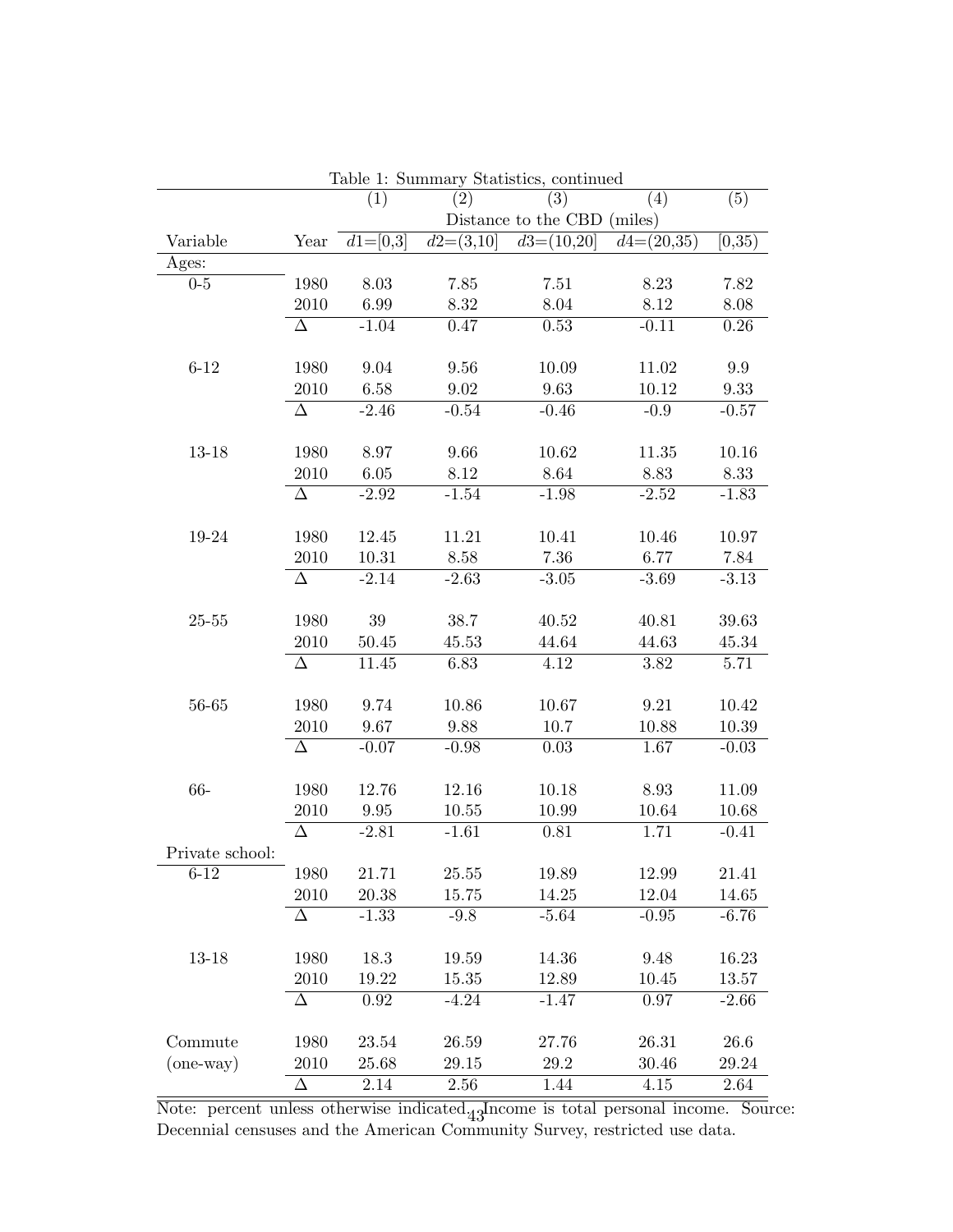|                  | (1)              | (2)          | $\overline{(3)}$ | (4)          | Table 2: The Effects of Demand Shock on Housing Values<br>(5) | (6)        | (7)         | (8)       |
|------------------|------------------|--------------|------------------|--------------|---------------------------------------------------------------|------------|-------------|-----------|
|                  |                  |              |                  |              | House price ('000) 1980\$                                     |            |             |           |
| $\boldsymbol{Z}$ | 425.7<br>[264.1] |              |                  |              | 442.3<br>[298.6]                                              |            |             |           |
| $Z\times$        |                  |              |                  |              |                                                               |            |             |           |
| $\overline{d1}$  | 588.9**          | 580.7**      |                  |              | $602.9***$                                                    | $633.1***$ |             |           |
|                  | [168.6]          | [169.1]      |                  |              | [121.2]                                                       | [123.1]    |             |           |
| $d2\,$           | $234.5***$       | 249.7***     |                  |              | $222.0**$                                                     | $285.2***$ |             |           |
|                  | [52.21]          | [49.95]      |                  |              | [61.10]                                                       | [54.47]    |             |           |
| $d3\,$           | 88.25***         | $98.22***$   |                  |              | $124.5***$                                                    | $153.8***$ |             |           |
|                  | $[18.25]$        | [18.49]      |                  |              | [36.41]                                                       | [41.01]    |             |           |
| dist             |                  |              | $-50.30**$       | $-95.95*$    |                                                               |            | $-47.81***$ | $-87.37*$ |
|                  |                  |              | [13.92]          | [39.10]      |                                                               |            | $[7.842]$   | [32.77]   |
| $dist^2$         |                  |              | $1.053**$        | $4.479+$     |                                                               |            | $0.928***$  | $3.735+$  |
|                  |                  |              | [0.307]          | [2.268]      |                                                               |            | [0.156]     | [1.997]   |
| $dist^3$         |                  |              |                  | $-0.0693+$   |                                                               |            |             | $-0.0537$ |
|                  |                  |              |                  | [0.0404]     |                                                               |            |             | [0.0364]  |
| $\mathbb{R}^2$   | 0.333            | 0.362        | $0.353\,$        | 0.359        | 0.372                                                         | 0.400      | 0.401       | 0.402     |
| Fixed effects:   |                  |              |                  |              |                                                               |            |             |           |
| City             | $\checkmark$     |              |                  |              |                                                               |            |             |           |
| Year             |                  |              |                  |              | $\checkmark$                                                  |            |             |           |
| City-year        |                  | $\checkmark$ | $\checkmark$     | $\checkmark$ |                                                               | ✓          |             |           |
| City-distance    |                  |              |                  |              | ✓                                                             |            |             |           |
| N(000)           | 65               | 65           | 65               | 65           | 65                                                            | $65\,$     | 65          | 65        |

Table 2: The Effects of Demand Shock on Housing Values

*Z* is the Bartik demand shifter, calculated per Equation 1, also see Table A2. Regressions 1,2,5, and 6 include the vector (*d*1*, d*2*, d*3); regressions 3, and 7 include the vector  $(dist, dist^2)$ ; regressions 4, and 8 include the vector  $(dist, dist^2, dist^3)$ . Significance levels: \*\*\* – 0.001; \*\* – 0.01; \* – 0.05; + – 0.1.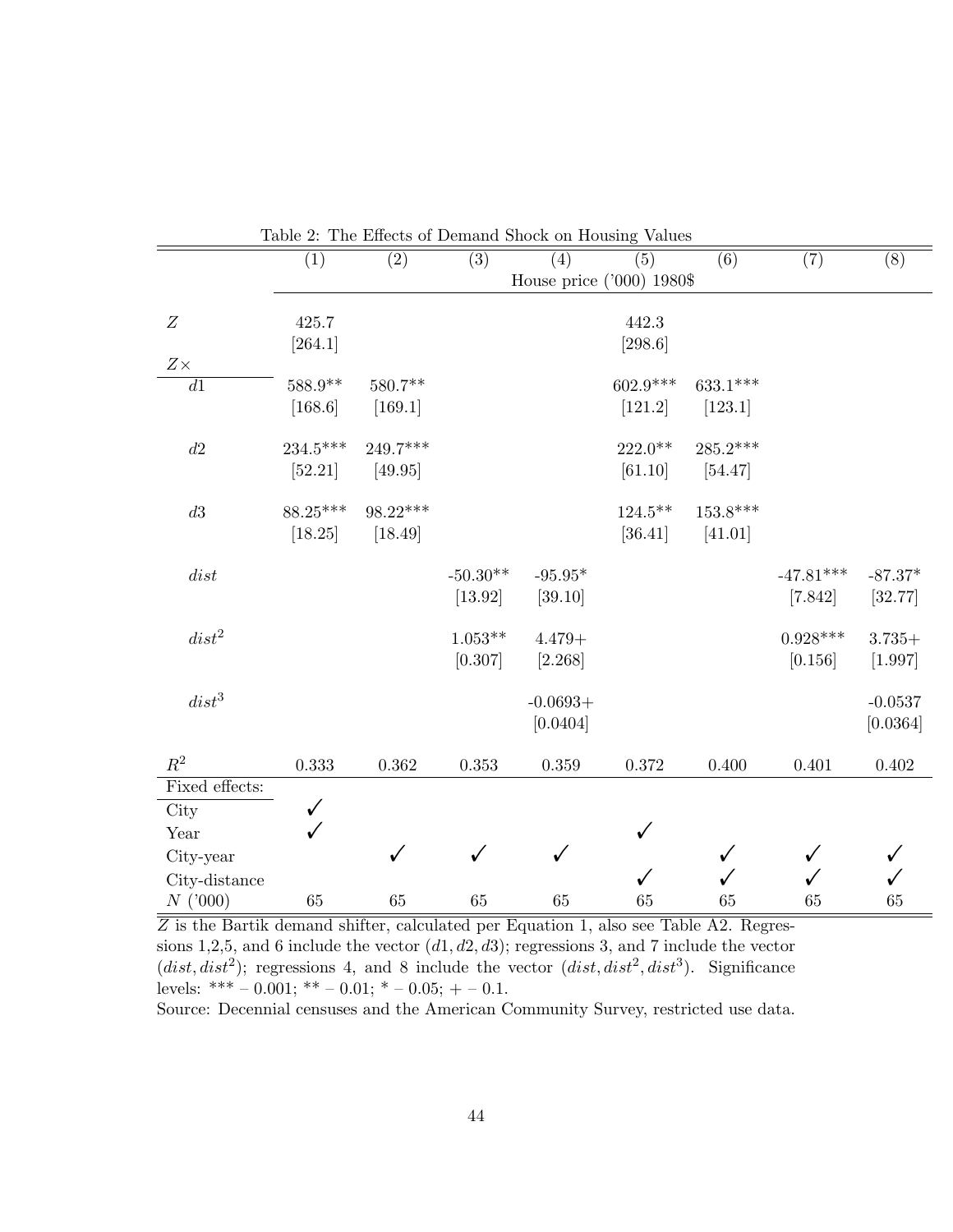|                  |                     |                                      | <u> Table 5: The Effects of Demand Shock on Tract Characteristics</u> |            |                               |            |  |  |
|------------------|---------------------|--------------------------------------|-----------------------------------------------------------------------|------------|-------------------------------|------------|--|--|
|                  | (1)                 | (2)                                  | (3)                                                                   | (4)        | (5)                           | (6)        |  |  |
|                  | Dependent variable: |                                      |                                                                       |            |                               |            |  |  |
|                  |                     |                                      | Four-year college or more                                             |            |                               |            |  |  |
|                  |                     | $40 + \text{hours} - FT(40, BA+)$    |                                                                       |            | $50+ hours - FT(50, BA+)$     |            |  |  |
| Ζ                |                     | $56.73***$                           |                                                                       |            | $29.94**$                     |            |  |  |
|                  |                     | [13.05]                              |                                                                       |            | [8.338]                       |            |  |  |
| $Z\times$        |                     |                                      |                                                                       |            |                               |            |  |  |
| $\overline{d1}$  | 97.27***            | $34.04^{\ast}$                       | $33.13*$                                                              | $54.97***$ | $35.34*$                      | $35.53*$   |  |  |
|                  | [12.58]             | [13.08]                              | [13.42]                                                               | [11.44]    | $[14.41]$                     | [14.72]    |  |  |
|                  |                     |                                      |                                                                       |            |                               |            |  |  |
| d2               | 16.94               | $-33.43***$                          | $-31.27***$                                                           | 8.181      | $-14.80***$                   | $-13.99**$ |  |  |
|                  | [14.58]             | $[8.600]$                            | $[8.374]$                                                             | [7.638]    | $\left[3.882\right]$          | [3.868]    |  |  |
|                  |                     |                                      |                                                                       |            |                               |            |  |  |
| d3               | 6.977               | $-19.90*$                            | $-16.06+$                                                             | 2.720      | $-9.554*$                     | $-8.529*$  |  |  |
|                  | [16.93]             | [7.414]                              | [8.572]                                                               | [7.520]    | $\left[3.755\right]$          | [4.130]    |  |  |
|                  |                     |                                      |                                                                       |            |                               |            |  |  |
|                  |                     |                                      |                                                                       |            |                               |            |  |  |
| $R^2$            | 0.203               | 0.313                                | 0.318                                                                 | 0.167      | 0.289                         | 0.294      |  |  |
|                  |                     |                                      |                                                                       |            |                               |            |  |  |
|                  |                     |                                      | Graduate degree                                                       |            |                               |            |  |  |
|                  |                     | $40+ hours - FT(\overline{40, MA+})$ |                                                                       |            | $50+ hours - FT(50, MA+)$     |            |  |  |
|                  |                     |                                      |                                                                       |            |                               |            |  |  |
| Ζ                |                     | $33.34***$                           |                                                                       |            | $16.92***$                    |            |  |  |
|                  |                     | [5.585]                              |                                                                       |            | [2.390]                       |            |  |  |
| $Z\times$        |                     |                                      |                                                                       |            |                               |            |  |  |
| $\overline{d}$ 1 | $52.17***$          | $14.86***$                           | $14.24**$                                                             | $29.22***$ | $16.86**$                     | $16.79**$  |  |  |
|                  | [6.621]             | [3.995]                              | [4.022]                                                               | [4.266]    | $[5.190]$                     | [5.359]    |  |  |
|                  |                     |                                      |                                                                       |            |                               |            |  |  |
| d2               | 12.34               | $-15.59***$                          | $-15.65***$                                                           | 6.175      | $-6.302**$                    | $-6.289**$ |  |  |
|                  | [10.97]             | $[4.062]$ $[3.899]$                  |                                                                       |            | $[5.229]$ $[2.130]$ $[2.018]$ |            |  |  |
|                  |                     |                                      |                                                                       |            |                               |            |  |  |
| d3               | 8.080               | $-8.819*$                            | $-7.335$                                                              | 3.229      | $-3.728+$                     | $-3.257$   |  |  |
|                  | [10.78]             | $[3.984]$                            | [4.837]                                                               | [4.468]    | [1.993]                       | [2.231]    |  |  |
|                  |                     |                                      |                                                                       |            |                               |            |  |  |
| $R^2$            | $0.185\,$           | $0.278\,$                            | 0.283                                                                 | $0.147\,$  | 0.249                         | 0.253      |  |  |
| Fixed effects:   |                     |                                      |                                                                       |            |                               |            |  |  |
| Year             |                     | ✓                                    |                                                                       |            | ✓                             |            |  |  |
|                  |                     |                                      |                                                                       |            |                               |            |  |  |
| City-year        |                     |                                      |                                                                       |            |                               |            |  |  |
| City-distance    |                     |                                      |                                                                       |            |                               |            |  |  |
| N(000)           | 65                  | 65                                   | 65                                                                    | 65         | 65                            | 65         |  |  |

Table 3: The Effects of Demand Shock on Tract Characteristics

*Z* is the Bartik demand shifter, calculated per Equation 1, also see Table A2. All regressions include the vector  $(d1, d2, d3)$ . Significance levels: \*\*\* – 0.001; \*\* – 0.01; \*  $-0.05; + -0.1.$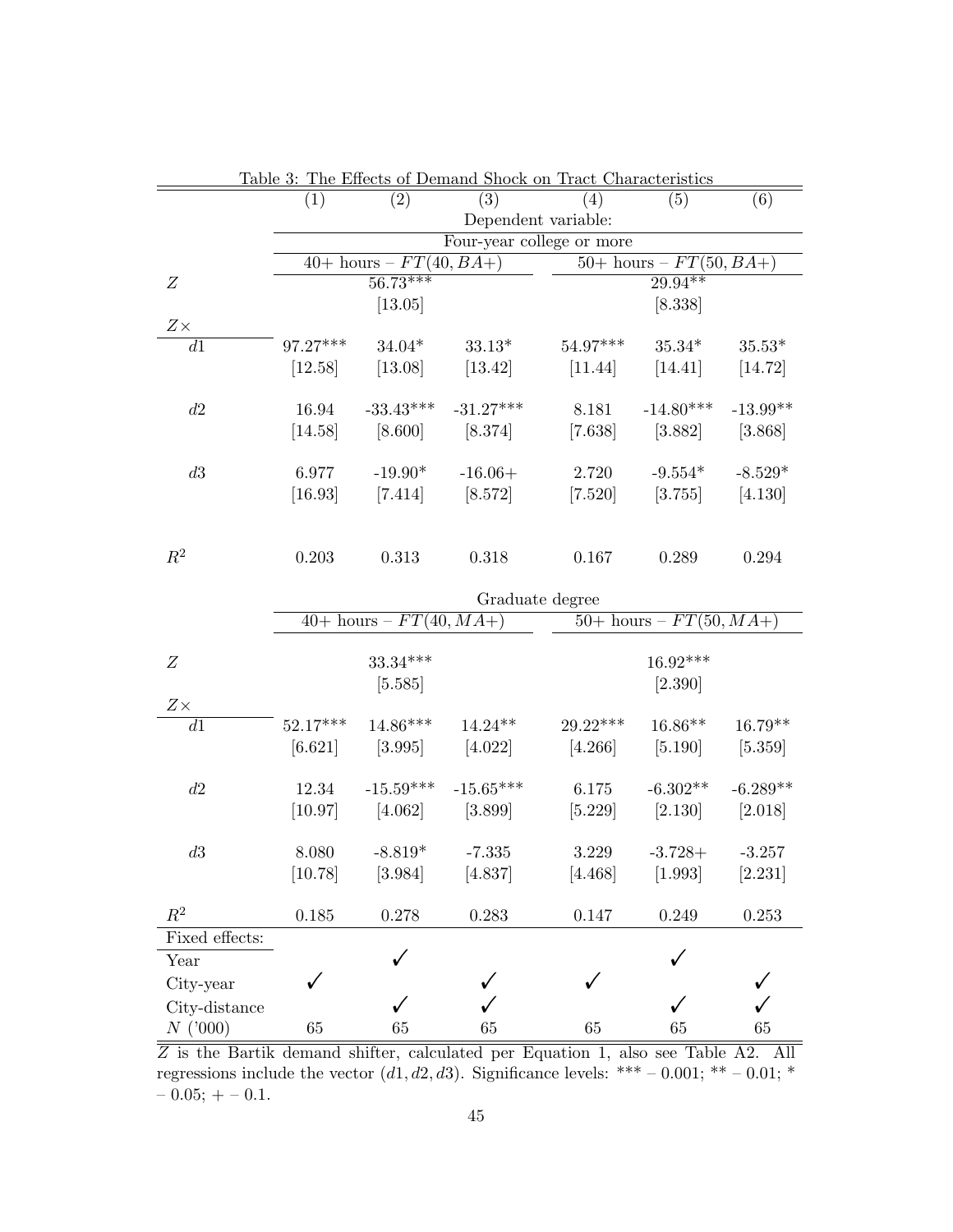|                  |                   |                  | OHOUN       |                     | 1 / 11 a 1 a 1        |                                                                      |  |  |  |
|------------------|-------------------|------------------|-------------|---------------------|-----------------------|----------------------------------------------------------------------|--|--|--|
|                  | (1)               | $\overline{(2)}$ | (3)         | (4)                 | $\bar{5}$             | $\overline{(6)}$                                                     |  |  |  |
|                  |                   |                  |             | Dependent variable: |                       |                                                                      |  |  |  |
|                  |                   | Black, $%$       |             |                     | non-Hispanic White, % |                                                                      |  |  |  |
| $\boldsymbol{Z}$ |                   | $-14.23$         |             |                     | $-98.88***$           |                                                                      |  |  |  |
|                  |                   | [47.26]          |             |                     | [22.88]               |                                                                      |  |  |  |
| $Z\times$        |                   |                  |             |                     |                       |                                                                      |  |  |  |
| $\overline{d1}$  | $-109.5*$         | $-44.86***$      | $-51.15***$ | $166.2***$          | 95.98***              | 94.61***                                                             |  |  |  |
|                  | [41.32]           | [10.22]          | [13.73]     | [34.36]             | [21.11]               | [21.87]                                                              |  |  |  |
| d2               | $-39.96$          | 14.62            | 10.62       | 29.94               | $-32.64$              | $-30.46$                                                             |  |  |  |
|                  | [34.53]           | [17.21]          | [16.59]     | [22.17]             | [23.65]               | [27.08]                                                              |  |  |  |
| $d3\,$           | 12.43             | $28.19*$         | $30.75**$   | $-25.31$            | $-41.20**$            | $-36.33*$                                                            |  |  |  |
|                  | [7.923]           | [10.46]          | [9.638]     | [16.85]             | [14.66]               | [14.43]                                                              |  |  |  |
|                  |                   |                  |             |                     |                       |                                                                      |  |  |  |
| $R^2$            | 0.167             | 0.273            | 0.279       | 0.348               | 0.438                 | 0.443                                                                |  |  |  |
|                  |                   | Married, %       |             |                     |                       | Income, personal $('000)$ 1980\$<br>$\overline{56.39***}$<br>[11.01] |  |  |  |
| Z                |                   | $85.94***$       |             |                     |                       |                                                                      |  |  |  |
|                  |                   | [26.00]          |             |                     |                       |                                                                      |  |  |  |
| $Z\times$        |                   |                  |             |                     |                       |                                                                      |  |  |  |
| $\overline{d1}$  | 16.47             | $16.35+$         | $18.36*$    | $34.72***$          | 10.85                 | 9.107                                                                |  |  |  |
|                  | [21.43]           | [8.860]          | [8.380]     | [9.205]             | [8.083]               | [8.628]                                                              |  |  |  |
| d2               | 1.334             | $-27.29**$       | $-26.71**$  | $-0.534$            | $-24.97***$           | $-24.70***$                                                          |  |  |  |
|                  | [9.552]           | [8.193]          | [8.146]     | [10.95]             | [6.044]               | [5.899]                                                              |  |  |  |
| d3               | $\textbf{-}5.436$ | $-17.31**$       | $-19.29**$  | $-1.104$            | $-13.28*$             | $-11.98*$                                                            |  |  |  |
|                  | [7.039]           | [5.367]          | [5.899]     | [8.898]             | [4.792]               | [5.183]                                                              |  |  |  |
|                  |                   |                  |             |                     |                       |                                                                      |  |  |  |
| $R^2$            | 0.374             | 0.470            | 0.475       | 0.163               | 0.285                 | 0.293                                                                |  |  |  |
| Fixed effects:   |                   |                  |             |                     |                       |                                                                      |  |  |  |
| Year             |                   |                  |             |                     |                       |                                                                      |  |  |  |
| City-year        | ✓                 |                  |             |                     |                       | ✓                                                                    |  |  |  |
| City-distance    |                   |                  |             |                     |                       | $\checkmark$                                                         |  |  |  |
| N(7000)          | 65                | 65               | 65          | 65                  | 65                    | 65                                                                   |  |  |  |

| Table 4: The Effects of Demand Shock on Tract Characteristics |  |  |
|---------------------------------------------------------------|--|--|
|                                                               |  |  |

*Z* is the Bartik demand shifter, calculated per Equation 1, also see Table A2. All regressions include the vector  $(d_1, d_2, d_3)$ . Significance levels: \*\*\* – 0.001; \*\* – 0.01; \*  $-0.05$ ;  $+ -0.1$ .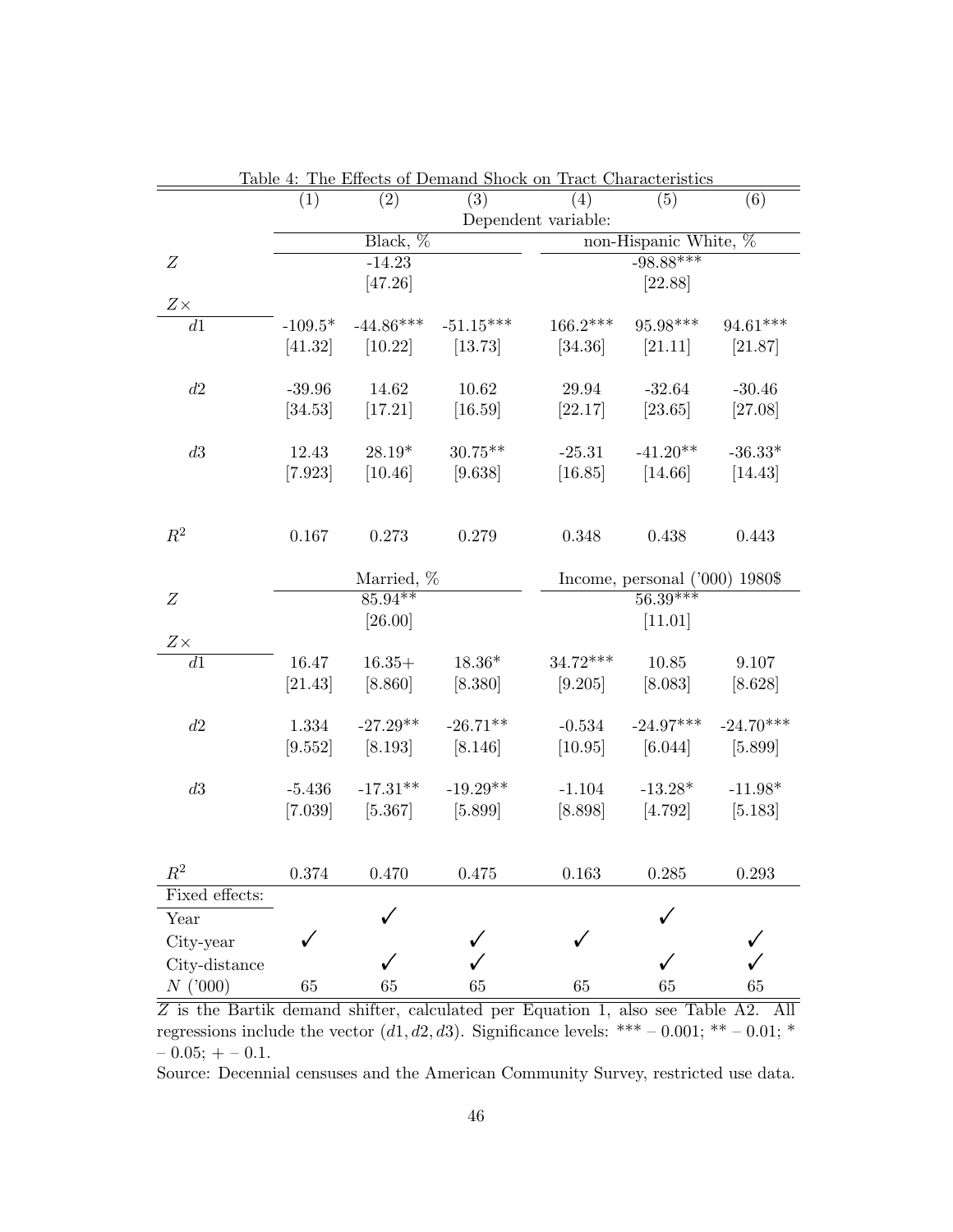|                   | Table 5: The Effects of FT on Housing Values: OLS              |                           |            |                           |                           |            |  |  |  |  |
|-------------------|----------------------------------------------------------------|---------------------------|------------|---------------------------|---------------------------|------------|--|--|--|--|
|                   | (1)                                                            | (2)                       | (3)        | (4)                       | (5)                       | (6)        |  |  |  |  |
|                   |                                                                |                           |            | Four-year college or more |                           |            |  |  |  |  |
|                   |                                                                | $40+ hours - FT(40, BA+)$ |            |                           | $50+ hours - FT(50, BA+)$ |            |  |  |  |  |
|                   |                                                                |                           |            |                           |                           |            |  |  |  |  |
| FT                | $1.829***$                                                     | $2.037***$                | $2.200***$ | $4.003***$                | $4.320***$                | $4.408***$ |  |  |  |  |
|                   | [0.167]                                                        | [0.164]                   | [0.227]    | [0.371]                   | [0.325]                   | [0.388]    |  |  |  |  |
| $FT\times$        |                                                                |                           |            |                           |                           |            |  |  |  |  |
| $\overline{dist}$ |                                                                | $-0.0170*$                | $-0.0486$  |                           | $-0.0260*$                | $-0.0446$  |  |  |  |  |
|                   |                                                                | [0.00686]                 | [0.0387]   |                           | [0.0124]                  | [0.0781]   |  |  |  |  |
| dist <sup>2</sup> |                                                                |                           | 0.00103    |                           |                           | 0.000618   |  |  |  |  |
|                   |                                                                |                           | [0.00106]  |                           |                           | [0.00224]  |  |  |  |  |
|                   |                                                                |                           |            |                           |                           |            |  |  |  |  |
| $\mathbb{R}^2$    | 0.475                                                          | 0.475                     | 0.476      | 0.488                     | 0.488                     | 0.489      |  |  |  |  |
|                   |                                                                |                           |            |                           |                           |            |  |  |  |  |
|                   |                                                                | Graduate degree           |            |                           |                           |            |  |  |  |  |
|                   | $40 + \text{hours} - FT(40, MA+)$<br>$50+ hours - FT(50, MA+)$ |                           |            |                           |                           |            |  |  |  |  |
| FT                | $3.502***$                                                     | $3.635***$                | $3.861***$ | $6.733***$                | $6.740***$                | $6.933***$ |  |  |  |  |
|                   | [0.340]                                                        | [0.335]                   | [0.435]    | [0.651]                   | [0.625]                   | [0.813]    |  |  |  |  |
| $FT \times$       |                                                                |                           |            |                           |                           |            |  |  |  |  |
| $\overline{dist}$ |                                                                | $-0.0115$                 | $-0.0564$  |                           | $-0.00123$                | $-0.0426$  |  |  |  |  |
|                   |                                                                | [0.0163]                  | [0.0764]   |                           | [0.0320]                  | [0.154]    |  |  |  |  |
|                   |                                                                |                           |            |                           |                           |            |  |  |  |  |
| dist <sup>2</sup> |                                                                |                           | 0.00148    |                           |                           | 0.00140    |  |  |  |  |
|                   |                                                                |                           | [0.00203]  |                           |                           | [0.00426]  |  |  |  |  |
| $\mathbb{R}^2$    |                                                                |                           |            |                           |                           |            |  |  |  |  |
|                   | 0.475                                                          | 0.475                     | 0.476      | 0.480                     | 0.480                     | 0.480      |  |  |  |  |
| Fixed effects:    |                                                                |                           |            |                           |                           |            |  |  |  |  |
| City-year         | $\checkmark$                                                   |                           |            |                           |                           |            |  |  |  |  |
| City-distance     |                                                                |                           |            |                           |                           |            |  |  |  |  |
| N(000)            | 65                                                             | 65                        | 65         | 65                        | 65                        | 65         |  |  |  |  |

| Specifications including interactions also include all main effects in levels. |  |
|--------------------------------------------------------------------------------|--|
| Significance levels: *** - 0.001; ** - 0.01; * - 0.05; + - 0.1.                |  |
|                                                                                |  |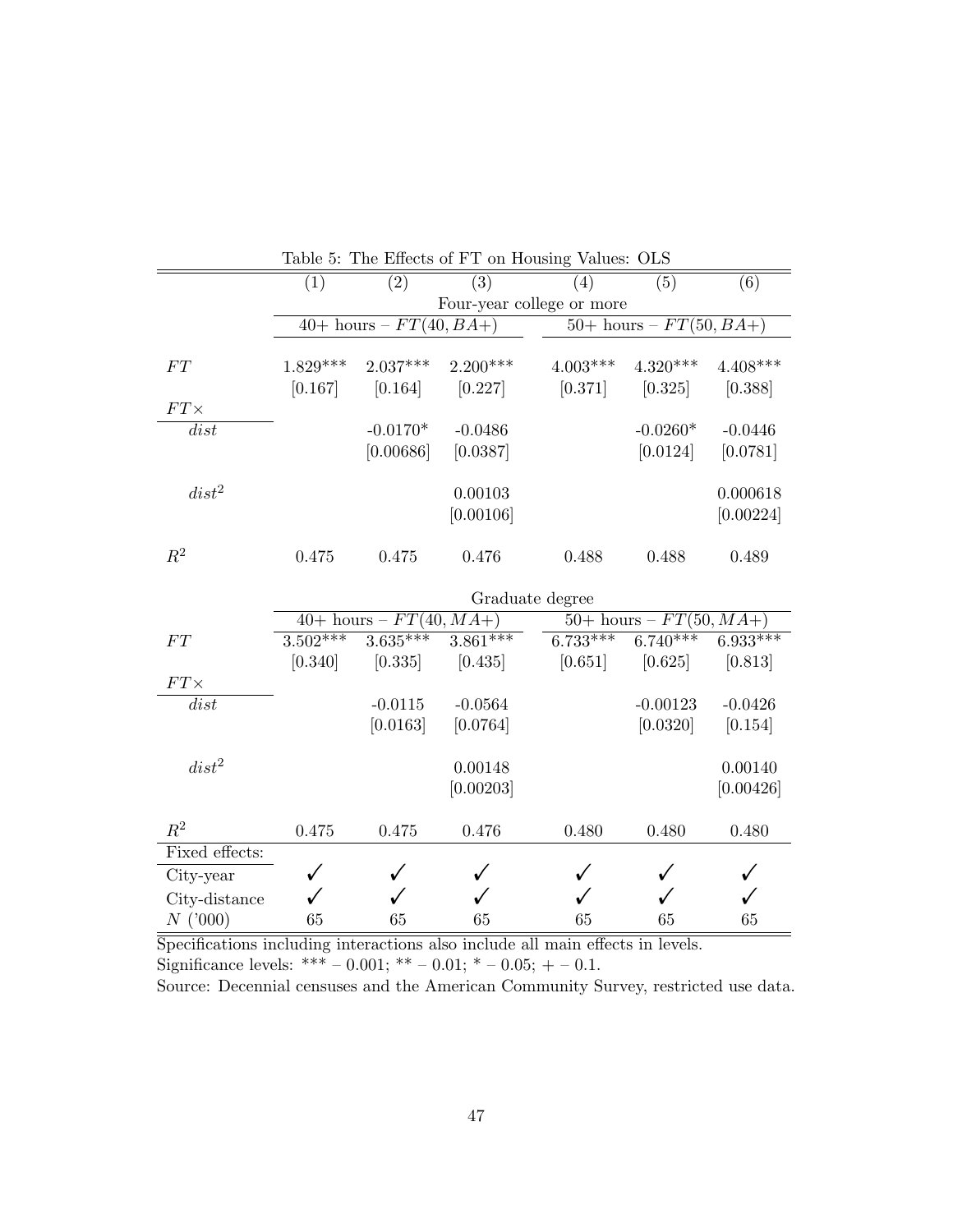|                                        |                      |                           | Table 6: The Effects of FT on Housing Values: IV |                           |                           |                       |
|----------------------------------------|----------------------|---------------------------|--------------------------------------------------|---------------------------|---------------------------|-----------------------|
|                                        | (1)                  | $\overline{(2)}$          | $\overline{(3)}$                                 | (4)                       | (5)                       | $\overline{(6)}$      |
|                                        |                      |                           |                                                  | Four-year college or more |                           |                       |
|                                        |                      | $40+ hours - FT(40, BA+)$ |                                                  |                           | $50+ hours - FT(50, BA+)$ |                       |
| FT                                     | $2.007+$<br>[1.201]  | $5.010***$<br>[1.049]     | $4.526***$<br>[1.137]                            | $6.017***$<br>[0.889]     | $7.039***$<br>[0.810]     | $6.704***$<br>[0.996] |
| $FT\times$                             |                      |                           |                                                  |                           |                           |                       |
| $\overline{dist}$                      |                      | $-0.198***$<br>[0.0204]   | $-0.380**$<br>[0.139]                            |                           | $-0.408***$<br>[0.0467]   | $-0.767*$<br>[0.352]  |
| $dist^2$                               |                      |                           | 0.00617<br>[0.00437]                             |                           |                           | 0.0119<br>[0.0110]    |
| $\rm IV$ tests:                        |                      |                           |                                                  |                           |                           |                       |
| $\overline{\text{K-P } LM}$ test $(p)$ | 0.00615              | 0.00247                   | 0.000493                                         | 0.0163                    | 0.00716                   | 0.00203               |
| $C-D$ Wald stat.                       | $77.35^{b_5,s_{10}}$ | $79.06^{b_5,s_{10}}$      | $38.40^{b_5}$                                    | $169.4^{b_5,s_{10}}$      | $148.3^{b_5,s_{10}}$      | $46.53^{b_5}$         |
| K-P Wald stat.                         | $20.00^{b_5,s_{15}}$ | $19.35^{b_5,s_{10}}$      | $11.66^{b_5}$                                    | $7.615^{b_{20}}$          | $8.819^{b_{10},s_{15}}$   | $10.39^{b_5}$         |
| Overid. test $(p)$                     | 0.0456               | 0.244                     |                                                  | 0.0299                    | 0.345                     |                       |
|                                        |                      |                           |                                                  | Graduate degree           |                           |                       |
|                                        |                      | $40+ hours - FT(40, MA+)$ |                                                  |                           | $50+ hours - FT(50, MA+)$ |                       |
| ${\cal FT}$                            | 3.212                | $11.12***$                | $10.47***$                                       | $13.15***$                | $15.24***$                | $14.77***$            |
| $FT \times$                            | [2.605]              | [2.407]                   | [2.486]                                          | [1.973]                   | [1.803]                   | [2.141]               |
| dist                                   |                      | $-0.509***$               | $-1.014**$                                       |                           | $-0.928***$               | $-1.709*$             |
|                                        |                      | [0.0590]                  | [0.387]                                          |                           | [0.115]                   | [0.823]               |
| $dist^2$                               |                      |                           | 0.0172<br>[0.0118]                               |                           |                           | 0.0260<br>[0.0254]    |
| IV tests:                              |                      |                           |                                                  |                           |                           |                       |
| $K-PLM$ test $(p)$                     | 0.00438              | 0.00182                   | 0.000400                                         | 0.0164                    | 0.00263                   | 0.00127               |
| C-D Wald STAT.                         | 63.02                | 63.65                     | 33.45                                            | 111.2                     | 97.07                     | 34.76                 |
| K-P Wald STAT.                         | 30.01                | 20.77                     | 14.32                                            | $10.05\,$                 | 11.43                     | 14.27                 |
| Overid. test $(p)$                     | 0.0589               | 0.204                     |                                                  | 0.0406                    | 0.350                     |                       |
| Fixed effects:                         |                      |                           |                                                  |                           |                           |                       |
| City-year                              | ✓                    | ✓                         | ✓                                                | ✓                         | ✓                         | ✓                     |
| City-distance                          | ✓                    | ✓                         | ✓                                                | ✓                         | ✓                         | ✓                     |
| N(000)                                 | 65                   | 65                        | 65                                               | 65                        | 65                        | 65                    |

| Table 6: The Effects of FT on Housing Values: IV |  |  |  |  |  |  |  |
|--------------------------------------------------|--|--|--|--|--|--|--|
|--------------------------------------------------|--|--|--|--|--|--|--|

Notes on separate page.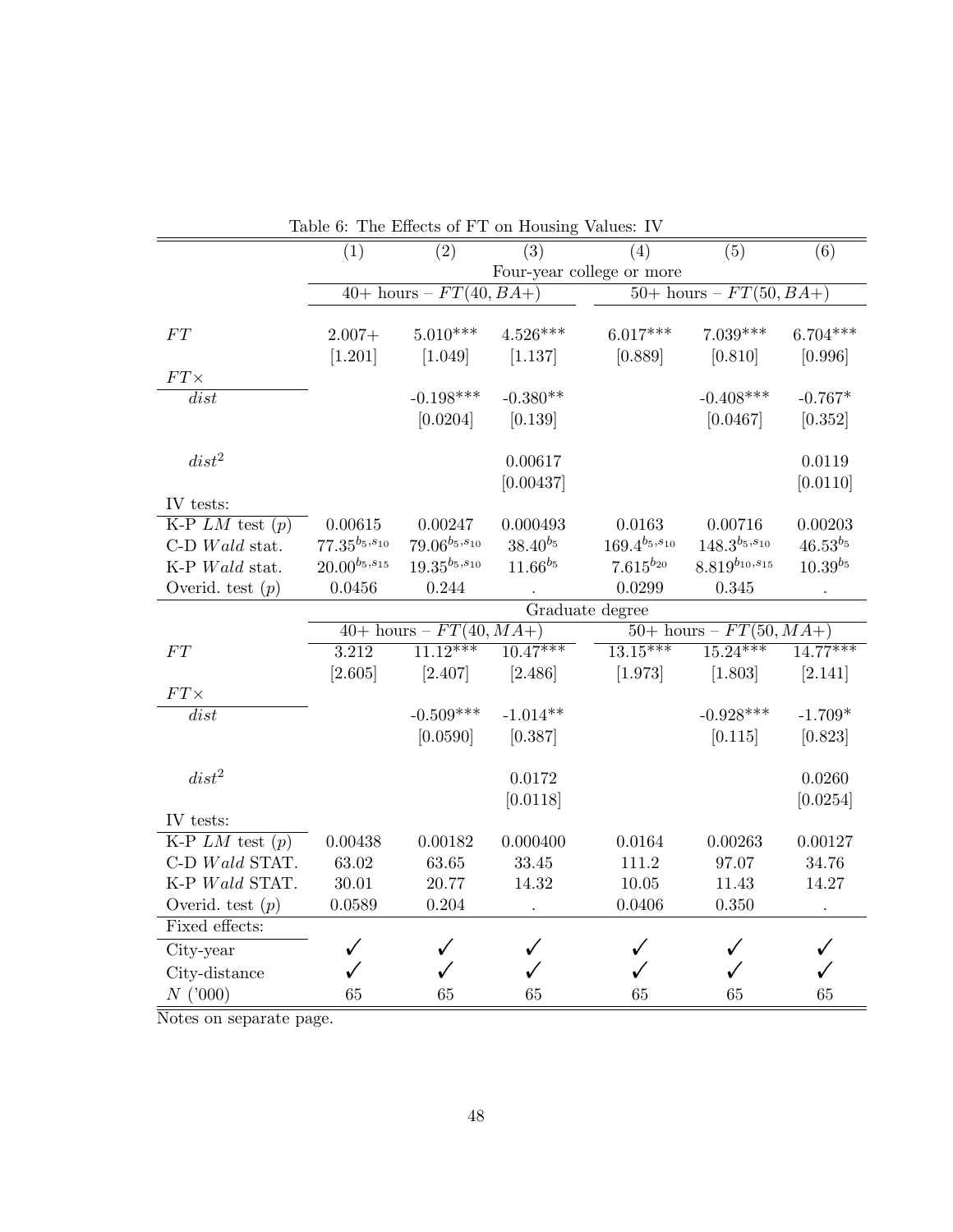Notes to Table 6.

*Z* is the Bartik demand shifter, calculated per Equation 1, also see Table A2. Throughout, the three instruments are  $Z \times d_1, Z \times d_2, Z \times d_3$ . Specifications including interactions also include all main effects in levels.

K-P *LM* test (*p*) corresponds to the p-value of the Kleinbergen-Paap LM test. The null hypothesis is that the structural equation is underidentified (i.e., the rank condition fails).

C-D *W ald* stat and K-P *W ald* stat are the Cragg-Donald and Kleibergen-Paap Wald statistics for testing weak identification. In both cases, the critical values are the Stock and Yogo [2005] critical values initially tabulated for the C-D *W ald* stat, see Table A4. We follow Baum [2007] and also apply the Stock and Yogo critical values to the K-P *W ald* stat (critical values for the K-P *W ald* stat do not exist). In each case, we specify whether the test statistics rejects the null hypothesis (at the 5% level) that the bias of of the IV estimates exceeds the OLS bias by 5, 10, 20 and 30 percent (b5, b10, b20, b30), and whether test statistics rejects the null hypothesis (at the 5% level) that the size of the test is greater than 10, 15, 20 and 25 percent (s20, s15, s20, s25). The critical values for the relative bias test cannot be computed for the case of 2 endogenous and 3 instruments and for 3 endogenous and 3 instruments, and we use the more conservative critical values for the case of 2 endogenous and 4 instruments and 3 endogenous and 5 instruments, see Stock and Yogo [2005] and Table A4. Critical values for the size test with 3 or more endogenous have not been computed.

Overid. test (*p*) corresponds to the *p*-value of the test of the overidentifying restrictions. The null hypothesis is that the instruments are valid instruments.

Significance levels: \*\*\* – 0.001; \*\* – 0.01; \* – 0.05; + – 0.1.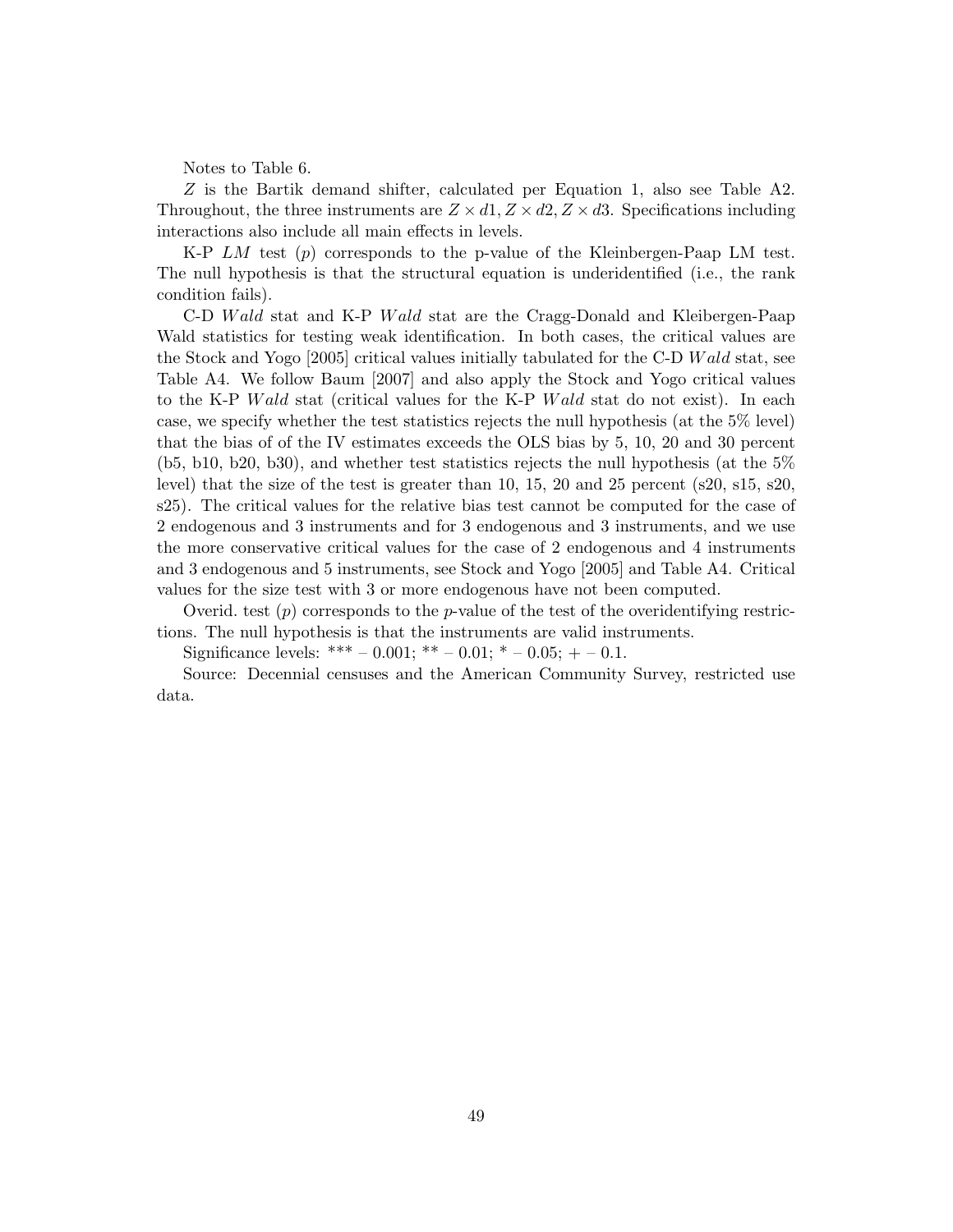|                                        | Lable 1. The Effects of I T on Housing values. Tv, continued<br>(1) | (2)               | (3)                                                | (4)              | (5)                     | (6)                                   |  |  |
|----------------------------------------|---------------------------------------------------------------------|-------------------|----------------------------------------------------|------------------|-------------------------|---------------------------------------|--|--|
|                                        |                                                                     |                   | Sample:                                            |                  |                         |                                       |  |  |
|                                        |                                                                     | Cross-section     |                                                    |                  | Panel                   |                                       |  |  |
|                                        | Crime, high <sup><math>a</math></sup>                               | $C$ rime, $low^a$ | not $\text{NYC}^b$                                 | $\overline{All}$ | Black, low <sup>c</sup> | Black, high <sup><math>c</math></sup> |  |  |
|                                        |                                                                     |                   | Dependent variable:                                |                  |                         |                                       |  |  |
|                                        |                                                                     |                   | 40+ hours, four-year college or more $-FT(40,BA+)$ |                  |                         |                                       |  |  |
| ${\cal FT}$                            | $5.957***$                                                          | $3.903***$        | $3.570***$                                         | $5.511***$       | $5.848***$              | $5.197***$                            |  |  |
|                                        | [1.262]                                                             | [1.149]           | [0.969]                                            | [1.131]          | [1.021]                 | [1.314]                               |  |  |
| $FT \times dist$                       | $-0.201***$                                                         | $-0.185***$       | $-0.178***$                                        | $-0.201***$      | $-0.172***$             | $-0.244***$                           |  |  |
|                                        | [0.0250]                                                            | [0.0294]          | [0.0211]                                           | [0.0256]         | [0.0319]                | [0.0429]                              |  |  |
| IV tests: $^d$                         |                                                                     |                   |                                                    |                  |                         |                                       |  |  |
| K-P $LM$ test $(p)$                    | 0.105                                                               | 0.00938           | 0.00232                                            | 0.0166           | 0.168                   | 0.0356                                |  |  |
| $C-D$ <i>Wald</i> stat.                | 53.96                                                               | 25.45             | 44.53                                              | 391.6            | 153.3                   | 205.8                                 |  |  |
| K-P Wald stat.                         | 6.975                                                               | 75.33             | 12.87                                              | 9.31             | 5.58                    | 9.358                                 |  |  |
| Overid. test $(p)$                     | 0.18                                                                | 0.717             | 0.332                                              | 0.345            | 0.102                   | 0.529                                 |  |  |
|                                        | 50+ hours, four-year college or more $-FT(50, BA+)$                 |                   |                                                    |                  |                         |                                       |  |  |
| FT                                     | $7.041***$                                                          | $7.497**$         | $6.407***$                                         | $7.241***$       | $6.626***$              | $7.517***$                            |  |  |
|                                        | [0.813]                                                             | [2.330]           | [1.605]                                            | [0.811]          | [1.146]                 | [1.070]                               |  |  |
|                                        |                                                                     |                   |                                                    |                  |                         |                                       |  |  |
| $FT \times dist$                       | $-0.399***$                                                         | $-0.426***$       | $-0.404***$                                        | $-0.423***$      | $-0.346***$             | $-0.592***$                           |  |  |
| IV tests: $^d$                         | [0.0506]                                                            | [0.0749]          | [0.0626]                                           | [0.0499]         | [0.0536]                | [0.138]                               |  |  |
| $\overline{\text{K-P } LM}$ test $(p)$ | 0.0665                                                              | 0.00764           | 0.00717                                            | 0.0386           | 0.242                   | 0.0643                                |  |  |
| $C-D$ <i>Wald</i> stat.                | 116.4                                                               | 25.58             | $59.01\,$                                          | 602.8            | 325.5                   | 218.3                                 |  |  |
| K-P Wald stat.                         | 22.58                                                               | 34.61             | 8.896                                              | 4.641            | 3.731                   | 5.041                                 |  |  |
| Overid. test $(p)$                     | 0.0954                                                              | 0.529             | 0.504                                              | 0.276            | 0.0945                  | 0.433                                 |  |  |
|                                        |                                                                     |                   | 40+ hours, graduate degree – $FT(40, MA+)$         |                  |                         |                                       |  |  |
| FΤ                                     | $13.85***$                                                          | $8.345***$        | $7.620***$                                         | $12.01***$       | $13.78***$              | $11.03***$                            |  |  |
|                                        | [2.801]                                                             | [2.307]           | [2.252]                                            | [1.873]          | [1.744]                 | [2.484]                               |  |  |
|                                        |                                                                     |                   |                                                    |                  |                         |                                       |  |  |
| $FT \times dist$                       | $-0.556***$                                                         | $-0.442***$       | $-0.454***$                                        | $-0.527***$      | $-0.467***$             | $-0.674***$                           |  |  |
|                                        | [0.0732]                                                            | [0.0838]          | [0.0616]                                           | [0.0667]         | [0.0739]                | [0.138]                               |  |  |
| IV tests: $^d$                         |                                                                     |                   |                                                    |                  |                         |                                       |  |  |
| K-P $LM$ test $(p)$                    | 0.116                                                               | 0.00693           | 0.00206                                            | 0.02             | 0.287                   | 0.0296                                |  |  |
| $C-D$ <i>Wald</i> stat.                | 43.54                                                               | 22.7              | 36.28                                              | 267.9            | 95.28                   | 122.8                                 |  |  |
| K-P Wald stat.                         | 6.382                                                               | 41.89             | 13.8                                               | 5.944            | 2.574                   | 8.915                                 |  |  |
| Overid. test $(p)$                     | 0.136                                                               | 0.628             | 0.297                                              | 0.332            | $0.15\,$                | 0.486                                 |  |  |

|  |  |  |  |  |  |  |  | Table 7: The Effects of FT on Housing Values: IV, continued |
|--|--|--|--|--|--|--|--|-------------------------------------------------------------|
|--|--|--|--|--|--|--|--|-------------------------------------------------------------|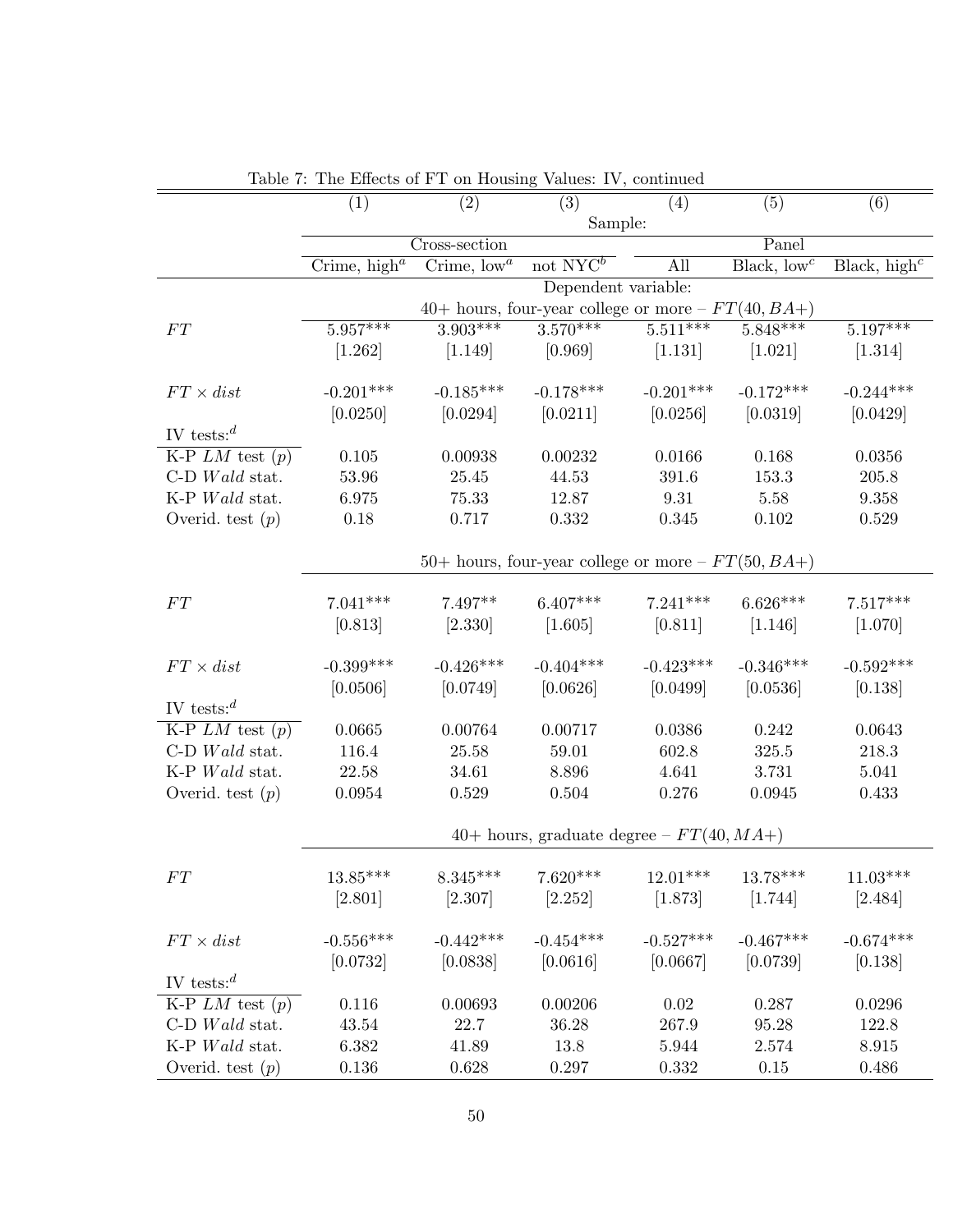|                         | (1)                                        | (2)                                          | (3)         | (4)         | (5)            | (6)                                   |  |  |
|-------------------------|--------------------------------------------|----------------------------------------------|-------------|-------------|----------------|---------------------------------------|--|--|
|                         | Sample:                                    |                                              |             |             |                |                                       |  |  |
|                         | Cross-section                              |                                              |             |             | Panel          |                                       |  |  |
|                         | Crime, high <sup><math>a</math></sup>      | $\overline{\text{Crime}}$ , low <sup>a</sup> | not $NYC^b$ | All         | Black, $low^c$ | Black, high <sup><math>c</math></sup> |  |  |
|                         |                                            | Dependent variable:                          |             |             |                |                                       |  |  |
|                         | 50+ hours, graduate degree – $FT(50, MA+)$ |                                              |             |             |                |                                       |  |  |
| FT                      | $15.95***$                                 | $15.21***$                                   | $13.05***$  | $15.32***$  | $14.83***$     | $15.38***$                            |  |  |
|                         | [1.776]                                    | [4.498]                                      | [3.286]     | [1.554]     | [2.150]        | [2.468]                               |  |  |
|                         |                                            |                                              |             |             |                |                                       |  |  |
| $FT \times dist$        | $-0.929***$                                | $-0.909***$                                  | $-0.918***$ | $-0.963***$ | $-0.792***$    | $-1.453***$                           |  |  |
|                         | [0.131]                                    | [0.204]                                      | [0.167]     | [0.118]     | [0.117]        | [0.380]                               |  |  |
| IV tests: $^d$          |                                            |                                              |             |             |                |                                       |  |  |
| K-P $LM$ test $(p)$     | 0.0682                                     | 0.00496                                      | 0.00271     | 0.0187      | 0.28           | 0.0624                                |  |  |
| $C-D$ <i>Wald</i> stat. | 75.64                                      | 19.91                                        | 40.28       | 345.1       | 175.6          | 113.5                                 |  |  |
| K-P Wald stat.          | 17.37                                      | 21.87                                        | 11.32       | 4.783       | 2.686          | 4.894                                 |  |  |
| Overid. test $(p)$      | 0.102                                      | 0.468                                        | 0.54        | 0.303       | 0.111          | 0.466                                 |  |  |
| Fixed effects:          |                                            |                                              |             |             |                |                                       |  |  |
| City-year               |                                            |                                              |             |             |                |                                       |  |  |
| City-distance           |                                            |                                              |             |             |                |                                       |  |  |
| Tract                   |                                            |                                              |             |             |                |                                       |  |  |
| N(000)                  | 65/2                                       | 65/2                                         | 53          | 48          | 48/2           | 48/2                                  |  |  |

Table 8: The Effects of FT on Housing Values: IV, continued

Notes to Table 8.

Throughout, the three instruments are  $Z \times d_1, Z \times d_2, Z \times d_3$ . Specifications including interactions also include all main effects in levels.

*<sup>a</sup>* High and low crime samples split cities in the cross sectional sample according to the decline in crime, see Table A1.

*<sup>b</sup>* Not NYC removes New York City from the cross sectional sample.

<sup>c</sup> High and low Black samples split tracts in the tract-panel sample according to their 1980 percent blacks in the tract.

*<sup>d</sup>* See notes to Table 6.

Significance levels: \*\*\* – 0.001; \*\* – 0.01; \* – 0.05; + – 0.1.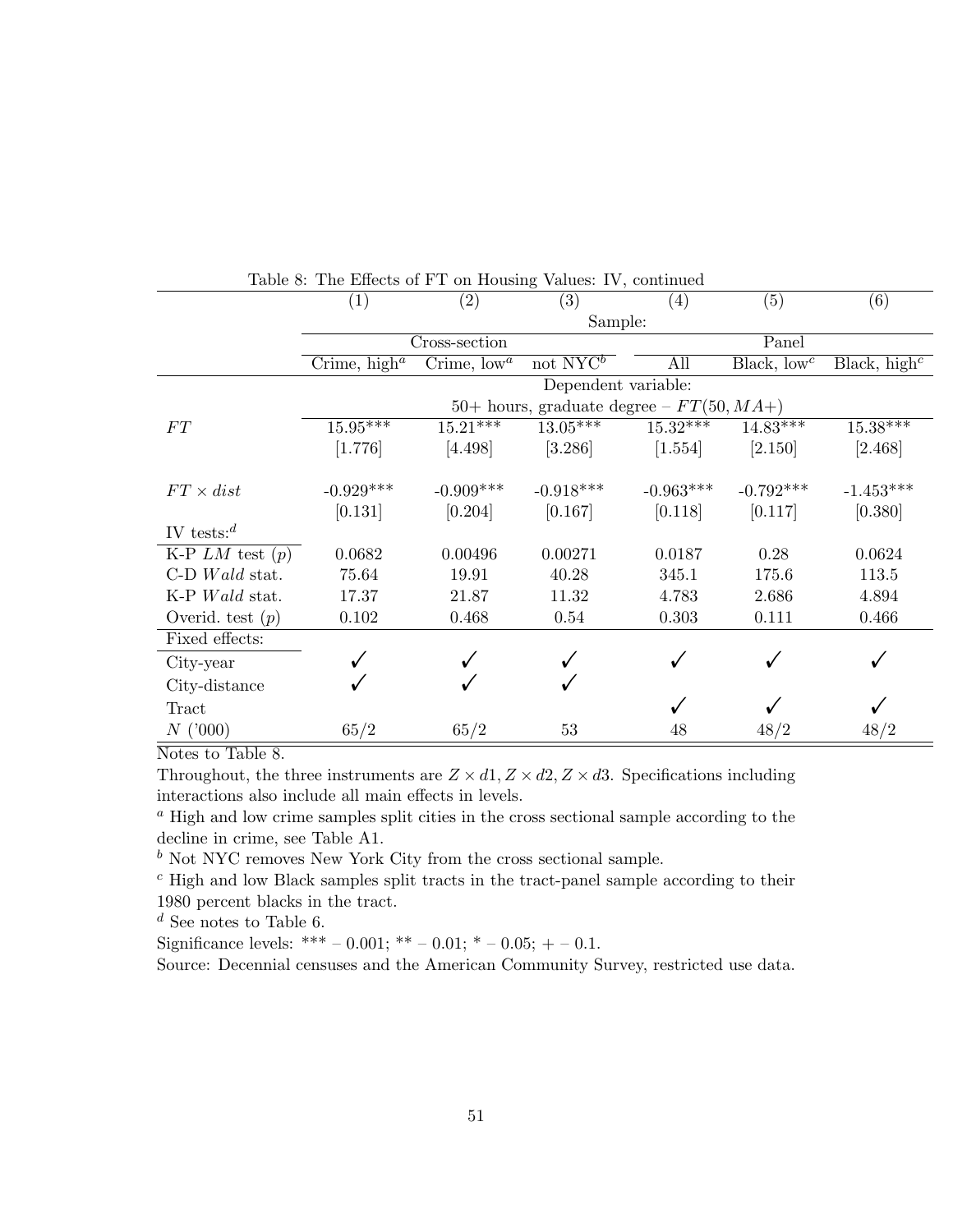# APPENDIX

## **Figures**



Figure A1: Full time (40h/week)

Note: Men and women ages 25-55. Source: Decennial censuses, integrated public use micro data series (IPUMS).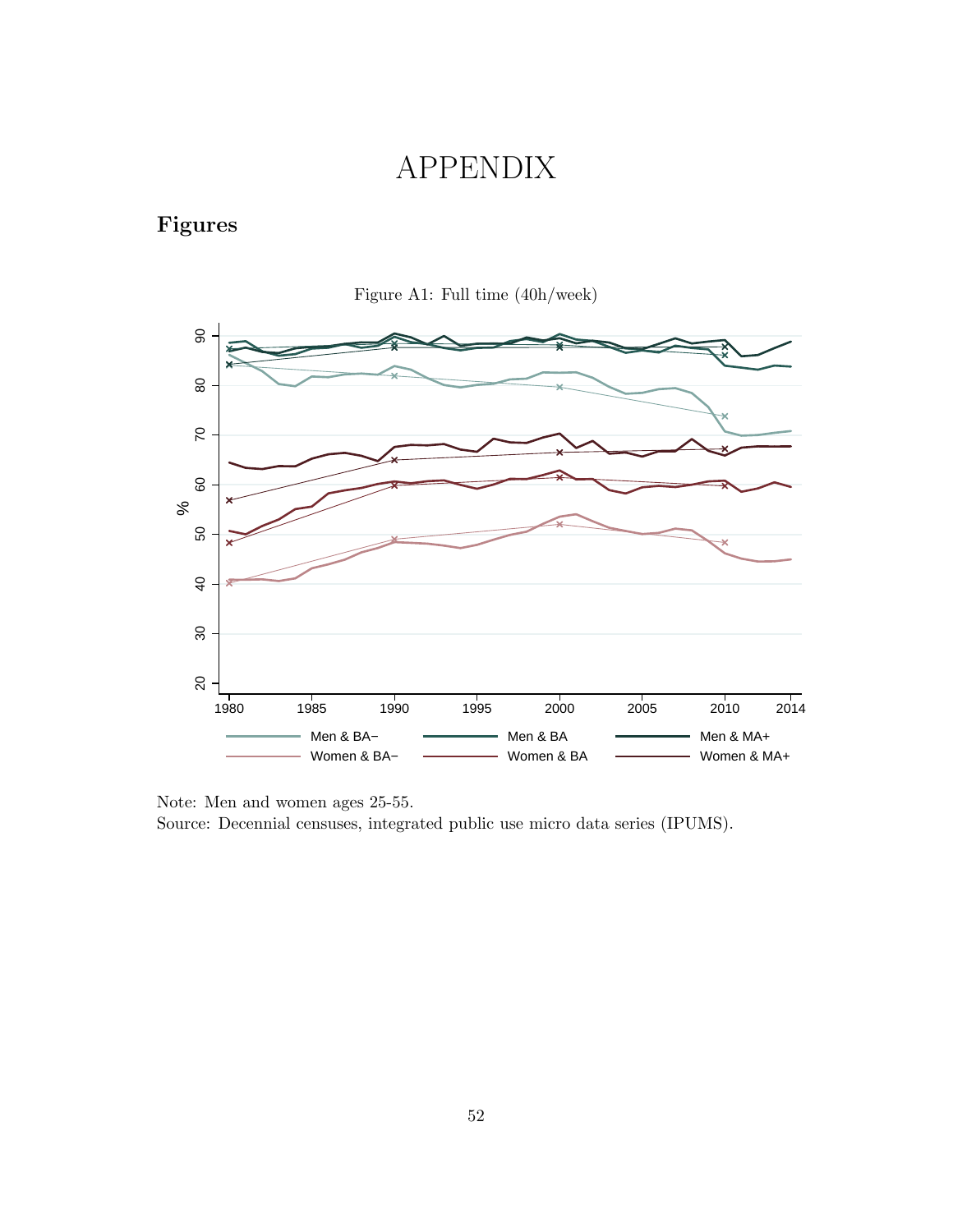



Note: Men and women ages 25-55.

Source: Decennial censuses, integrated public use micro data series (IPUMS).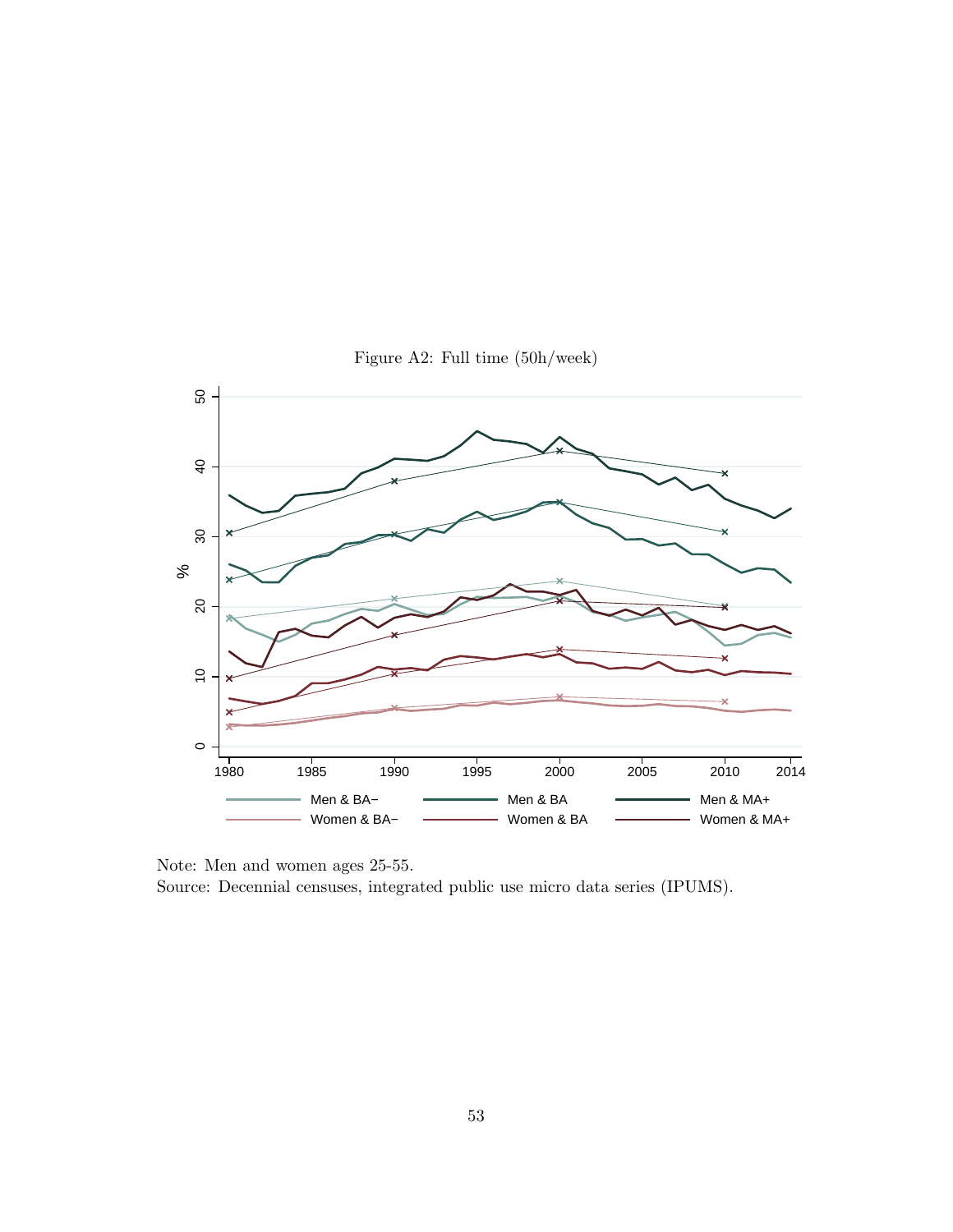

Figure A3: % adults 25-55, unskilled and full time, by location

Source: Decennial censuses and the American Community Survey, restricted use data.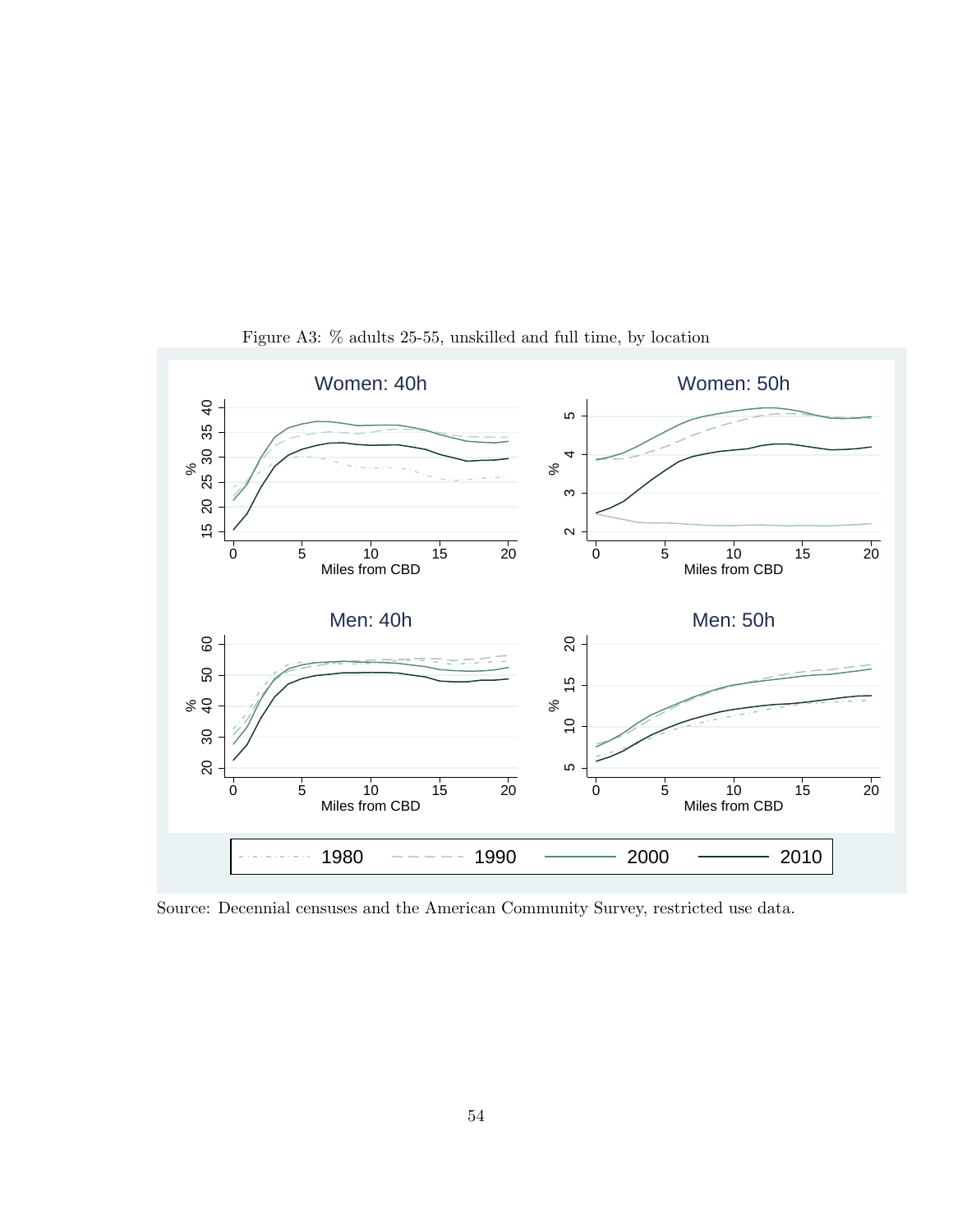

Figure A4: Private school by residence location, primary and middle school

Universe: Children 6-12 residing *x* = 0*,* 1*, ...*18*,* 19*,* 20 *−* 35 miles from the CBD. Source: Decennial censuses and the American Community Survey, restricted use data.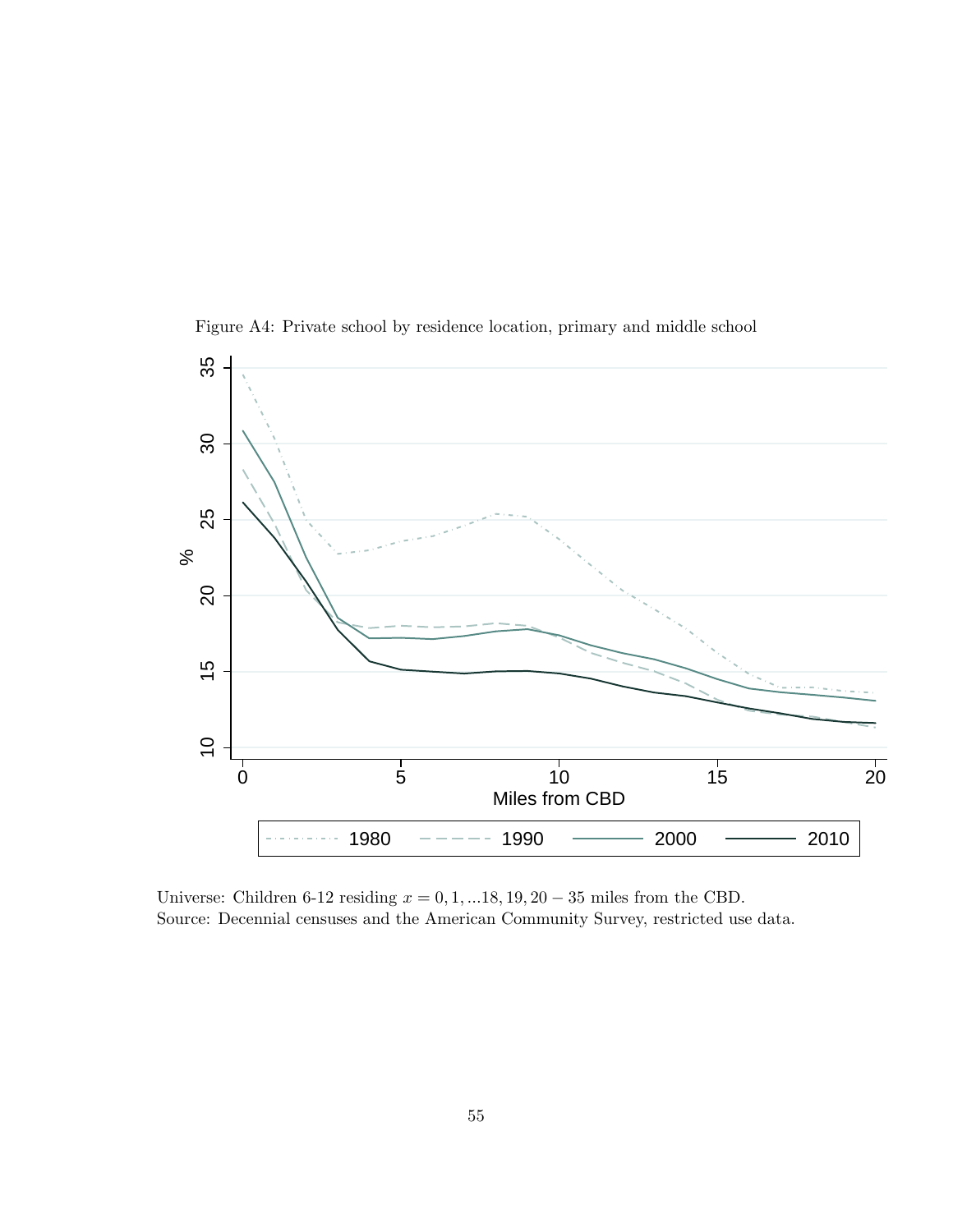

Figure A5: Private school by residence location, high school

Universe: Children 13-18 residing *x* = 0*,* 1*, ...*18*,* 19*,* 20 *−* 35 miles from the CBD. Source: Decennial censuses and the American Community Survey, restricted use data.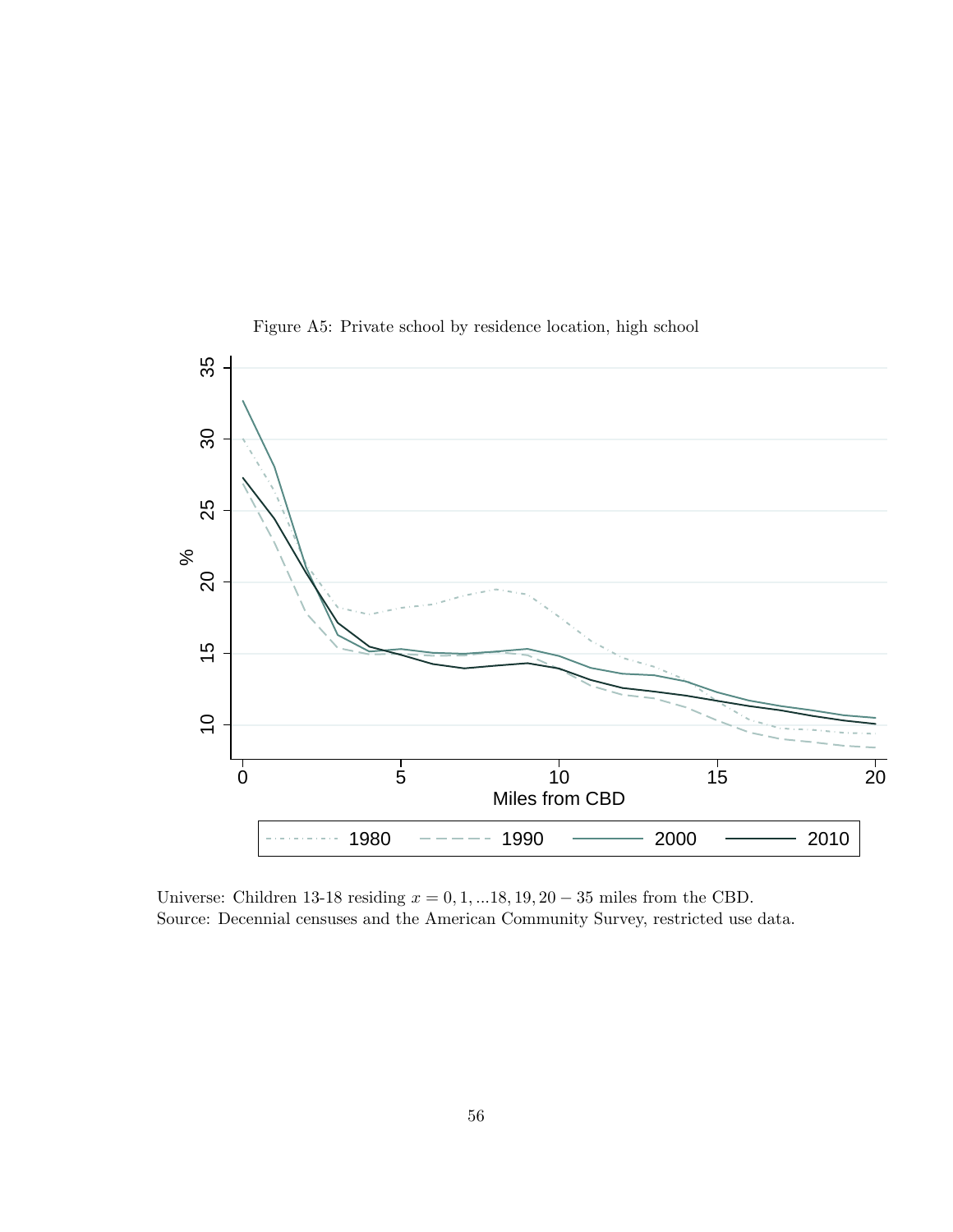Table A1: Change in Violent Crime 1986-2012 – Crime

| <b>High Crime Reduction Cities</b> |        |
|------------------------------------|--------|
| New Orleans                        | $-.64$ |
| New York City                      | $-.60$ |
| <b>Boston</b>                      | $-.55$ |
| Los Angeles County                 | $-.54$ |
| Detroit                            | $-.42$ |
| <b>Baltimore City</b>              | $-.41$ |
| Dallas                             | $-.41$ |
| San Francisco                      | $-.39$ |
| Low Crime Reduction Cities         |        |
| St. Louis                          | $-.34$ |
| Jacksonville                       | $-.28$ |
| City Of Fort Worth                 | $-.28$ |
| Washington Metropolitan            | $-.26$ |
| San Diego County Sheriff           | $-.18$ |
| El Paso County Sheriff             | $-.18$ |
| Cleveland                          | $-.17$ |
| San Jose                           | .02    |
| Philadelphia                       | .10    |
| $Columbus*$                        | .18    |
| Memphis                            | .18    |
| Phoenix                            | .25    |
| San Antonio                        | .28    |
| Houston                            | .31    |
| Austin                             | .44    |
| Milwaukee                          | .91    |
| Indianapolis                       | 1.15   |
| Chicago                            | n.a.   |
| Charlotte                          | n.a    |

*∗* The entry for Columbus is for the period 1986-2011.

Violent crimes include murder, rape, robbery, aggravated assault. For a detailed description, see http://www.ucrdatatool.gov/offenses.cfm.

Source: Uniform Crime Report http://www.ucrdatatool.gov/Search/Crime/ Local/TrendsInOneVarLarge.cfm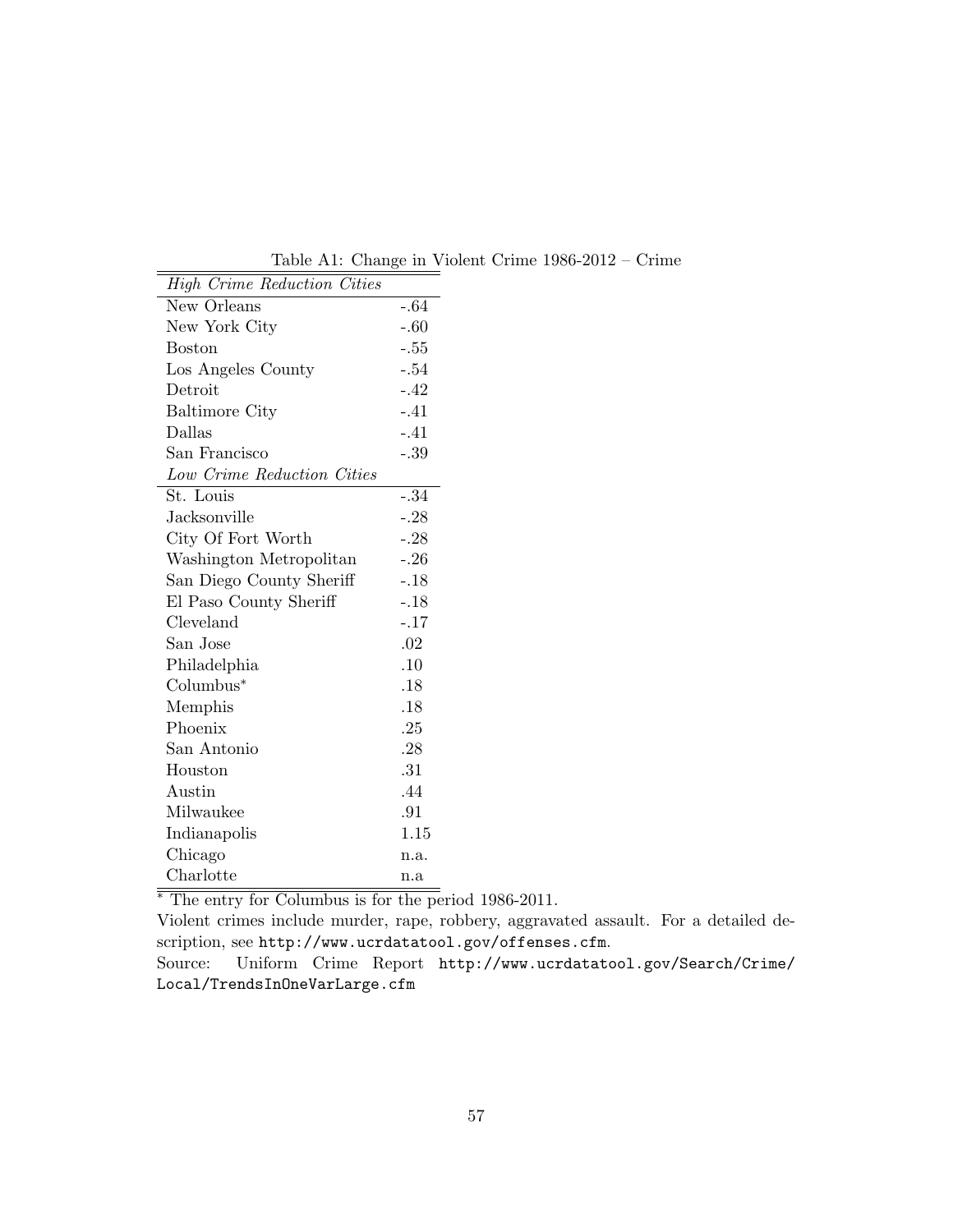### **Bartik**

We group industries into 41 categories using the 1990 industry classification available in IPUMS. Those groups are detailed in Table A3. In the preliminary analysis we also used a more aggregate grouping into seven industries, the results were very similar, but we favor the more disaggregate grouping because of the reduction in within-group industry heterogeneity.

| $10010$ $1121$ $12000$ $10000$ $1000$ $1010$<br>Sorted alphabetically |       |       |       |       |                                      |
|-----------------------------------------------------------------------|-------|-------|-------|-------|--------------------------------------|
|                                                                       |       |       |       |       | Center point                         |
| City                                                                  | 1980  | 1990  | 2000  | 2010  | Central Business District (CBD)      |
| Austin                                                                | 0.169 | 0.259 | 0.320 | 0.350 | Texas Capitol                        |
| Baltimore                                                             | 0.110 | 0.169 | 0.206 | 0.223 | W. Lexington $\times$ Park Ave.      |
| <b>Boston</b>                                                         | 0.144 | 0.226 | 0.277 | 0.298 | South Station                        |
| Charlotte                                                             | 0.102 | 0.162 | 0.192 | 0.206 | Charlotte Convention Center          |
| Chicago                                                               | 0.110 | 0.175 | 0.214 | 0.229 | LaSalle $\times$ W. Congress Parkway |
| Cleveland                                                             | 0.102 | 0.162 | 0.196 | 0.212 | Soldiers' and Sailors' Monument      |
| Columbus                                                              | 0.126 | 0.197 | 0.242 | 0.262 | E. Long Street $\times$ Route 3      |
| Dallas                                                                | 0.122 | 0.196 | 0.232 | 0.251 | Dallas Convention center             |
| Detroit                                                               | 0.090 | 0.145 | 0.171 | 0.186 | Grand Circus Park                    |
| El Paso                                                               | 0.112 | 0.170 | 0.211 | 0.230 | El Paso Art Institute                |
| Fort Worth                                                            | 0.122 | 0.196 | 0.232 | 0.251 | Fort Worth Convention Center         |
| Houston                                                               | 0.137 | 0.209 | 0.243 | 0.266 | Houston Center                       |
| Indianapolis                                                          | 0.093 | 0.147 | 0.177 | 0.191 | Monument Circle                      |
| Jacksonville                                                          | 0.094 | 0.148 | 0.178 | 0.194 | Bank of America Tower                |
| Los Angeles                                                           | 0.126 | 0.200 | 0.242 | 0.260 | Pershing Square                      |
| Memphis                                                               | 0.091 | 0.144 | 0.176 | 0.190 | Beale St. $\times$ Riverside Drive   |
| Milwaukee                                                             | 0.102 | 0.159 | 0.192 | 0.207 | Milwaukee County Court House         |
| New Orleans                                                           | 0.112 | 0.169 | 0.196 | 0.216 | New Orleans Morial Convention Center |
| New York                                                              | 0.136 | 0.217 | 0.266 | 0.286 | Rockefeller Center                   |
| Philadelphia                                                          | 0.105 | 0.165 | 0.202 | 0.218 | City Hall                            |
| Phoenix                                                               | 0.116 | 0.183 | 0.221 | 0.237 | Phoenix Convention Center            |
| Saint Louis                                                           | 0.103 | 0.163 | 0.197 | 0.213 | Federal Reserve                      |
| San Antonio                                                           | 0.089 | 0.138 | 0.166 | 0.180 | Tower of the Americas                |
| San Diego                                                             | 0.125 | 0.196 | 0.240 | 0.259 | Horton Plaza                         |
| San Francisco                                                         | 0.172 | 0.273 | 0.332 | 0.362 | Transamerica Pyramid                 |
| San Jose                                                              | 0.163 | 0.253 | 0.312 | 0.330 | 1 Infinity Loop (Apple headquarters) |
| Washington D.C.                                                       | 0.229 | 0.344 | 0.426 | 0.461 | White House                          |

Table A2: Bartik, Base Year 1970 – TBartik7A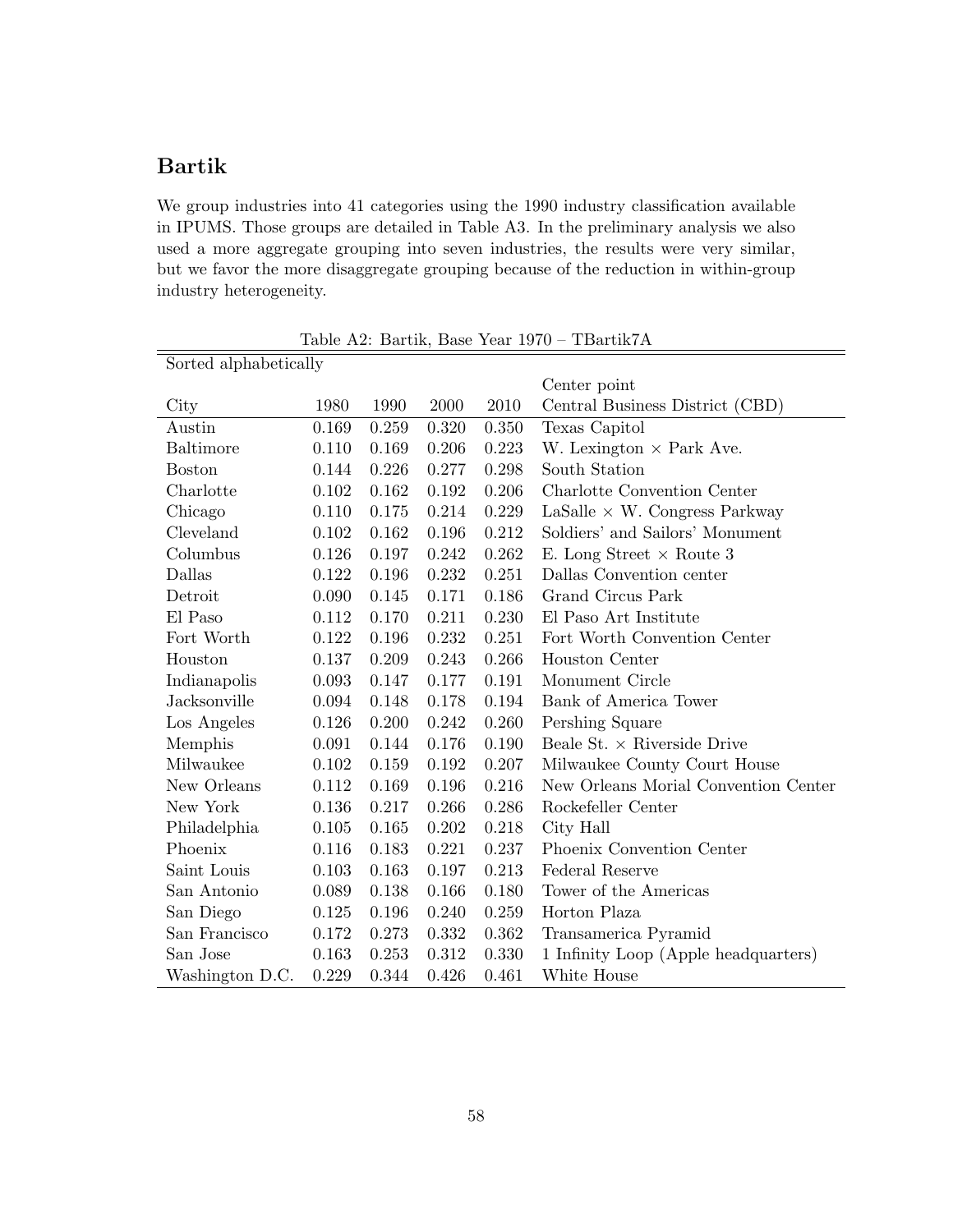| Sorted by 2010-1980 difference |       |       |       |           |           |  |  |
|--------------------------------|-------|-------|-------|-----------|-----------|--|--|
| City                           | 1980  | 1990  | 2000  | 2010      | 2010-1980 |  |  |
| San Antonio                    | 0.089 | 0.138 | 0.166 | 0.180     | 0.091     |  |  |
| Detroit                        | 0.090 | 0.145 | 0.171 | 0.186     | 0.097     |  |  |
| Indianapolis                   | 0.093 | 0.147 | 0.177 | 0.191     | 0.098     |  |  |
| Memphis                        | 0.091 | 0.144 | 0.176 | $0.190\,$ | 0.099     |  |  |
| Jacksonville                   | 0.094 | 0.148 | 0.178 | 0.194     | 0.100     |  |  |
| Charlotte                      | 0.102 | 0.162 | 0.192 | 0.206     | 0.104     |  |  |
| New Orleans                    | 0.112 | 0.169 | 0.196 | 0.216     | 0.104     |  |  |
| Milwaukee                      | 0.102 | 0.159 | 0.192 | 0.207     | 0.105     |  |  |
| Cleveland                      | 0.102 | 0.162 | 0.196 | 0.212     | 0.110     |  |  |
| Saint Louis                    | 0.103 | 0.163 | 0.197 | 0.213     | 0.110     |  |  |
| Baltimore                      | 0.110 | 0.169 | 0.206 | 0.223     | 0.113     |  |  |
| Philadelphia                   | 0.105 | 0.165 | 0.202 | 0.218     | 0.113     |  |  |
| El Paso                        | 0.112 | 0.170 | 0.211 | 0.230     | 0.118     |  |  |
| Chicago                        | 0.110 | 0.175 | 0.214 | 0.229     | 0.119     |  |  |
| Phoenix                        | 0.116 | 0.183 | 0.221 | 0.237     | 0.121     |  |  |
| Dallas/Fort Worth              | 0.122 | 0.196 | 0.232 | 0.251     | 0.129     |  |  |
| Houston                        | 0.137 | 0.209 | 0.243 | 0.266     | 0.129     |  |  |
| Los Angeles                    | 0.126 | 0.200 | 0.242 | 0.260     | 0.134     |  |  |
| San Diego                      | 0.125 | 0.196 | 0.240 | 0.259     | 0.134     |  |  |
| Columbus                       | 0.126 | 0.197 | 0.242 | 0.262     | 0.136     |  |  |
| New York                       | 0.136 | 0.217 | 0.266 | 0.286     | 0.150     |  |  |
| <b>Boston</b>                  | 0.144 | 0.226 | 0.277 | 0.298     | 0.154     |  |  |
| San Jose                       | 0.163 | 0.253 | 0.312 | 0.330     | 0.167     |  |  |
| Austin                         | 0.169 | 0.259 | 0.320 | 0.350     | 0.181     |  |  |
| San Francisco                  | 0.172 | 0.273 | 0.332 | 0.362     | 0.190     |  |  |
| Washington D.C.                | 0.229 | 0.344 | 0.426 | 0.461     | 0.232     |  |  |
| Mean                           | 0.122 |       |       | 0.250     | 0.128     |  |  |

Table A2: Bartik, Base Year: 1970 – TBartik7D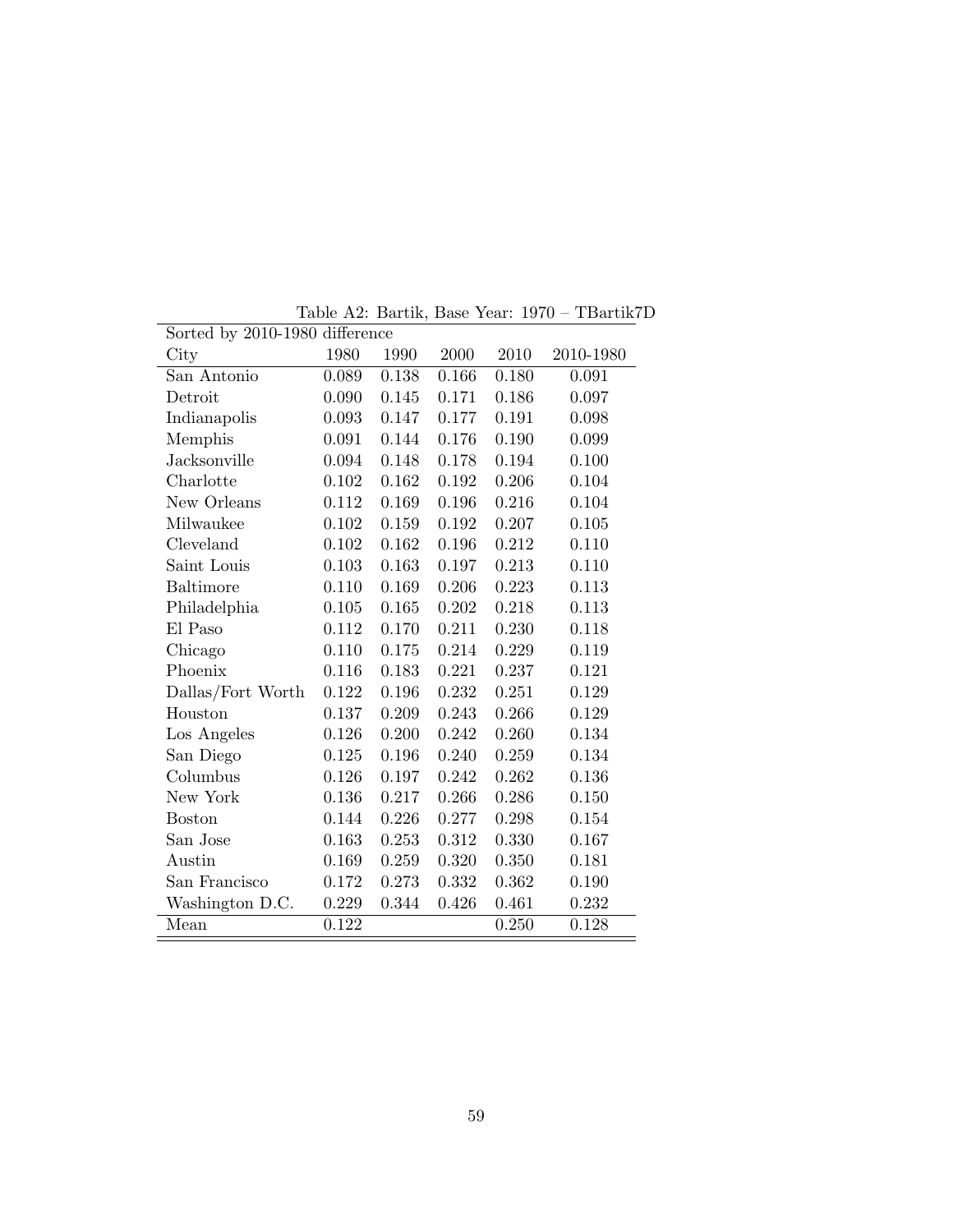| $\mathbf{1}$   | $ind \in [10, 32]$   | agriculture                                        |
|----------------|----------------------|----------------------------------------------------|
| $\overline{2}$ | $ind \in [40, 50]$   | mining                                             |
| 3              | $ind = 60$           | construction                                       |
| $\overline{4}$ | $ind \in [100, 122]$ | manufacturing nondurable food                      |
| $\overline{5}$ | $ind = 130$          | manufacturing nondurable tobacco                   |
| $\,6$          | $ind \in [132, 152]$ | manufacturing nondurable textiles                  |
| 7              | $ind \in [160, 172]$ | manufacturing nondurable paper, print and publish  |
| $8\,$          | $ind \in [180, 192]$ | manufacturing nondurable chemical                  |
| 9              | $ind \in [200, 201]$ | manufacturing nondurable petroleum                 |
| 10             | $ind \in [210, 212]$ | manufacturing nondurable rubber                    |
| 11             | $ind \in [220, 222]$ | manufacturing nondurable leather                   |
| 12             | $ind \in [230, 241]$ | manufacturing durable lumber                       |
| 13             | $ind = 242$          | manufacturing durable furniture                    |
| 14             | $ind \in [250, 262]$ | manufacturing durable stone, glass                 |
| 15             | $ind \in [270, 301]$ | manufacturing durable metal                        |
| 16             | $ind \in [310, 332]$ | manufacturing durable machinery and computer       |
| 17             | $ind \in [340, 350]$ | manufacturing durable equipment and supplies       |
| 18             | $ind \in [351, 370]$ | manufacturing durable transportation equipment     |
| 19             | $ind \in [371, 381]$ | manufacturing durable professional equipment       |
| $20\,$         | $ind \in [391, 392]$ | manufacturing durable other                        |
| 21             | $ind \in [400, 432]$ | transportation                                     |
| $22\,$         | $ind \in [440, 442]$ | communication                                      |
| $23\,$         | $ind \in [450, 472]$ | utilities                                          |
| $24\,$         | $ind \in [500, 532]$ | wholesale durable                                  |
| 25             | $ind \in [540, 571]$ | wholesale nondurable                               |
| 26             | $ind \in [580, 691]$ | retail trade                                       |
| $27\,$         | $ind \in [700, 712]$ | finance                                            |
| $28\,$         | $ind \in [721, 760]$ | business and repair                                |
| $29\,$         | $ind \in [761, 791]$ | personal services                                  |
| $30\,$         | $ind \in [800, 810]$ | entertainment                                      |
| 31             | $ind \in [812, 830]$ | prof office and clinics                            |
| $32\,$         | $ind \in [831, 840]$ | hospitals                                          |
| 33             | $ind = 841$          | legal                                              |
| 34             | $ind \in [842, 861]$ | education and training                             |
| 35             | $ind \in [862, 870]$ | care                                               |
| 36             | $ind \in [871, 881]$ | services                                           |
| 37             | $ind = 882$          | engineering, architectural, and surveying services |
| $38\,$         | $ind = 890$          | accounting, auditing, and bookkeeping services     |
| $39\,$         | $ind = 891$          | research, development, and testing services        |
| $40\,$         | $ind = 892$          | management and public relations services           |
| 41             | $ind \in [900, 932]$ | public administration                              |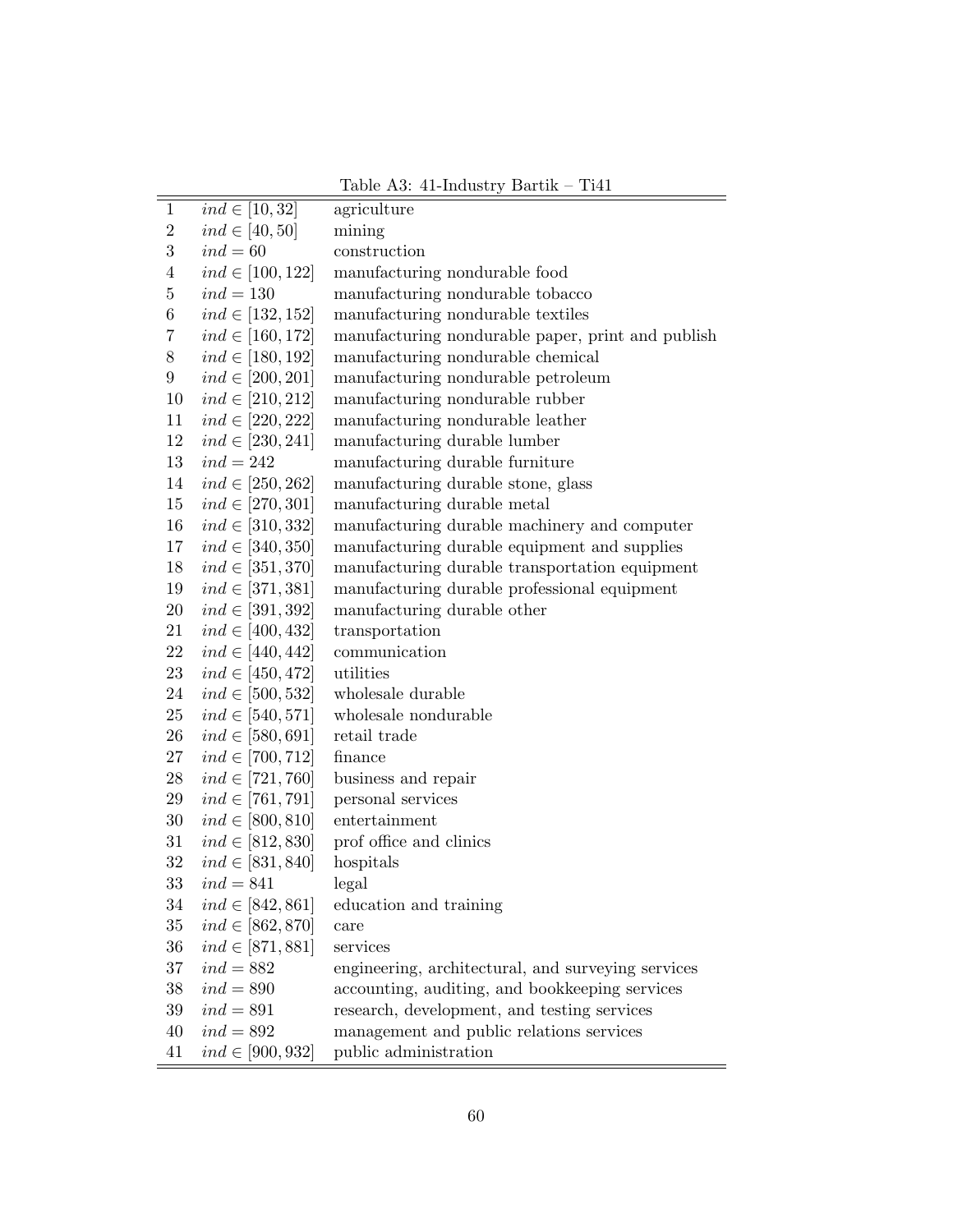|                      | $\left( 1\right)$ | $\left( 2\right)$ | $\left( 3\right)$ |
|----------------------|-------------------|-------------------|-------------------|
| Endogenous           | 1                 | 2                 | 3                 |
| Exogenous            | 3                 | $4^a$             | $5^b$             |
| Stock-Yogo TSLS Bias |                   |                   |                   |
| 0.05                 | 13.91             | 11.04             | 9.53              |
| 0.10                 | 9.08              | 7.56              | 6.61              |
| 0.20                 | 6.46              | 5.57              | 4.99              |
| 0.30                 | 5.39              | 4.73              | 4.30              |
| Stock-Yogo TSLS Size |                   |                   |                   |
| 0.10                 | 22.30             | 13.43             |                   |
| 0.15                 | 12.83             | 8.18              |                   |
| 0.20                 | 9.54              | 6.40              |                   |
| 0.25                 | 7.80              | 5.45              |                   |

Table A4: Threshold values for Cragg-Donald and Kleibergen-Paap *W ald* statistics

 $a -$  used for our case of 2 endogenous and 3 exogenous, more conservative.

*<sup>b</sup>* – used for our case of 3 endogenous and 3 exogenous, more conservative. Source: Stock and Yogo [2005, table 5.1 and 5.2].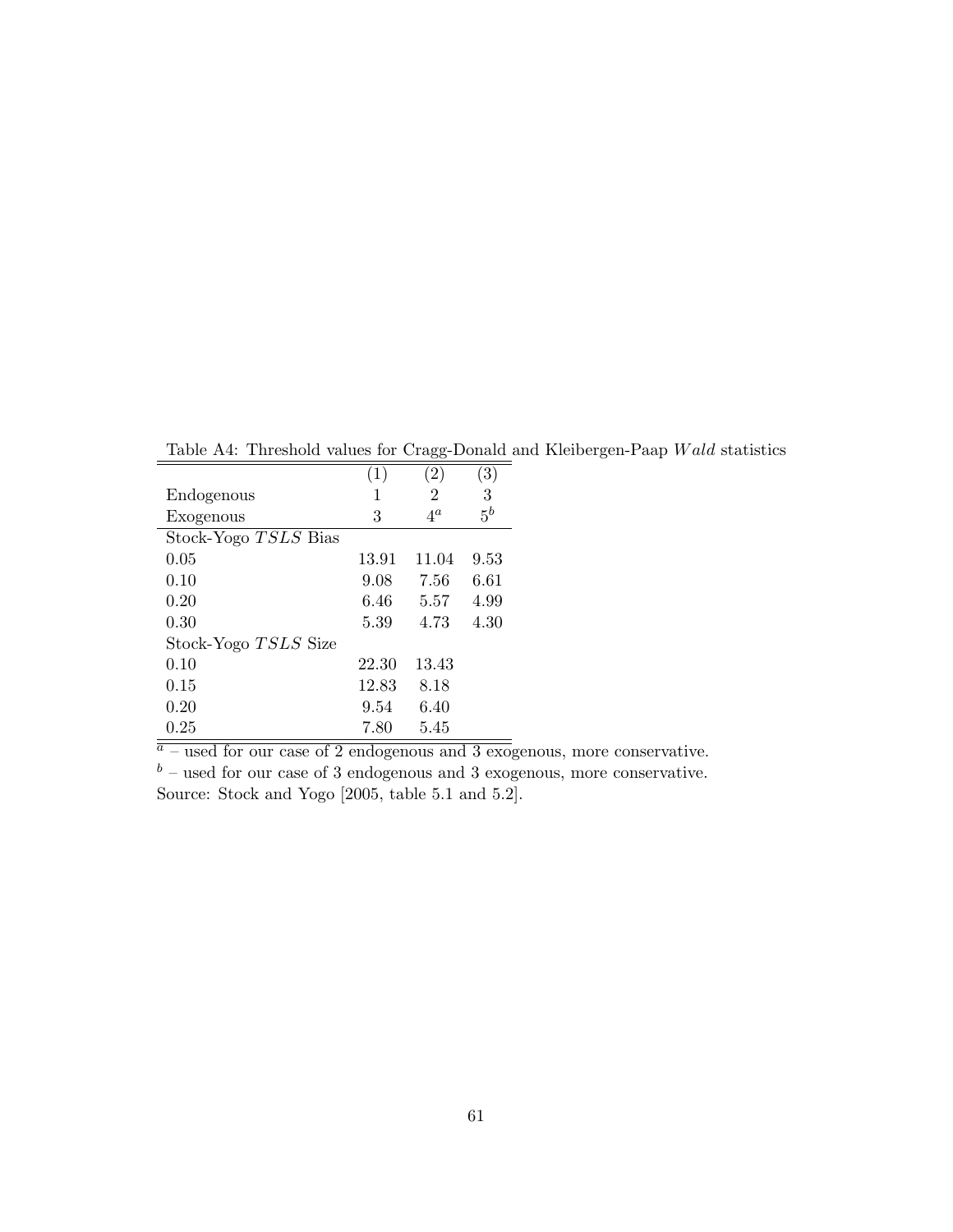#### **V.1 Variable Construction**

*P RICE* **2-3 Bedroom single-family Home** The decennial censuses and the ACS ask the owner of owner-occupied single-family homes the estimated value of the value of their home. While self-reported assessments of values, we will refer to them as housing prices.

In order to obtain numbers that are close to market prices, we restrict the sample to those who moved in within the last ten years, on the assumption that homes that owners of more recently bought and sold units would be more knowledgeable about price developments than those with longer tenure.

To obtain a price that refers to comparable units while preserving sample size, we focus on two or three bedroom single-family homes. Housing prices are given in intervals and the bracket values vary across the years. Therefore, we focus on the median bracket value. For tracts where the median bracket is the top code, we assign the dollar value that would be the mean if the top bracket had had the same range as the penultimate bracket. For instance, if the penultimate bracket ranged from 800 thousand to 1 million, and 1 million and above were the top bracket, we would give houses in the top bracket a 1.1 million dollar valuation. We chose this rule because it is conservative and if anything result in an underestimate of the price increases close to the CBD.

We focus on the median house price in the tract. Top coding is our reason for focusing on the median rather than a more selective percentile.

In our main specification, we impute a value that is the same distance to the top-code threshold as the immediately preceding midpoint value. For instance, if the top bracket is 800-1000, and values above 1000 are top coded, we assign the value 1100 to the top code. This method is conservative if the housing price distribution, like the wealth and income distributions, is right skewed.

We have also tried alternative top codings, including simply imputing the threshold value. Our qualitative results were not sensitive to the variation tried.

For the study period 1980-2010, our measure shows a 30 percent increase in constant dollars, a rise largely inline with the Case-Shiller national index's rise of 26 percent. The Case-Shiller national index went from 43.44 to 145.0, and the CPI from 100 to 264, yielding a constant dollar housing price increase of 26 percent  $\left(=\frac{145}{43.44} \times \frac{100}{264} - 1\right)$ .

Another benchmark is offered by the Census Bureau's constant price index for new-family homes sold rose from \$72 to \$272 thousand, current dollars. In constant dollars, the increase was 30 percent  $(=\frac{261}{76} \times \frac{100}{264} - 1)$ . https://www.census. gov/const/www/constpriceindex\_excel.html

We use the Consumer Price Index (CPI) to deflate housing prices. A theoretical concern is that housing accounts for some 40 percent of the CPI and therefore a price index that excluded housing would be preferable, for instance the food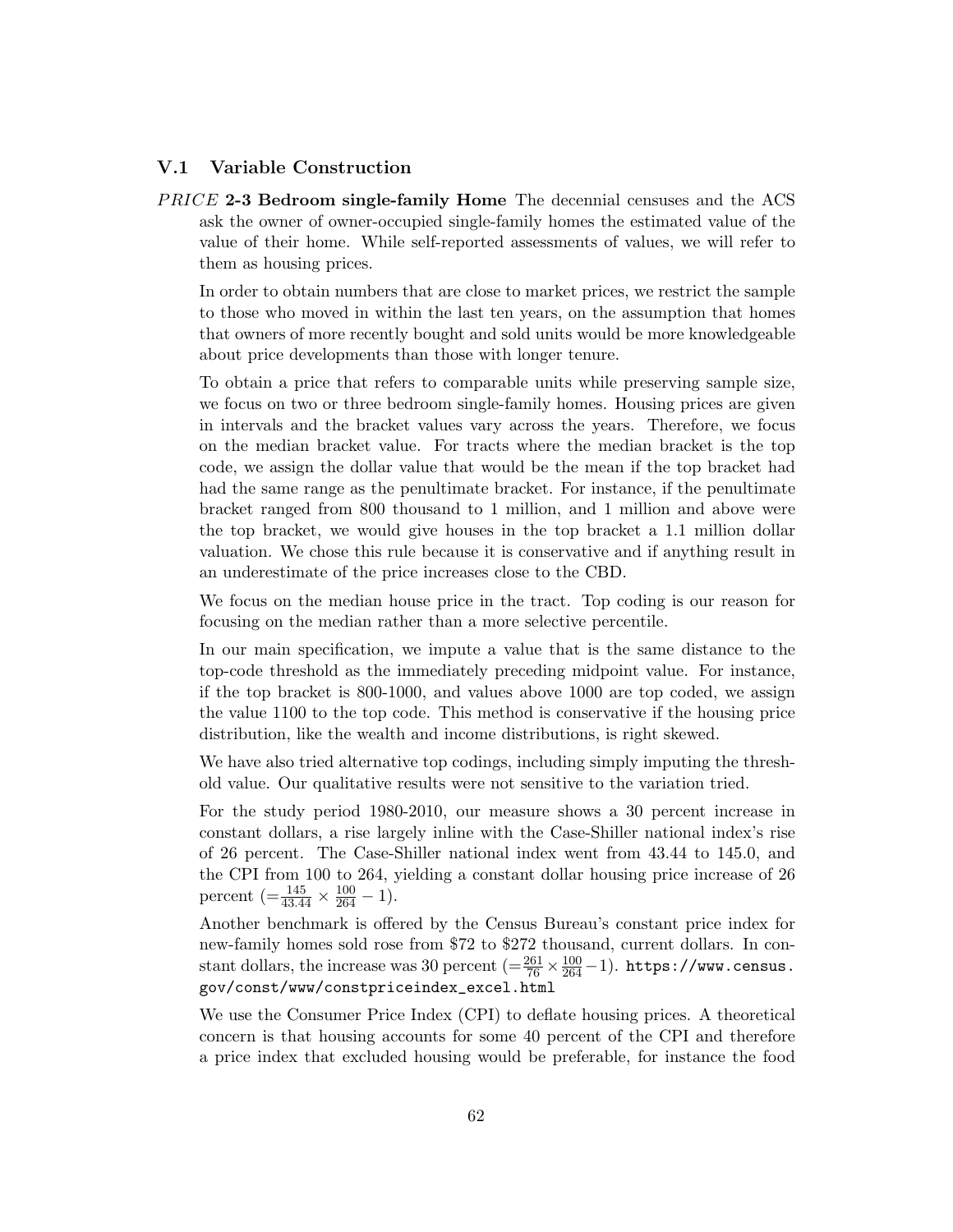price index. Conveniently, the food price index moved very closely with the CPI and on those grounds we use the CPI despite its theoretical shortcomings.

**Center point, Central Business District (CBD)** For each city we identified the center with the help of Google maps. All cities had a clear central area identifiable from the convergence of roads, the presence of a main railway station, clusters of hotels with the national chain name prefixed by "down town" and a concentration of signature institutions and monuments. We used the thus identified area to designate a city center, with one exception. For San Jose, we placed downtown in Silicon Valley.

The only city with more than one clear center was New York City, where midtown and downtown both can credibly claim that title. We picked the midtown center but locating the center downtown resulted in similar results. Because of this ambiguity, in a robustness test we exclude the New York metropolitan area and results are robust to this exclusion (Table 8, column 3).

Within each center we picked a center point, a salient building or monument, and obtained its latitude and longitude from iTouchMap.com. For instance, for Washington DC, we picked the White House and for San Jose, Apple Inc. Headquarters. While there can be some discretion as to which coordinates represents the true center, most contenders would be within a mile or two of the points picked here. The list of center points are detailed in Table A2.

**Distance to the CBD** (*dist*) From tract shape files, we have generated latitude and longitude for the (population weighted) centroid of the tract, allowing us to calculate the distance between a tract and the CBD. We restrict our sample to tracts that are within 35 miles of the CBD.

In the preliminary analysis, we found our variables of interest to exhibit a pronounced j-shape with respect to distance to the CBD, the minimum located somewhere in the 3-7 mile range. Therefore we chose a non-linear specification with distance indicator variables for the following intervals:

- **d1** 0-3 miles
- **d2** 3-10 miles
- **d3** 10-20 miles
- **d4** 20-35 miles, reference category.
- *FT* Full Time We let  $FT(h, e)$  denote the fraction of adults 25-55 who worked more that  $h, h = 40, 50$  hours per week and had education  $e, e = BA + M A +$ .
- *Z* **Metropolitan Area Demand Shifter for Skilled Workers** See description in Section 3.2

*INCOME* **(Person)** Total personal income (which can be negative).